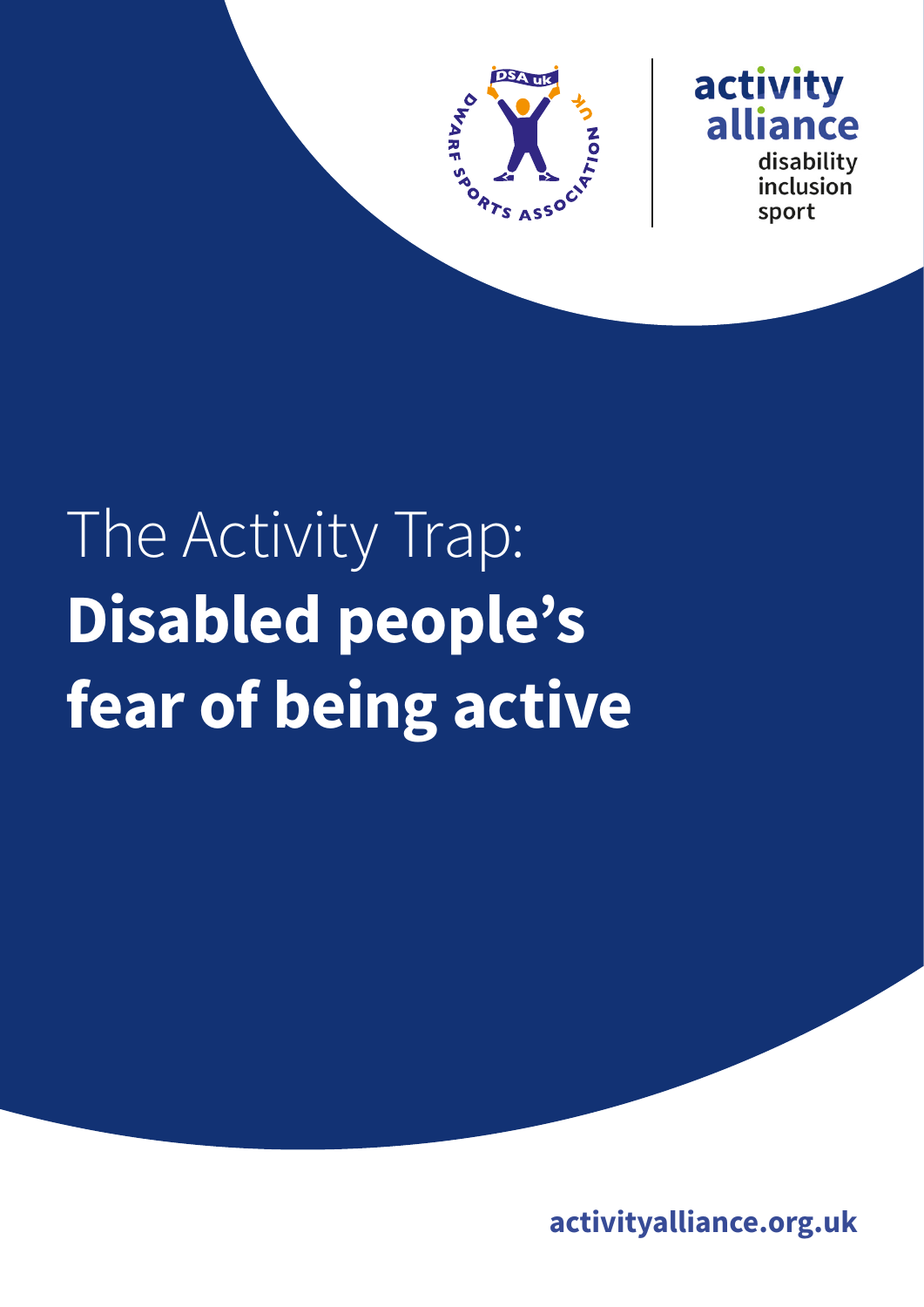# The Activity Trap: **Disabled people's fear of being active**

**October 2018**

Based on a study commissioned by the Dwarf Sports Association UK and undertaken by Flex<sup>MR</sup>.

Report written by Elliott Johnson and Emma Spring, Activity Alliance.

activity alliance disability inclusion sport

**Activity Alliance** (the operating name for the English Federation of Disability Sport) is an organisation that brings its members, partners and disabled people together to make active lives possible. Collectively, it seeks to challenge perceptions and change the reality of disability, inclusion and sport.



**The Dwarf Sports Association UK** is the leading National Disability Sports Organisation providing sport and activity for people with a restricted growth condition. It aims to promote and develop sport for persons of restricted growth regardless of their location, ability, or financial support.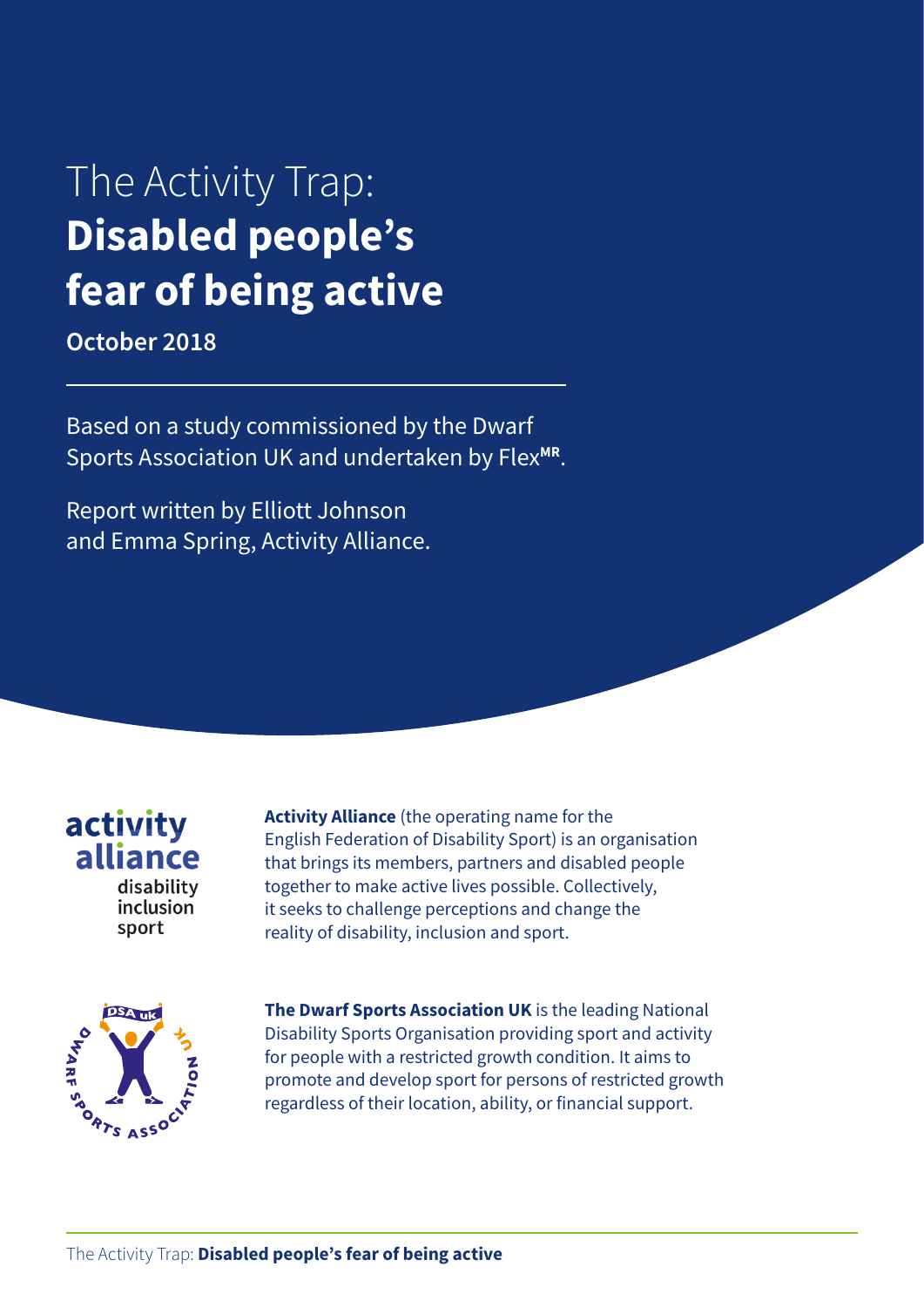**Disabled people deserve the same right to be active as everybody else, no matter whether they want to make use of their local gym or become an elite athlete. But the reality is that disabled people are still twice as likely to be inactive as non-disabled people.**

The Activity Trap opens the debate into how disability discrimination impacts physical activity. It is rigorous, well evidenced and has an important role to play in changing the reality of disability, inclusion and sport. It is the first time that the sport and activity sector has delved knowingly into the wider systemic barriers that affect disabled people's ability to be active.

Being active and reaping the benefits from activity does not happen in isolation. We cannot continue to assume that becoming active is a simple process of moving from inactive to active. There are many stages and considerations in between that we may not even associate with taking part in sport and active recreation.

To many disabled people, finding appropriate transport, getting personal support or even having the confidence to leave the house can affect our motivations to be more active. We need to understand the challenges and barriers that disabled people face on a daily basis, including how we are represented in the media. It is not simply because we do not want to take part or cannot be bothered.

The numbers within the report, although shocking, give us a starting point for change. Undeniably, they show that unless we provide robust, effective support to disabled people in all aspects of their lives, we are not going to see a meaningful increase in the number of people being active.

It will take work with and across government to make active lives possible and we hope this report helps to widen the discussion beyond sport and health. Whilst some actions are long-term and will not happen overnight, there are things we can fix within the system at local and national level. These changes will make society better for everyone, including disabled people.

**Kamran Mallick, Chief Executive Disability Rights UK**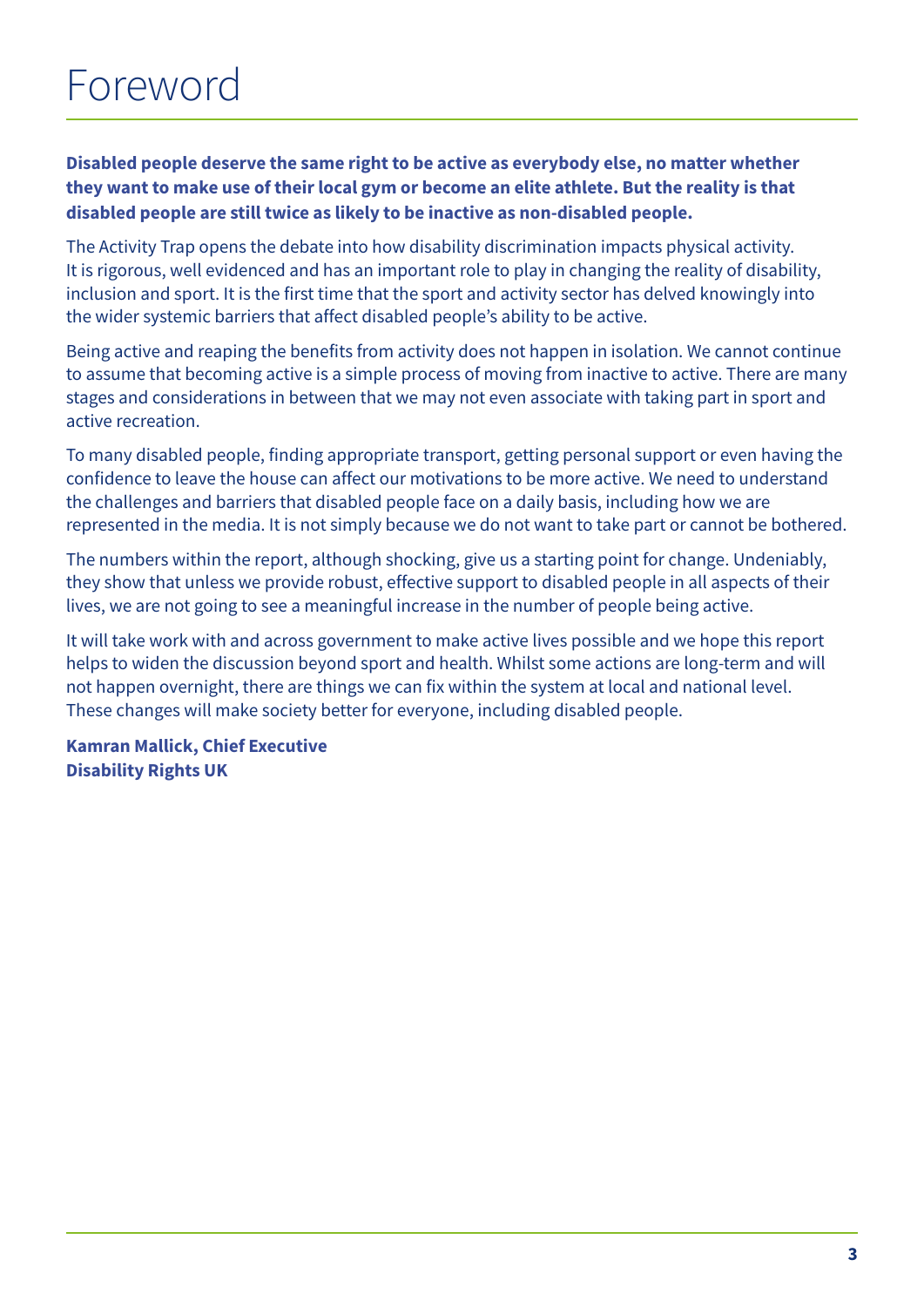# Contents

| 1.0 |                                       | <b>Executive summary</b><br>1.1 Recommendations                                                                                                  | Page 5<br>Page 7 |
|-----|---------------------------------------|--------------------------------------------------------------------------------------------------------------------------------------------------|------------------|
| 2.0 |                                       | <b>Introduction</b>                                                                                                                              | Page 8           |
|     |                                       | 2.1 Method                                                                                                                                       | Page 8           |
| 3.0 |                                       | <b>Demographics</b>                                                                                                                              | Page 9           |
| 4.0 |                                       | <b>Benefits and activity</b>                                                                                                                     | Page 11          |
| 5.0 |                                       | Fear of benefit removal and its impact on activity                                                                                               | Page 20          |
| 6.0 |                                       | <b>Case studies</b>                                                                                                                              | Page 29          |
|     |                                       | 6.1 Case study one:<br>21-year-old participant with dwarfism<br>or restricted growth working regularly                                           | Page 29          |
|     |                                       | 6.2 Case study two:<br>45-year-old participant who is an electric<br>wheelchair / power chair user working part time                             | Page 31          |
|     |                                       | 6.3 Case study three:<br>18 to 24-year-old participant with dwarfism<br>or restricted growth working full time                                   | Page 33          |
|     |                                       | 6.4 Case study four:<br>45 to 54-year-old participant who is an electric<br>wheelchair / power chair user studying part time                     | Page 33          |
|     |                                       | 6.5 Case study five:<br>35 to 44-year-old participant who is<br>a manual wheelchair user not working                                             | Page 34          |
|     |                                       | 6.6 Case study six:<br>35 to 44-year-old participant who is an electric<br>wheelchair / power chair user studying part time                      | Page 36          |
|     |                                       | 6.7 Case study seven:<br>45 to 54-year-old participant who is a lower limb amputee<br>and manual wheelchair user, working and studying part time | Page 38          |
| 7.0 | <b>Conclusion and recommendations</b> |                                                                                                                                                  | Page 40          |
|     | 7.1                                   | <b>Recommendations</b>                                                                                                                           | Page 41          |
| 8.0 | <b>Notes</b>                          |                                                                                                                                                  | Page 42          |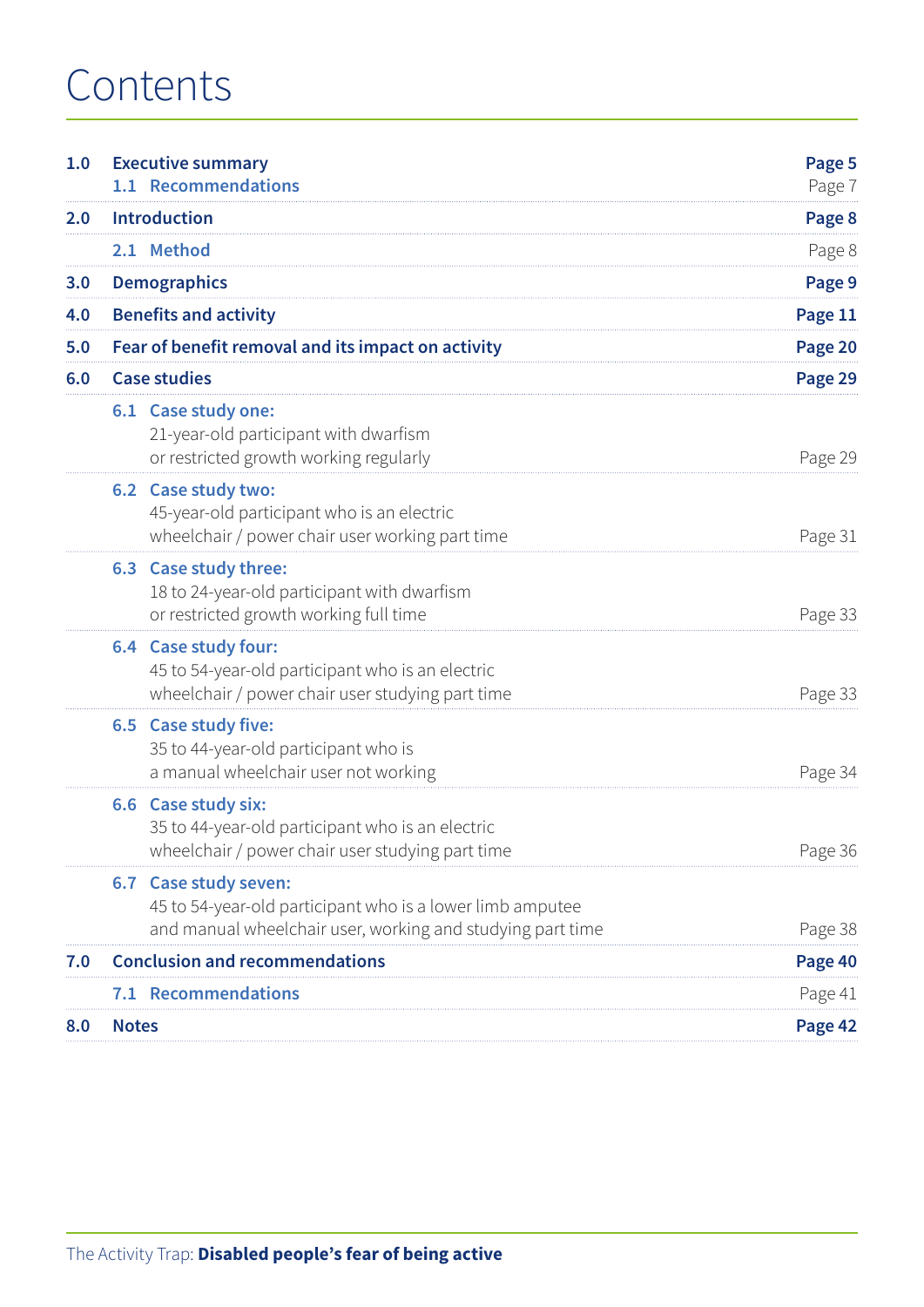# <span id="page-4-0"></span>1.0 Executive summary

We believe that all people deserve the right to be as physically active as they want to be. Disabled people are twice as likely to be inactive as their non-disabled peers (43% vs 21%) and account for a fifth of the population but just one in 10 volunteers **<sup>1</sup>** . This means that they are missing out on the positive social, economic and health outcomes of being active, as identified by the Government's Sporting Future strategy. The benefits system and other forms of government and NHS financial assistance<sup>[\\*](#page-4-2)</sup> are designed to enable disabled people to be active in all aspects of their lives. However, evidence suggests that disabled people fear losing such support as a result of being seen to be active.

Commissioned by the Dwarf Sports Association UK (DSAuk), this study focused primarily on participants with physical impairments <sup>[†](#page-4-3)</sup> and sought to determine the prevalence and extent of this fear, with a particular emphasis on the processes of Personal Independence Payment (PIP), Disability Living Allowance (DLA) and Employment and Support Allowance (ESA).

#### **Being active is important to disabled people.**

- Four in five people in the study would like to be more active (**83%**) and think it's important to be active (**84%**).
- Activity helps them to manage impairments and pain, keep fit, improve mental health, gain autonomy over their own health and facilitate social opportunities.

#### **Disability benefits are critical in enabling disabled people to be active.**

- Almost two thirds (**65%**) of people in the study said they rely on benefits to be active.
- Without such support, they say they would be unable to afford travel, paid-for exercise and specialist equipment. They also anticipate that as a result they would become more reclusive and housebound due to their conditions and pain worsening.

#### **However, a fear of losing benefits is preventing disabled people from being more active.**

• Almost half (**47%**) are fearful of losing their benefits if they are seen to be more active.

'I don't take part in [any] form of physical activity at this moment in time as I am scared that it would have an impact on my disability benefit' **[‡](#page-4-1)** - **Participant with dwarfism or restricted growth**

• Almost half (**48%**) fear being seen as 'too independent' for a disabled person.

- <span id="page-4-2"></span>**\*** In this study, 'benefits' refers to both state benefits and other forms of government and NHS financial support associated with disability and health conditions.
- <span id="page-4-3"></span>**†** All 26 participants in the qualitative section of the study had physical impairments and were recruited on this basis from the quantitative survey of 206. Many are likely to have also had non-physical impairments. The quantitative survey also included those with solely non-physical impairments (**11%**).
- <span id="page-4-1"></span>**‡** Quotations come from answers to a number of questions and have been proofread, abridged and had minor edits made to them where needed to aid readability.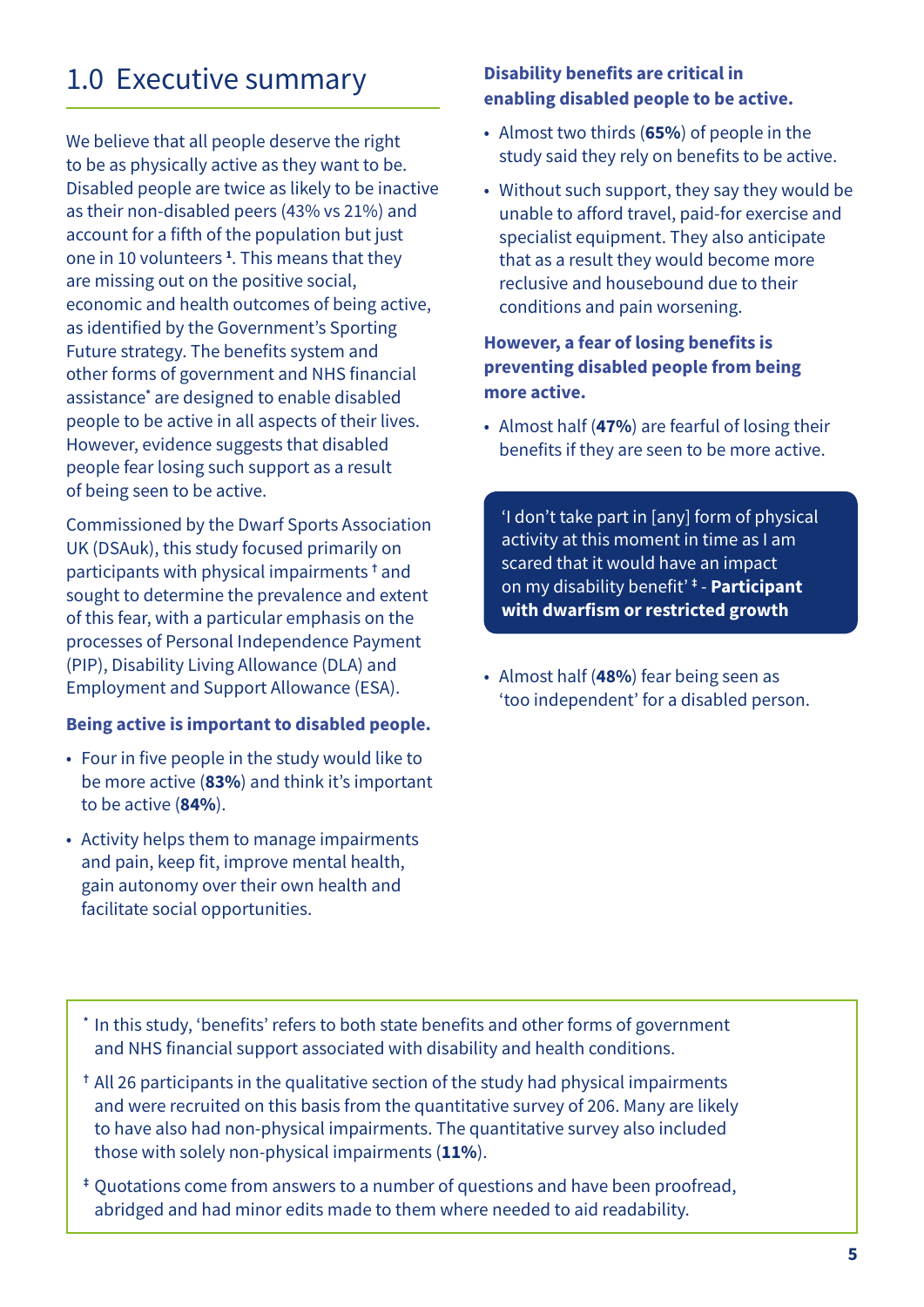• More than half (**55%**) said they were likely to be more active if benefits weren't at risk of being taken away.

'I have a lot of concerns when it comes to benefits and the constant fear of them being taken away or worry of being reassessed. It then impacts my life and any involvement in sport and physical activity which is none at the moment due to the concerns I have and not wanting my benefits to taken off me.' - **Participant with limb impairment**

**Fears of being active are driven by perceptions of government agencies as well as personal experience and knowledge of benefits not being awarded or being removed later.**

• More than a third (**34%**) have had or know someone who has had benefits sanctioned or removed as a result of being physically active.

'I'm always afraid of doing too much as it could have a negative impact on my disability benefits entitlement. This is partly from the forms, but also because I had a friend who tried doing a little more than I do now, to try and help with her pain management, and they took away half her benefits and told her she was capable of going to work as she was capable of doing so much exercise - despite her having regular fits etc.! She was told that to stand any chance of getting them back she'd have to give up all but one class and maintain that level for six months. You'd think we'd be encouraged to reduce pain using non-medication routes, but apparently not!' - **Participant who is a manual wheelchair user**

**Disabled people were at the heart of this research with results coming directly from them. Although looking at the fear of benefits being taken away, the research also highlighted the challenges that disabled people face through the application system. It showed that the process is a stressful experience for many and something they are hesitant to have to revisit if their benefit eligibility is questioned.**

- Almost half (**46%**) found it difficult to find information about the availability of benefits.
- The most commonly used sources of information were those that may be open to misinformation and misinterpretation, including online searches (**34%**) and friends or family (**28%**). Citizens Advice (**10%**) and jobcentres (**8%**) were used by just one in 10.
- Almost three in five (**57%**) find the application process difficult.

**Many participants faced difficulties in securing the financial support they needed initially. The resulting appeals caused worry, stress, frustration and negative impacts on conditions.**

• A common experience is a lack of opportunity to explain adequately the impact of impairments and social / financial barriers, especially when applying for PIP mobility component. For example, if an applicant with a solely physical impairment can walk more than 20 metres 'reliably' they are not eligible for the enhanced rate (and Motability). This is the case even if public transport is further away and its removal would significantly reduce independence. Under DLA, the distance was 50 metres.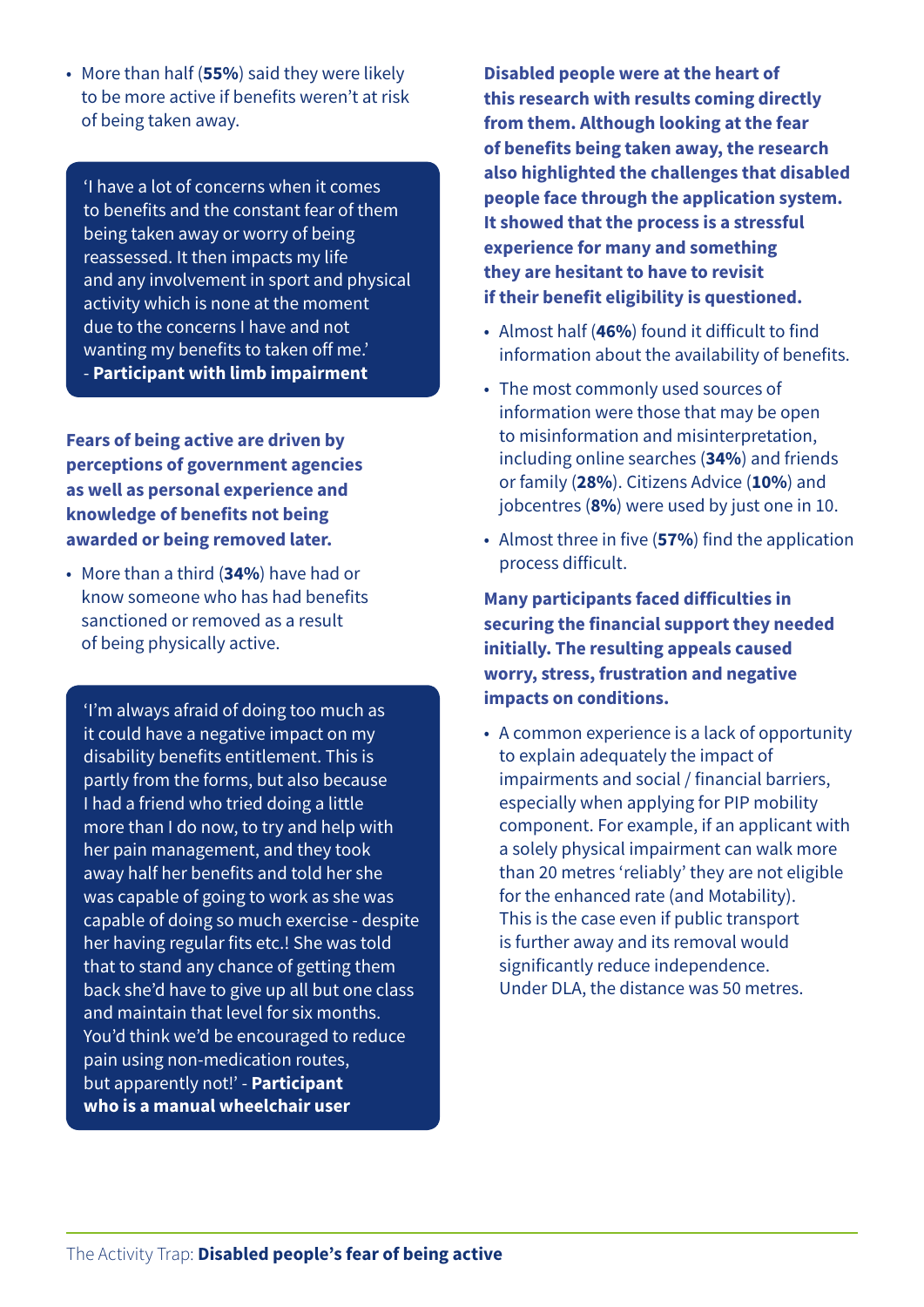<span id="page-6-0"></span>**There is confusion as to what restrictions, if any, apply to how benefits can be spent. While there are restrictions on some forms of financial assistance, there are none for the main forms of disability benefit - PIP, DLA and ESA. A clearer understanding may enable more disabled people to use their benefit payments to be active.**

• One in five (**19%**) didn't know if there are any spending conditions associated with their benefits or financial assistance. A further one in five (**21%**) said there are restrictions.

### **1.1 Recommendations and discussion points**

Four key recommendations and four significant discussion points emerged from the study to address some of the fears, ambiguity and difficulty involved in being physically active when receiving benefits and financial assistance, especially with regard to PIP. Activity Alliance and DSAuk are working with expert partners, including Disability Rights UK, to move forward those discussion points that focus on a range of improvements to the benefits system itself. More detail on each area is included in the main body of this report.

Activity Alliance will work collaboratively to:

- 1. Drive stronger alignment between public health agencies, the NHS, DCMS, DWP and local government. This should aim to foster a social welfare system that encourages disabled people and people with long-term health conditions to be active without fear of losing benefits and financial assistance.
- 2. Produce advice and guidance on being physically active and how it relates to benefits assessments. Ensure that disabled people are signposted to information that already exists from expert sources such as Citizens Advice and Disability Rights UK.
- 3. Increase positive media stories about disabled people being active and the positive impact it has on their lives to help relieve the fear factor.
- 4. Provide clarity about how benefits and other forms of government and NHS financial assistance can be used to support access to sport and physical activity.

Work with expert partners including Disability Rights UK and Government should aim to discuss the following points:

- 5. How to ensure that guidance from official agencies is accurate, recorded and binding.
- 6. How to make application forms more accessible. This should include ensuring that applicants can answer in a way that fully reflects their experience and providing clear guidance on the level of detail expected, such as by using the diary system advocated by Citizens Advice **[2](#page-41-1)** and Disability Rights UK **[3](#page-41-2)** .
- 7. How to support the assessment process to help assessors to take into account individuals' conditions and the impact they have on day-to-day living, including social and financial barriers, in a more bespoke manner. This should cover debate of the '20-metre rule' that determines eligibility in PIP for enhanced-rate mobility component and ensure that mental health, especially as related to a person's physical health, is given equal importance.
- 8. Whether PIP reassessment for those with conditions that will not improve can be removed except when initiated by the applicant.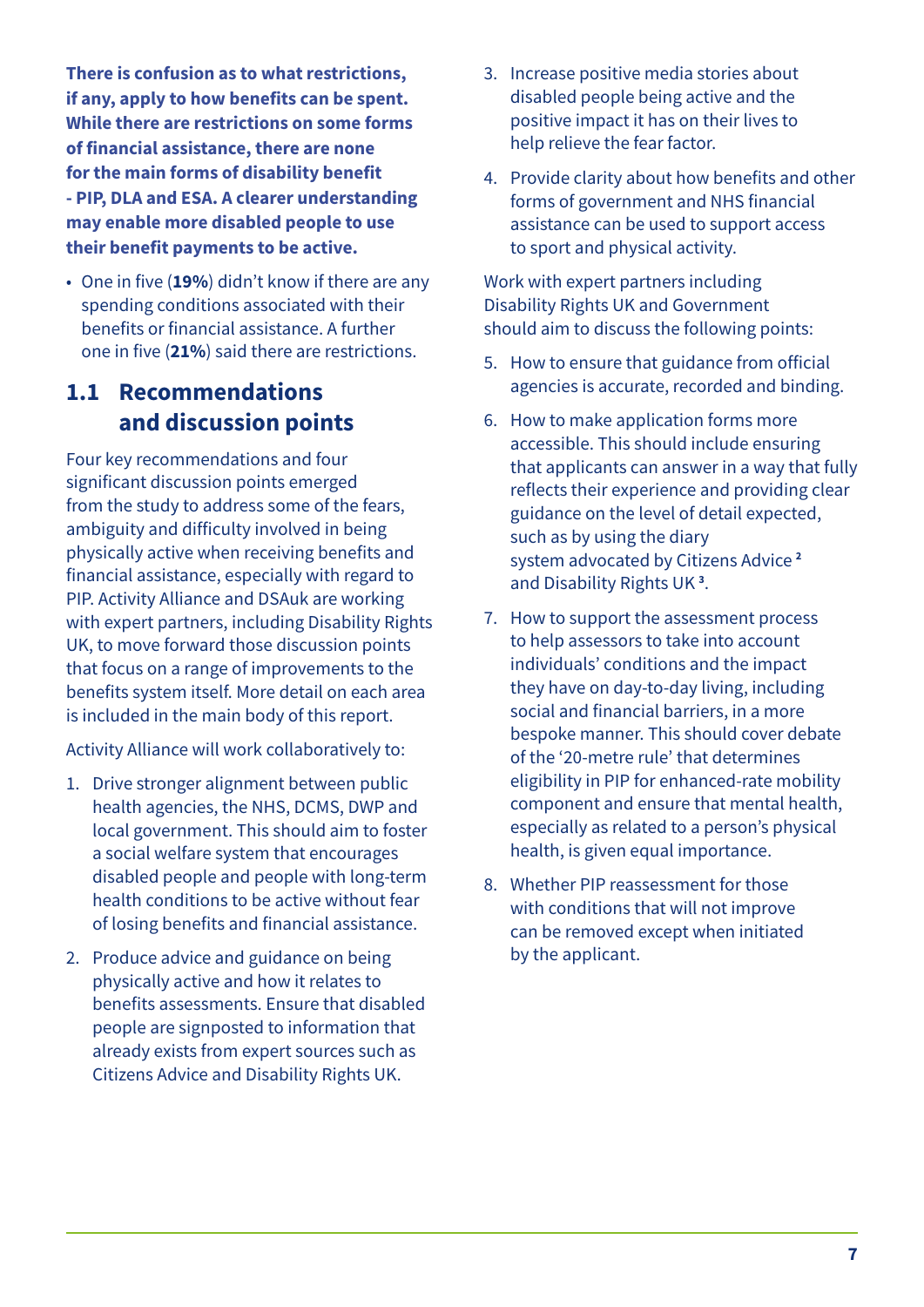# <span id="page-7-0"></span>2.0 Introduction

There are almost 14 million disabled people in the UK, accounting for **22%** of the population **[4](#page-41-3)** . Around 3.5 million disabled people of working age receive the main disability and health-related benefits, including Personal Independence Payment (PIP), Disability Living Allowance (DLA) and Employment and Support Allowance (ESA) **[5](#page-41-4)** . This financial support enables disabled people to meet day-to-day practical challenges as well as participate more fully in society, including physical activity and sport.

Activity levels among disabled people are critically low. Disabled people aged 16+ are twice as likely to be inactive (**43%**) as non-disabled people (**21%**) **[6](#page-41-5)** and three times more likely (**31%** vs **10%**) to take part in no physical activity at all **[7](#page-41-6)** . Additionally, **75%** of disabled people have more than one impairment **[8](#page-41-7)** and Sport England's Active Lives Survey has revealed that the more impairments someone has, the more inactive they are. More than half (**51%**) of people with three or more impairments are inactive compared with one in five (**21%**) people with none **[9](#page-41-8)** .

In spite of all this, previous Activity Alliance research has shown that at least seven in 10 disabled people would like to do more sport and physical activity **[10](#page-41-9)**.

Evidence from the membership of the Dwarf Sports Association UK (DSAuk), other National Disability Sports Organisations (NDSOs) including LimbPower, Cerebral Palsy Sport and WheelPower - and Activity Alliance suggests that disabled people have significant concerns that being seen to be active may negatively affect their entitlement to benefits. This could be a barrier preventing them from being more active. This concern is not unfounded given that half (**50%**) of those receiving DLA higher-rate mobility component were denied the equivalent level when moving to Personal Independence Payment (PIP) - losing access to the Motability scheme **[11](#page-41-10)**. 629,000 disabled people relied on the Motability Scheme to support their independence in 2017 **[12](#page-41-11)**, down from 648,000 a year earlier **[13](#page-41-12)**. This significantly reduces those disabled people's ability to access new activity or remain physically active, undermining Public Health England's strategy of 'getting every adult active every day' **[14](#page-41-13)** and potentially increasing the financial requirement of the NHS **[15](#page-41-14)**.

## **2.1 Method**

In order to investigate and properly quantify this concern among disabled people, DSAuk with support from Activity Alliance and other physical impairment NDSOs - commissioned Flex**MR** to undertake research with disabled people using online surveys and discussion groups. From 26 June to 17 July 2017, Flex**MR** undertook an online quantitative survey of 206 disabled people recruited through DSAuk, WheelPower, Cerebral Palsy Sport and Activity Alliance's social media channels and contact / membership lists. Participants were either currently (**96%**) or previously (**4%**) in receipt of disability benefits and the survey was designed to secure some basic information about their activity levels and experience of benefits and financial assistance as well as to recruit participants for a second, qualitative stage. From 24 July to 2 August, 26 participants took part in this second stage and answered questions about their experiences of disability benefits and physical activity in an online private 'diary' section and a question board in which answers were visible to other participants.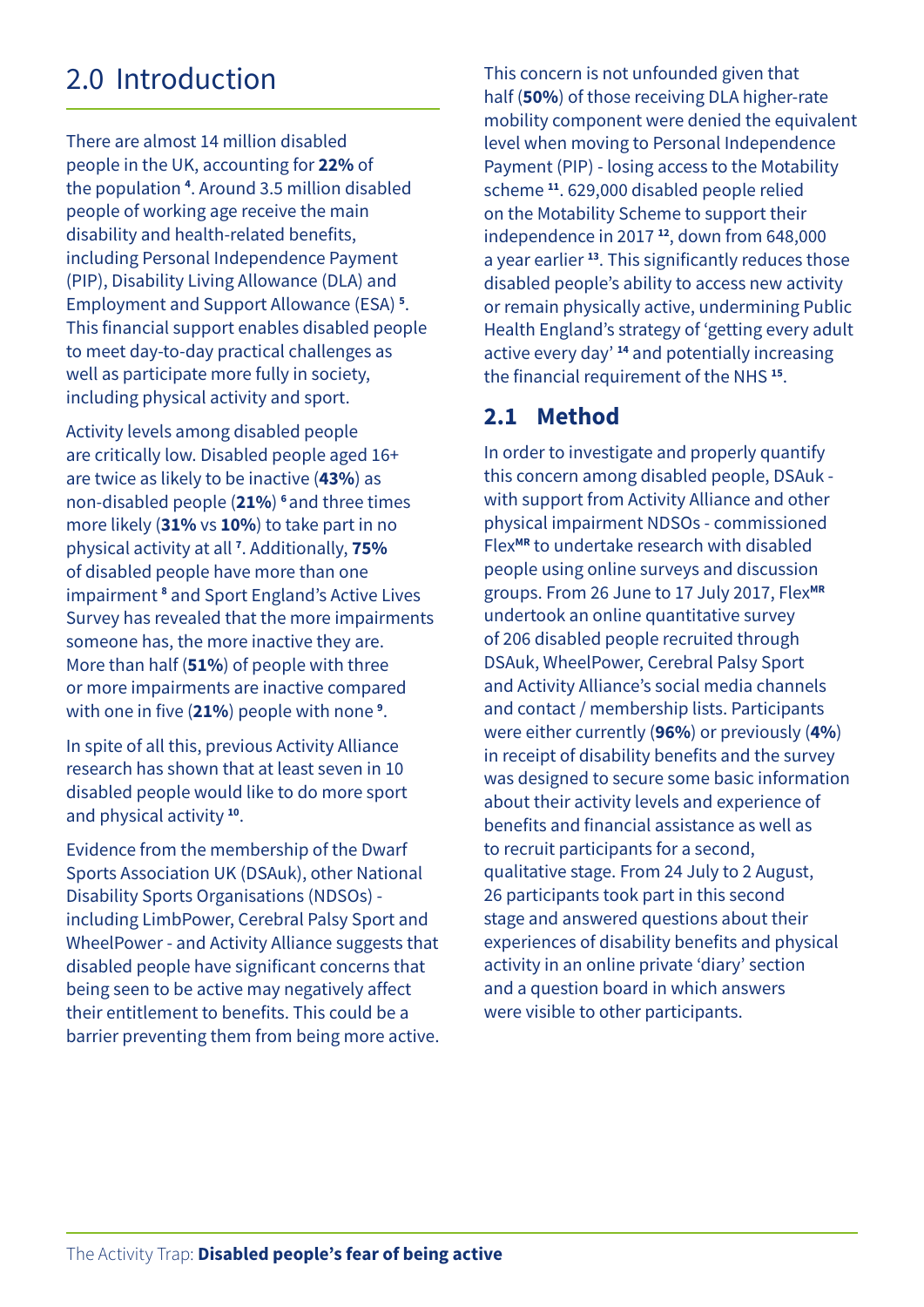# <span id="page-8-0"></span>3.0 Demographics

The recruitment survey obtained a good split between female (**52%**) and male (**48%**) participants. Figure 3.1 shows that there was a good age spread of respondents, although there were fewer aged 65+ than would be expected in a sample of disabled people. This might be due to recruitment taking place through NDSOs and Activity Alliance, which may attract a younger audience interested in sport. As an online survey, it may have appealed less to older people who are less likely to use the internet **[16](#page-41-15)**.



Figure 3.2 shows the proportion of participants from each devolved nation and English region with representation from each except Northern Ireland.

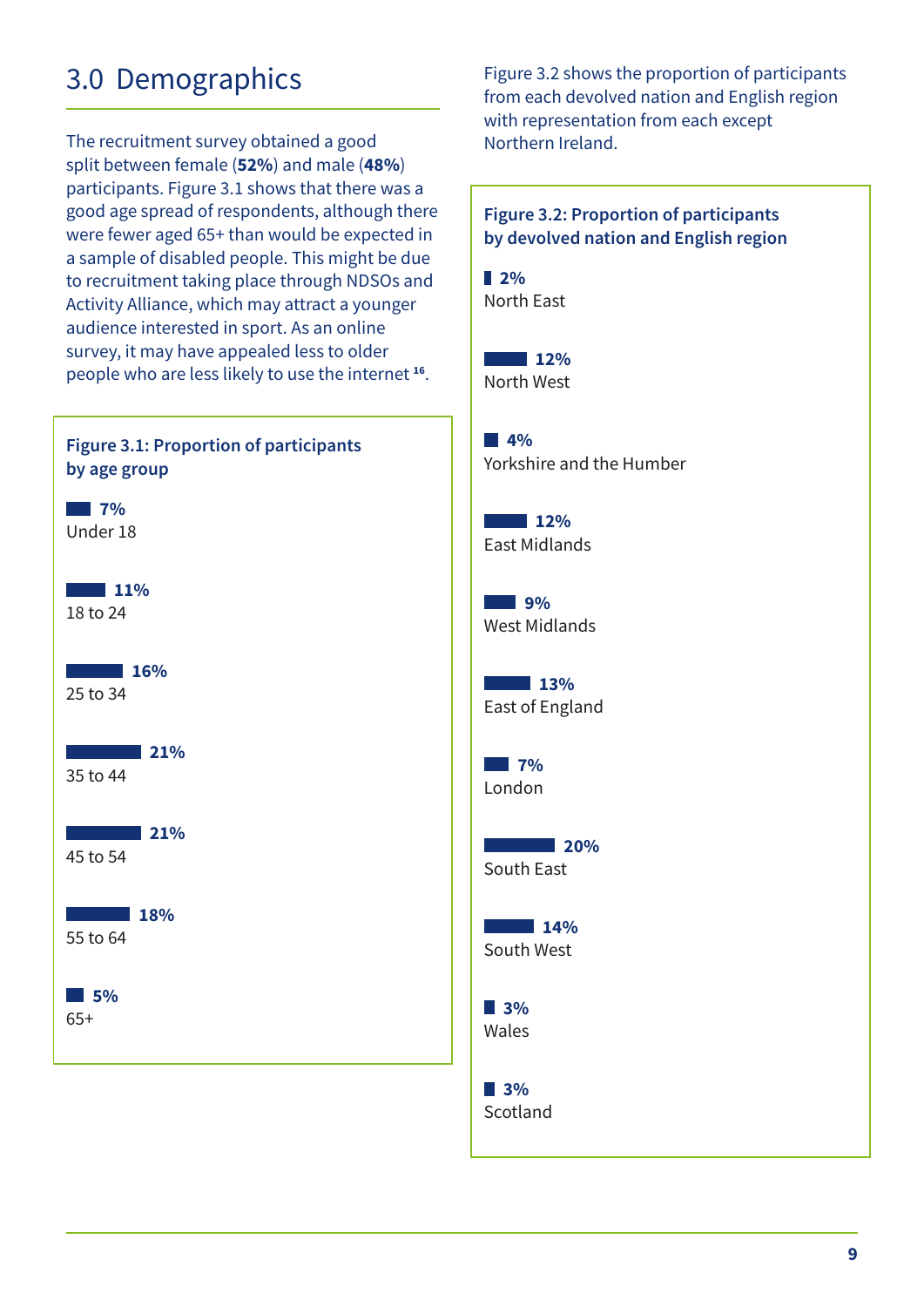More than a fifth (**22%**) of respondents were not working and not looking for work with a further **16%** retired and **8%** not working but looking for work (figure 3.3). Almost a fifth (**18%**) were employed full time with a further **14%** employed part time and **7%** self-employed.



Around four in five (**83%**) participants responded about themselves with **17%** responding on behalf of someone else, likely those they care for.

Around nine in 10 (**89%**) participants had a physical impairment, with 'other' - which includes stamina or breathing difficulty, difficulty speaking or making yourself understood, dexterity difficulties, long term pain - second in prevalence (**30%**) (figure 3.4).



- <span id="page-9-0"></span>**\*** Social or behavioural issues include, for example, those due to neurological diverse conditions such as Autism, Attention Deficit or Asperger's Syndrome.
- <span id="page-9-1"></span>**†** 'Other' includes stamina or breathing difficulty, difficulty speaking or making yourself understood, dexterity difficulties, long term pain.

#### The Activity Trap: **Disabled people's fear of being active**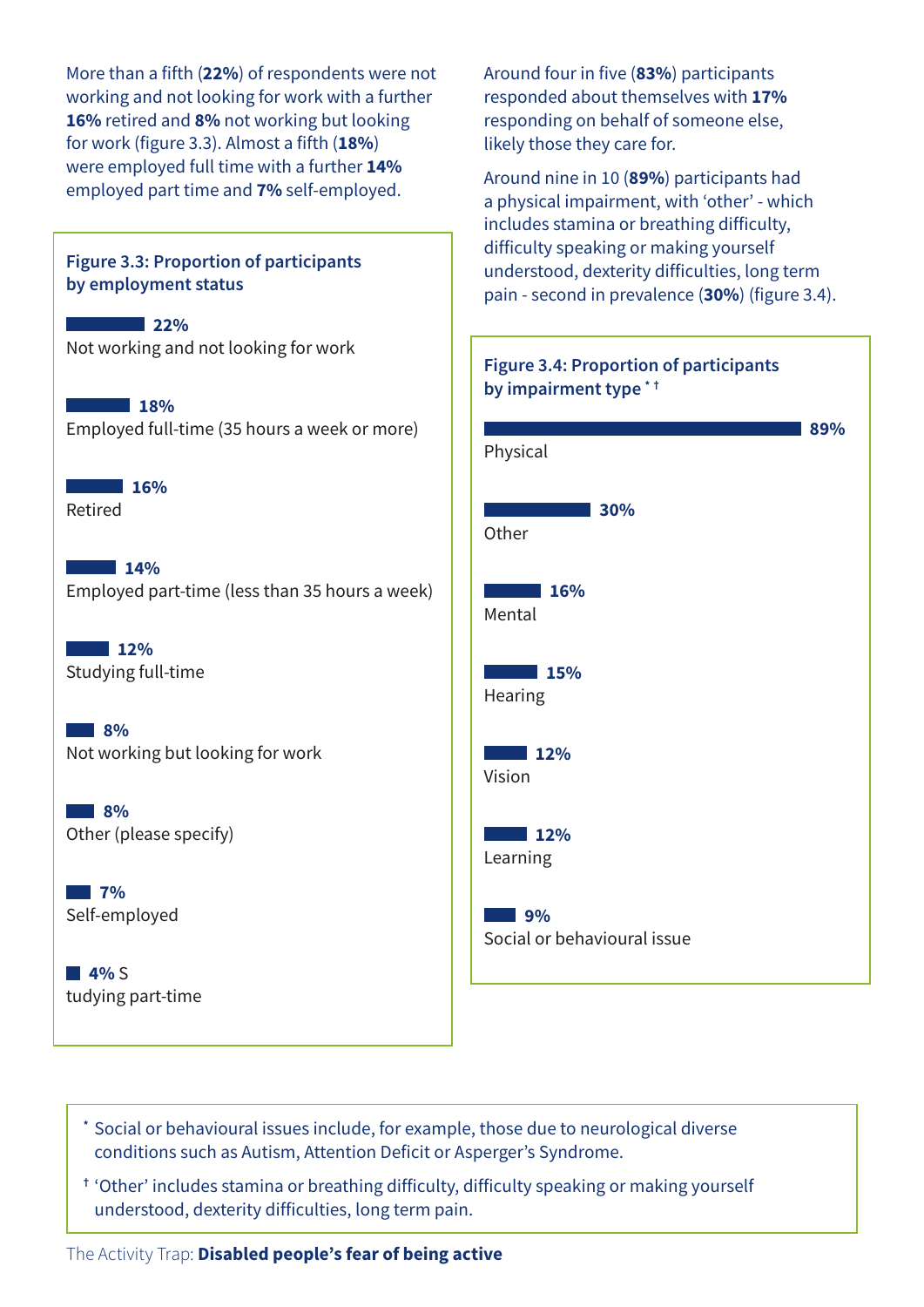#### <span id="page-10-0"></span>**Figure 3.5: Proportion of participants by physical impairment type and / or condition**

**43%** 

Mobility issues due to illness or pain **51%** 

**46%**  Manual wheelchair user

Long term pain

**34%** Mobility issues due to imbalance or coordination

**22%**  Electric wheelchair / power chair user

**18%** Dwarfism or restricted growth

**16% Other** 

**10%** Cerebral palsy

**6%**  Lower limb amputee / congenital limb loss

 $1%$ Upper limb amputee / congenital limb loss Of participants who had a physical impairment, more than half (**51%**) had mobility issues due to illness or pain, almost half (**46%**) were manual wheelchair users, more than two in five (**43%**) had long-term pain and a third (**34%**) had mobility issues due to imbalance or coordination (figure 3.5). This sub-question was included to facilitate analysis of data by, and monitor participation among, those impairment groups covered by physical National Disability Sport Organisations (NDSOs). The two-thirds (**67%**) who were manual wheelchair or electric wheelchair / power chair aligned with the core member base of WheelPower; Cerebral Palsy Sport supports people with cerebral palsy (**10%** of respondents); the Dwarf Sports Association UK covers those with dwarfism or restricted growth (**18%**); and those with limb amputations or congenital limb loss (**7%**) are the target audience of LimbPower.

# 4.0 Benefits and activity

Participants reported being in receipt of a full range of disability and illness-related benefits and financial assistance (figure 4.1). Nine in 10 (**89%**) respondents to the quantitative survey were in receipt of the mobility components of Disability Living Allowance (DLA) or its replacement, Personal Independence Payment (PIP). This is the primary form of state financial support aimed at enabling disabled people to retain mobility. Indeed, if the higher rate DLA or enhanced award PIP mobility components are awarded, they can be exchanged for access to the Motability Scheme to lease a car, scooter or powered wheelchair. While a greater proportion of participants claiming DLA received some rate of mobility component (**51%**) than care component (**47%**), the reverse was true for those on PIP (**38%** vs **42%**).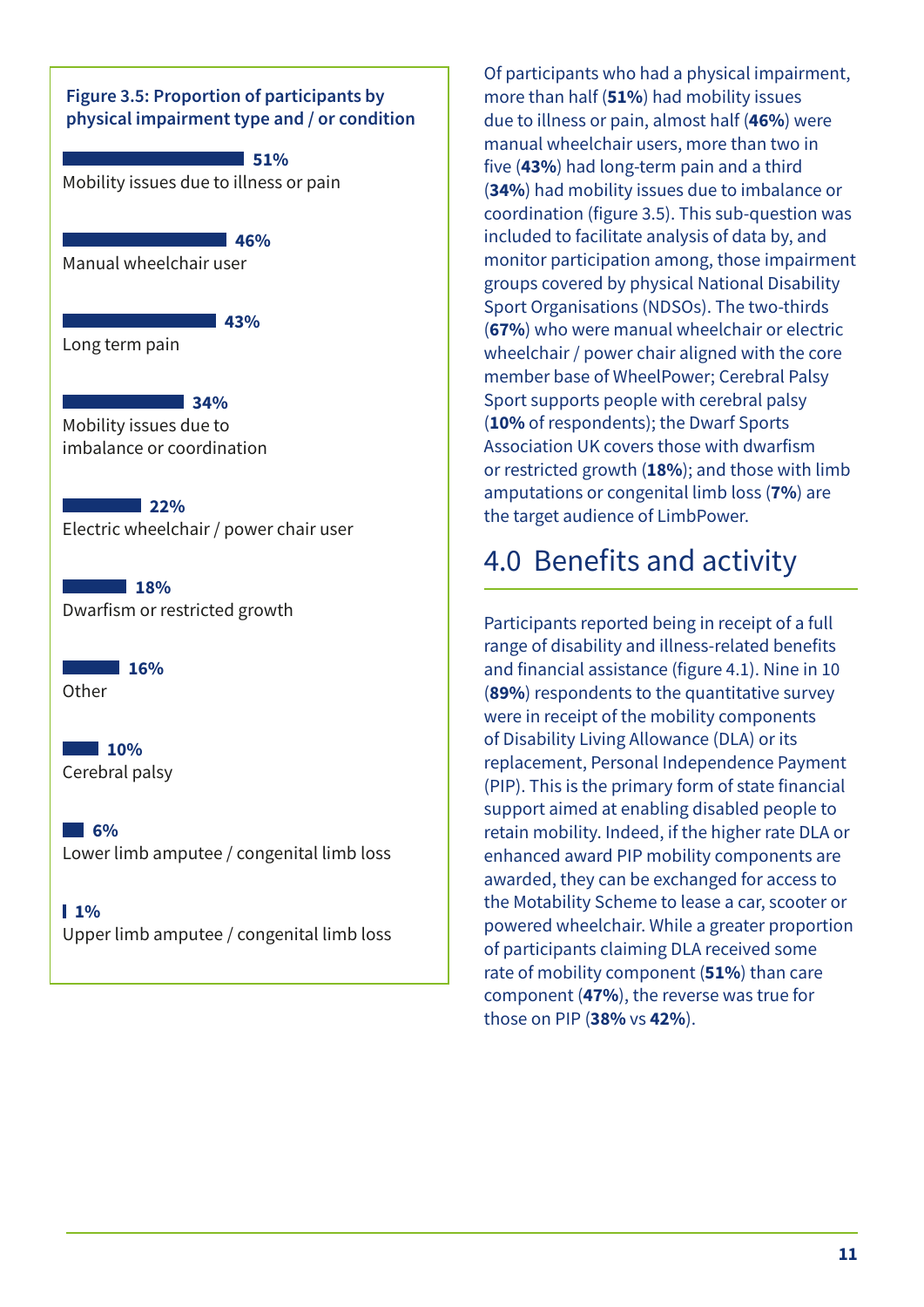#### **Figure 4.1: Proportion of participants in receipt of each disability benefit**

Disability Living Allowance – Mobility component **51%** 

**47%** Disability Living Allowance – Care component

Personal Independence Payment (PIP) – Daily living part **2%** 

**38%** Personal Independence Payment (PIP) – Mobility part **1** 

#### **34%**

Employment and Support Allowance (ESA) - Employment and Support *Michael (ESN)* 1% **1** 1%

**9%** Personal Budget

**8%** Disabled Facilities Grants

**7%** Access to Work Grant

**5%**  Employment and Support Allowance (ESA) - Work-related activity group

**5%**  Working Tax Credits - Disability element

**5%**  Severe Disablement Allowance **4%**  Industrial Injuries Disablement Benefit

Incapacity Benefit **4%** 

**3% 42%** Attendance Allowance

War Pensioners' Mobility Supplement

Universal Credit (due to an illness, health problem or impairment)

Personal Health Budget

 $10<sub>o</sub>$ Armed Forces Independence Payment (AFIP)

Despite being among a group who had found and successfully applied for benefits, just **31%** of participants felt that it was easy to find information about them (figure 4.2). Almost half (**46%**) found it difficult and almost a quarter (**23%**) felt it was neither easy nor difficult. This suggests that information is not easily available in an accessible format for more than two thirds of disabled people.

The Activity Trap: **Disabled people's fear of being active**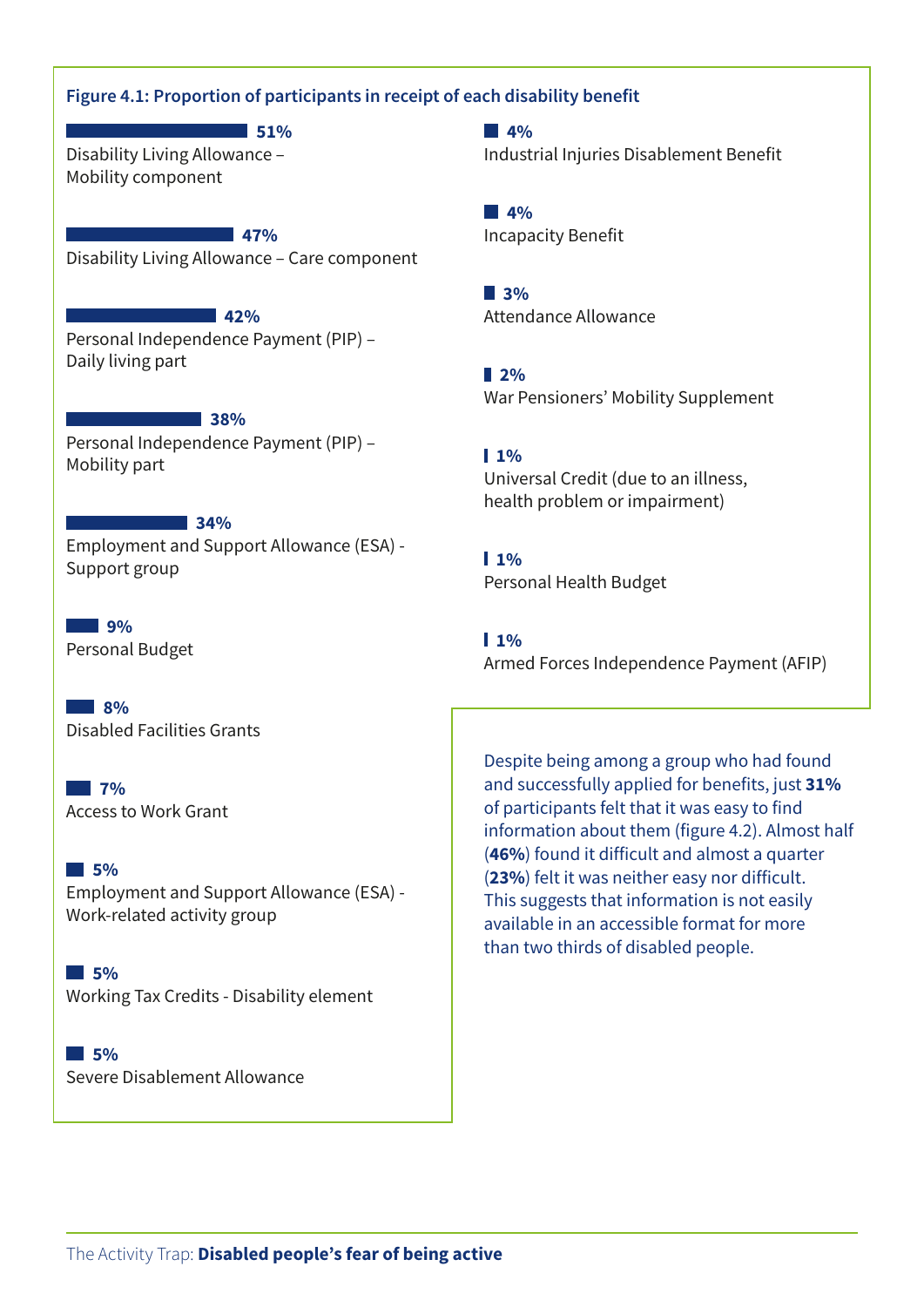**Figure 4.2: Proportion of participants by ease or difficulty of finding information about availability of benefits and financial assistance**



Participants said that they had used the sources shown in figure 4.3 to find out about available benefits and financial assistance. Online searches (**34%**) and word of mouth from a friend or family member (**28%**) were by far the most important sources, with more formal advice from Citizens Advice (**10%**) and Jobcentres (**8%**) the least used source. This suggests that government sources are either not available or not trusted by those looking to apply for benefits and leaves them at risk of receiving incorrect or unhelpful information. Those receiving Employment and Support Allowance (ESA) were more likely to have sought information from a carer or support worker (**24%**). Jobcentres, with their emphasis on work-related benefits and activities, may not be seen as a relevant brand for those seeking information about disability benefits.

**Figure 4.3: Proportion of participants by sources of information about benefits and financial assistance used**

My own online search **34%** 

**28%** Word of mouth from a friend / family member

**16%** Through my doctor / the NHS

**11%** Through a carer / support worker

**11%** A local community group

**10%** Through Citizens Advice

**8%** Through a Jobcentre

**14%** Can't remember

**11%** Another way

Participants suggested that the actual process of applying for benefits is even more difficult than sourcing information about their availability, with almost three in five (**57%**) finding it difficult and just a quarter (**24%**) saying it's easy (figure 4.4).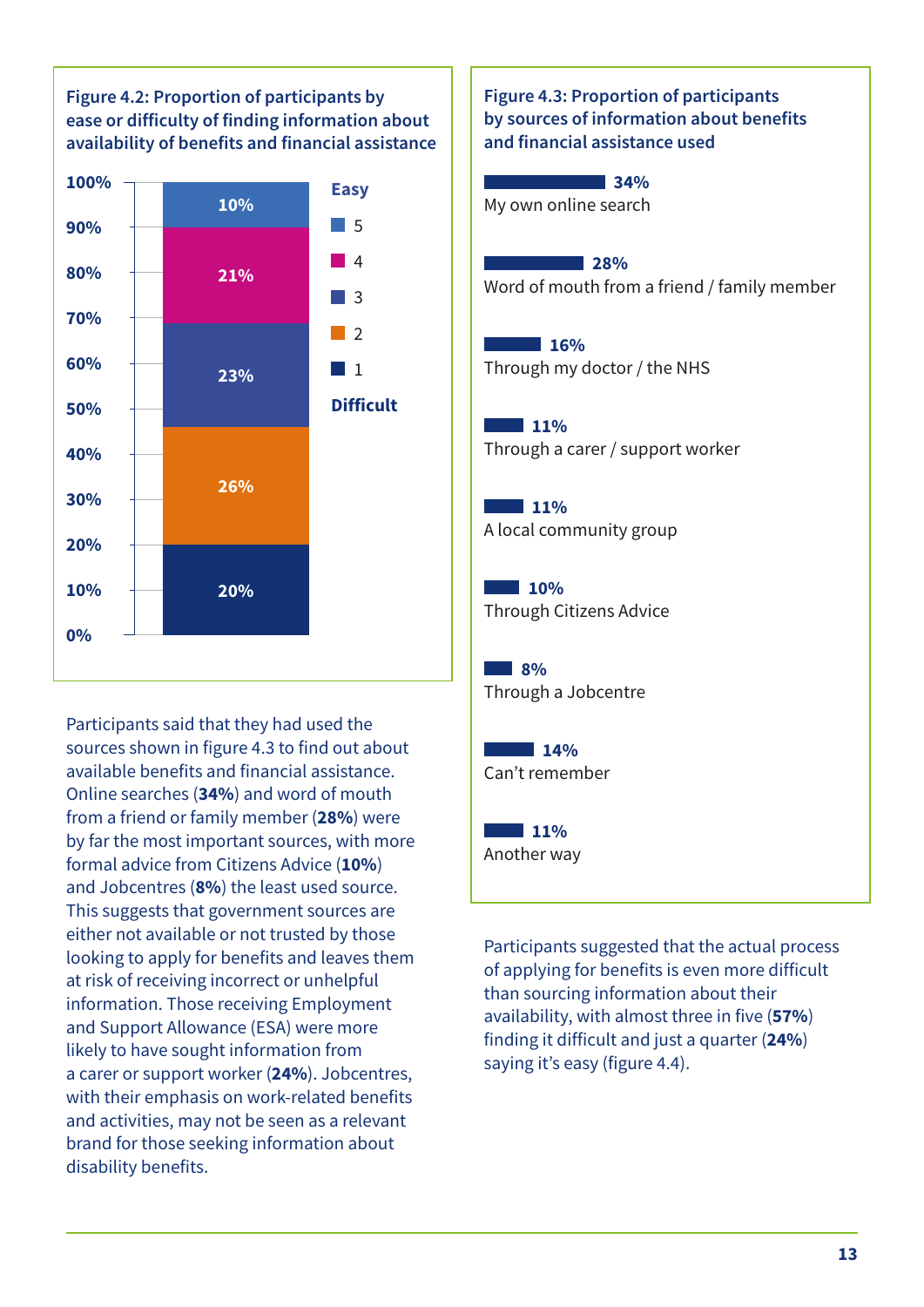#### **Figure 4.4: Proportion of participants by ease or difficulty of applying for benefits and financial assistance**



In the qualitative stage of the study, most participants reported having to seek assistance from someone else to complete the application forms. These comments mainly refer to PIP, but also DLA and ESA among others. These forms were perceived by some to be too long and laborious, physically challenging and particularly difficult for those with an impairment affecting writing, for example, those with multiple sclerosis. The forms were also felt to be confusing in how much detail is required - often being too broad in covering disability rather than individual conditions. They were described as 'depressing' and 'soul destroying', particularly for those with lifelong impairments.

Many participants believed that the forms don't account for day-to-day differences in how impairments affect them, with an 'average' day - as requested by the form - not fully accounting for the impact. Many were not aware of the importance of accounting for their worst days in their statements, or were concerned that they could underestimate their impairments when completing forms on a good day. Some also felt there was insufficient opportunity to explain the impact of their impairments on their mental health. It was also noted that the timeframe given is insufficient to obtain required medical evidence. Specific concerns included:

1. Inaccessibility of forms (Including, for example, having to handwrite answers and a lack of plain English in questions.):

'It would be great if it could be completed online - writing is difficult for me. I would like the forms to be shorter.' - **Participant who is an electric wheelchair / power chair user**

'Use proper English, not form English, and don't keep asking the same questions over and over again as its very confusing for people, especially people with brain injuries or lower comprehension!' - **Participant who is a manual wheelchair user**

2. Length of time to complete the application:

'Mostly the worst thing was how time consuming it was to fill in the form and how depressing it felt to have to explain all my difficulties.' - **Participant who is an electric wheelchair / power chair user**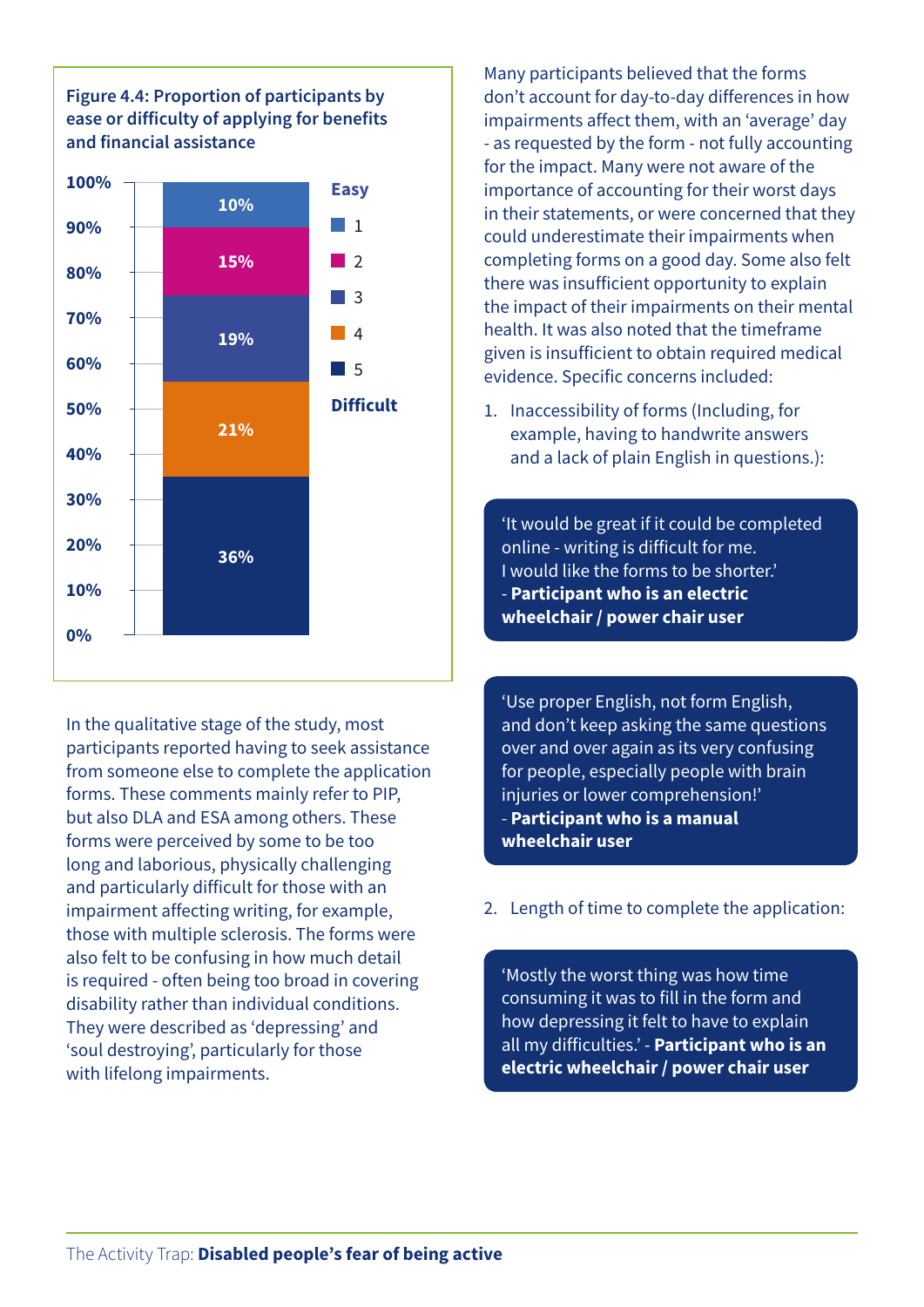3. Confusion about what detail to include and how to do so:

'The form is generally a very lengthy process to fill out, with a lot of questions that can get very confusing at times. [It is also hard in] knowing how to word day to day life and to know how much detail to put in as they don't make it very clear. And also it is not made very clear on what evidence to supply with the application form.' - **Participant with upper limb impairment**

4. Inability to explain fully how the condition

affects the person:

'The only issues I have had is making myself clear and being able to express myself fully on the form. The only time I could get my full story across is when I was able to see a doctor.' - **Participant with dwarfism or restricted growth**

5. Not accounting for day-to-day differences:

'Depressing to fill in. [...] It didn't account for differences in day to day ability, e.g. effects of tiredness, illness etc.' - **Participant with cerebral palsy**

'It was difficult to articulate the full effect of my condition and its effects on my daily living. I found it easier to talk to my immediate family to help me think about what narrative was needed.' - **Participant who is a manual wheelchair user**

6. Not accounting for lifelong conditions:

'There should be a form for people with incurable conditions so that you can tell them if there have been any changes (positive and negative) and what they are.' - **Participant who is an electric wheelchair / power chair user**

7. Concern about specific questions and answer options that don't reflect their experience:

'The eligibility criteria for certain components is not clear and can be ambiguous. Certain questions which ask you to make a judgement on "yes", "no" or "sometimes" are not always quantifiable. It would be far easier if the form just simply listed a condition and from this, symptoms with their impacts could be matched avoiding unnecessary form filling.' - **Participant who is a manual wheelchair user**

These issues resulted in many participants facing difficulties in securing the relevant level of support they needed when initially applying, with long delays in obtaining assessments also a significant problem. This often resulted in appeals which created feelings of worry, stress, anger and frustration, all impacting existing conditions. A common difficulty is the lack of opportunity in the application to adequately explain the impact of impairments and the social / financial barriers faced.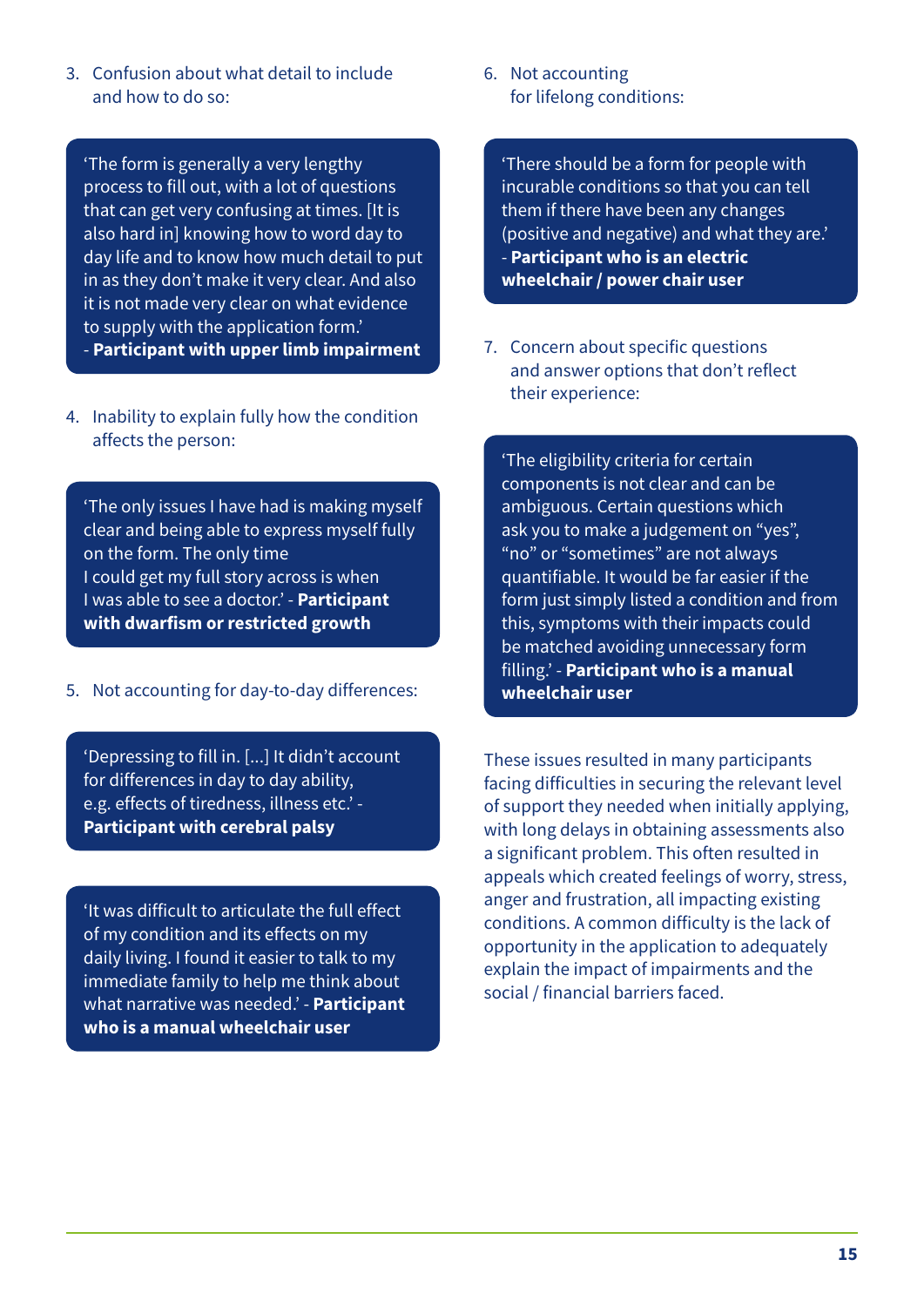'I started off by completing an application form I then had a response saying that I could not receive any support. I then had to ask for a medical assessment as I don't think I was able to clearly give all the information on the form. It was after this that I was found to be eligible for support. Overall the process was very stressful it would have been good if I could has just have easily given all the information I needed on the application form so I could have been clear and not have required the stress of a doctor's visit. I think it was hard to describe exactly how my disability affected me physically. The form wanted my day to day life but made it hard to talk about good days and bad days. This made it hard to clearly describe what I am like when I am at my worst. This made me worried when I was told in my original decision notice I was not eligible for support. I was angry as I knew I was not able to give the full picture in the original application.' - **Participant with dwarfism or restricted growth**

The Department for Work and Pensions announced in October 2016 that it 'intended to exempt ESA claimants with the most severe health conditions and disabilities from future reassessments' **[17](#page-41-16)**. The changes were introduced for those in the ESA support group and Universal Credit claimants with limited capability for work and work-related activity (LCWRA) who attend a Work Capability Assessment from 29 September 2017 and are found to have a severe, lifelong disability, illness or health condition and are unlikely to ever be able to move into work. The Department for Work and Pensions' position is that 'for the most severely disabled PIP claimants however, the interval before their claim is reviewed may be up to 10 years, and may involve a "light touch" process not requiring a further face to face assessment.' **[18](#page-41-17)**

It would be beneficial to understand the reasons behind the decision to exempt those with the most profound health conditions and impairments in receipt of ESA from reassessment but not those in receipt of PIP. This is inconsistent as in February 2016, more than half (**52%**), some 1.3 million, of the 3.5 million people in receipt of ESA were also in receipt of DLA / PIP **[19](#page-41-18)**. This means that a significant proportion of those exempted from reassessment for ESA are still likely to be reassessed for PIP. Exemptions from reassessment should apply equally to both ESA and other disability and illness benefits. Removing this perceived 'threat' of reassessment could resolve a number of issues raised by participants with lifelong conditions.

The context within which assessment and reassessment is taking place is crucial. In the quantitative stage of the study, almost three in five (**58%**) of those in receipt of DLA or PIP mobility components, Armed Forces Independence Payment (AFIP) or War Pensioners' mobility supplement exchange it for access to the Motability Scheme. An additional **7%** formerly accessed the scheme but no longer do so. For those exchanging DLA or PIP, this means that they are in receipt of the higher rate or enhanced award mobility component. Indeed, while around three quarters (**73%**) of respondents in receipt of DLA mobility component exchanged it for access to Motability, this proportion fell to just over half (**55%**) of those receiving PIP. Government statistics show that half (**50%**) of DLA claimants who were in receipt of its higher mobility rate were assessed as being eligible for a lower rate when moving to PIP - losing access to the Motability scheme **[20](#page-41-19)**. The effect of this is shown by the fact that 629,000 disabled people relied on the Motability Scheme to support their independence in 2017 **[21](#page-41-20)**, down from 648,000 a year earlier **[22](#page-41-21)**.

Confirming this, figures from the Department for Work and Pensions in figure 4.5 show that just **14%** of those claiming DLA receive a 'nil rate' mobility component, compared with almost a third (**31%**) of those claiming PIP.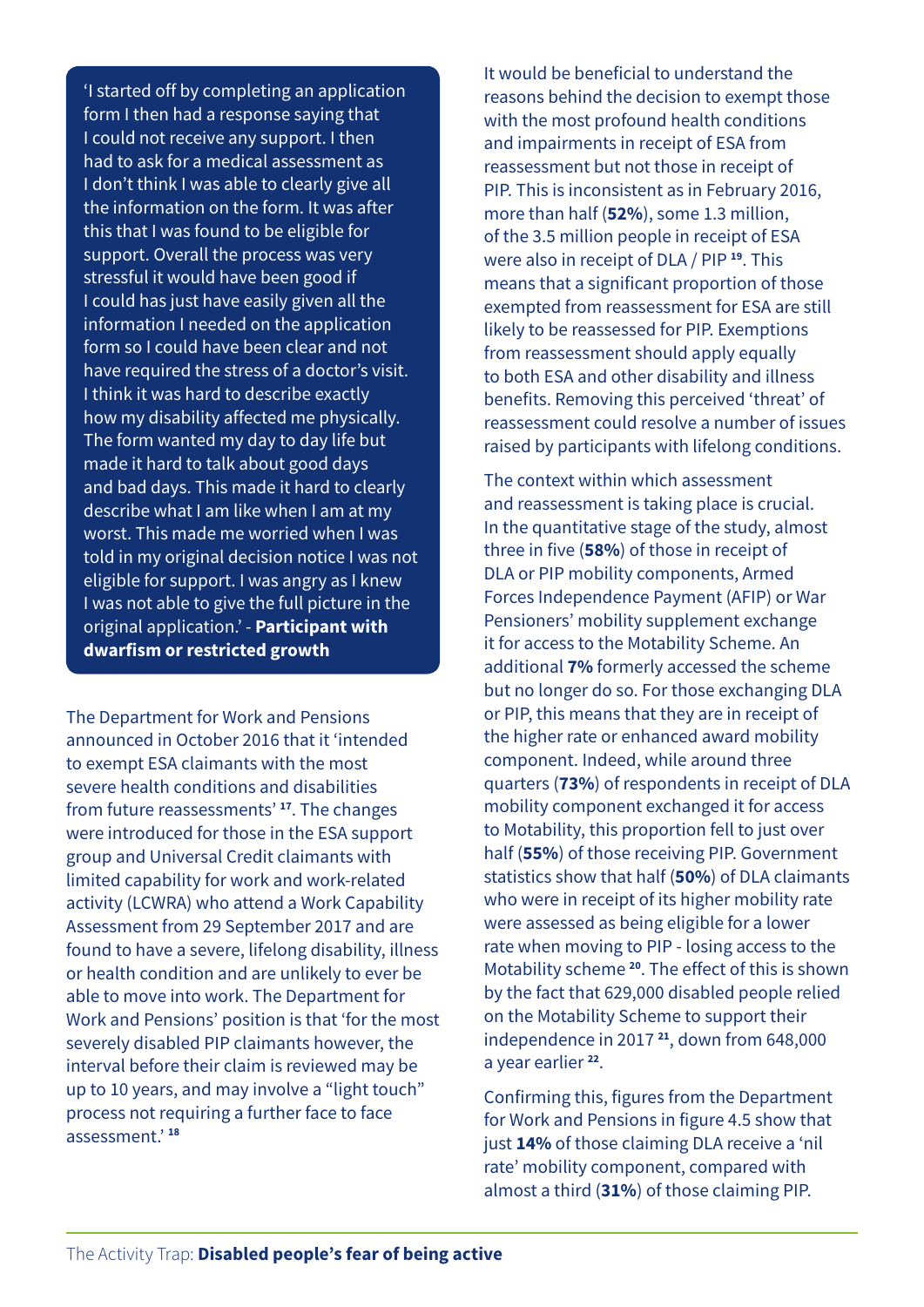Additionally, while the proportion receiving the 'lower' DLA rate (**35%**) or 'standard' PIP award (**29%**) is similar, there is a substantial difference between the 'higher' DLA rate (**51%**) and 'enhanced' PIP award (**40%**), which are required to access the Motability Scheme.

**Figure 4.5: Proportion of those claiming DLA [23](#page-41-24) and PIP [24](#page-41-25) who are in receipt of each mobility component rate (August 2017) - United Kingdom**



 $\blacksquare$  Nil - 303,824 (14%)

**PIP recipients**



The difficulties in applying for, in particular, PIP and the reduction in those found eligible for enhanced rate mobility component is, in part, due to the 'moving around activity' qualifying 'descriptor' criterion for enhanced-rate mobility component in PIP requiring that applicants cannot walk without severe difficulty for more than 20 metres, down from 50 metres under DLA **[25](#page-41-22) [\\*](#page-16-0)** . This descriptor was implemented despite substantial opposition to the move during the consultation on PIP mobility eligibility rules **[26](#page-41-23)**. While the Department for Work and Pensions acknowledged that the introduction of a social model approach taking into account specific barriers faced by each individual had 'considerable support' **[27](#page-42-1)**, it rejected such a system on the basis of it being 'lengthy', 'complicated', 'subjective' and 'inconsistent' **[28](#page-42-2)**. It also stated that it felt that:

'the use of 20 metres is the best way of identifying those whose physical mobility is most limited. We think it is justified to focus support in this way given the policy intent to target support on those with the greatest need and create a more financially sustainable benefit.' **[29](#page-42-0)**

This is counter to much of the evidence provided by stakeholders. The Disability Benefits Consortium (DBC) argued that there is evidence that those who can walk for more than 20 metres, but less that the DLA benchmark of 50 metres, face the same additional costs as those unable to walk 20 metres.

<span id="page-16-0"></span>**\*** It is possible for a physically-disabled claimant who can walk more than 20 metres to receive enhanced rate mobility component in PIP if they receive sufficient points from the 'planning and following a journey' activity. However, they would only potentially be eligible for descriptors in this activity if they also had a mental health, cognitive or sensory impairment.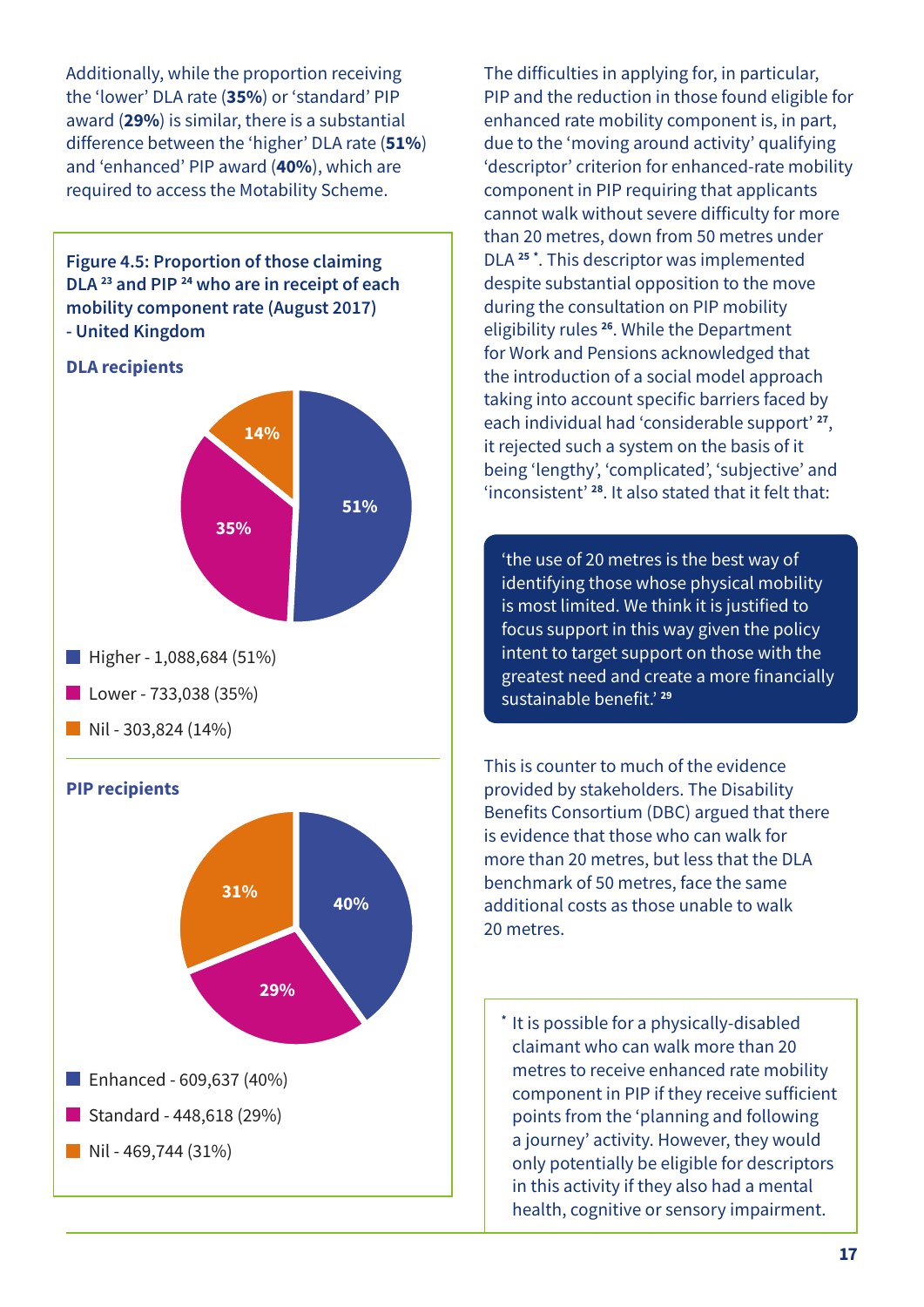Examples given include someone unable to walk 50 metres no longer having access to a Motability car despite public transport being more than 20 metres away **[30](#page-42-3)**.

In addition, the DBC highlighted that the 20 metres rule is inconsistent with Government guidelines in other areas. It states that a '50 metre benchmark distance is a wellestablished and research based measure of significant mobility impairment - notably in relation to other disability benefits including DLA, the blue (disabled) parking badge and in official guidance on creating an accessible built environment' **[31](#page-42-4)**. Indeed, as the DBC also notes, the second draft of assessment criteria for PIP published in November 2011 based its 'moving around activity' criteria on the 50 metres benchmark, stating that '50 metres is considered to be the distance that an individual is required to be able to walk in order to achieve a basic level of independence such as the ability to get from a car park to the supermarket' **[32](#page-42-5)**. Despite this, the Department for Work and Pensions' response to the consultation on the moving around activity criteria states that 'whilst there is no clear evidence for one particular distance, the 20 metre distance was introduced to distinguish those whose mobility is significantly more limited than others and who face even greater barriers on a day-to-day basis - those who have the highest need' **[33](#page-42-6)**.

Illustrating the issue, there have been high-profile cases of athletes who have been negatively affected by the transfer from DLA to PIP and the new assessment criteria.

For example, Carly Tait, a European silver medallist wheelchair racer was moved from higher rate mobility DLA with a lifetime award to a standard-rate component under PIP months before trials for the 2016 Summer Paralympics.

#### Coverage in The Guardian claims that:

Tait says when she was called for her PIP interview she was sure she would still qualify for her car. "[I thought,] I'm going to my assessment in a wheelchair. What more evidence do they need?" But within a few minutes of the test, Tait says she began to feel the examiner wasn't there to support her but rather "to catch me out". This only increased, she says, when she told him she was training for the Paralympics. "He alluded to the fact someone like me who can go wheelchair racing - shouldn't get the same support as someone who can't... It was like 'you can do sport, you don't need help,'" she recalls **[34](#page-42-11)**.

Other Paralympians, including European silver medallist runner Ben Rowlings and Paralympic gold medallist wheelchair racer Hannah Cockroft, voiced concerns in the run up to the 2016 Paralympics about losing their access to the Motability Scheme following reassessment for PIP **[35](#page-42-7)**.

The impact of long-term conditions and the impairments they cause, by their nature, often fluctuate **[36](#page-42-8)**. As such, it is essential that those administering systems of benefits acknowledge fluctuation as somewhat of a default position. The Department for Work and Pensions' guidance around fluctuating conditions in relation to PIP applications is currently relatively vague, stating only that 'if your needs vary, tell us in what way and how often - for example, telling us about good and bad days or how your needs vary throughout the day.' **[37](#page-42-9)**

The Department for Work and Pensions' official guidance to organisations and individuals supporting applicants for PIP is similarly lacking in detail, stating that 'the claimant can use this form [How your disability affects you] to describe how their health condition or disability affects their daily life, on both good and bad days and over a range of activities.' **[38](#page-42-10)**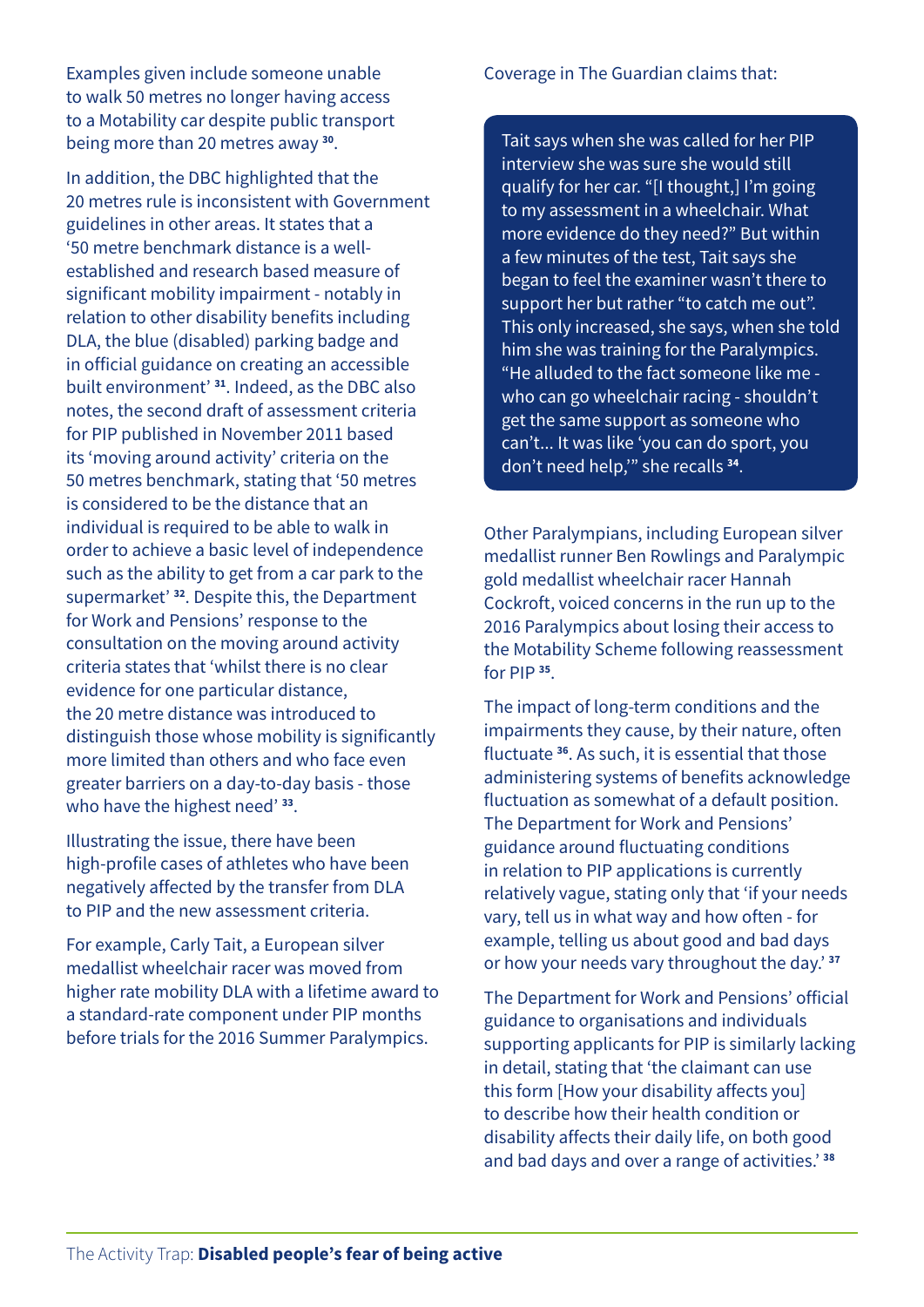Although detailed guidance for assessment exists in technical documents, 'descriptors' of difficulties faced by applicants are used on the basis that they are likely to apply for more than 50% of a reference time period **[39](#page-42-12)**. Should a fluctuating condition result in an applicant being bedbound for three days per week but able to walk more than 50 metres 'reliably' **[\\*](#page-19-1)** for the other four, for example, their condition would not be described as severely limiting their mobility, despite them requiring substantial additional support for much of their week. This guidance, or a simplified version thereof, is not provided directly to applicants despite being key in determining eligibility.

Citizens Advice provides much more detail directly to applicants on how to account for dayto-day differences, with the following guidance:

Explain how you cope on both good days and bad and how you manage over a longer period of time (like a week). This gives the DWP a better picture of how you cope most of the time.

Make it clear:

- If you have good days and bad days.
- How often you have bad days.
- If you have bad days more often than not.
- How your difficulties and symptoms differ on good days and bad - for example, you can't finish preparing a meal or you only use pre-chopped vegetables.

It's OK to estimate your bad days but say if you are. If it's too difficult to estimate explain why. For example, because your condition fluctuates.' **[40](#page-42-16)**

It also has comprehensive, step-by-step written guidance for completing the PIP application form as well as support from an advisor using an online chat system **[41](#page-42-15)**. Unfortunately, our study found that just one in 10 participants had used Citizens Advice to find information about benefits.

Disability Rights UK's **[42](#page-42-13)** and Citizens Advice's **[43](#page-42-14)** guidance provides detailed examples of how a diary system can be used to evidence the fluctuating effect of some impairments. This system facilitates a much more detailed explanation of the impact and additional costs of an applicant's disability but is in addition to, rather than in place of, questions around, for example, a concrete figure about how far an individual can walk.

Ambiguity in the system and a resulting lack of understanding extends after the application process. Figure 4.6 shows that there is a lack of clarity around benefit restrictions among claimants. One in five (**19%**) don't know if there are any spending conditions associated with their benefits or financial assistance and a further one in five (**21%**) say there are. At least a third of those who said there are conditions were referring to Personal Budgets and Access to Work, which do have conditions.

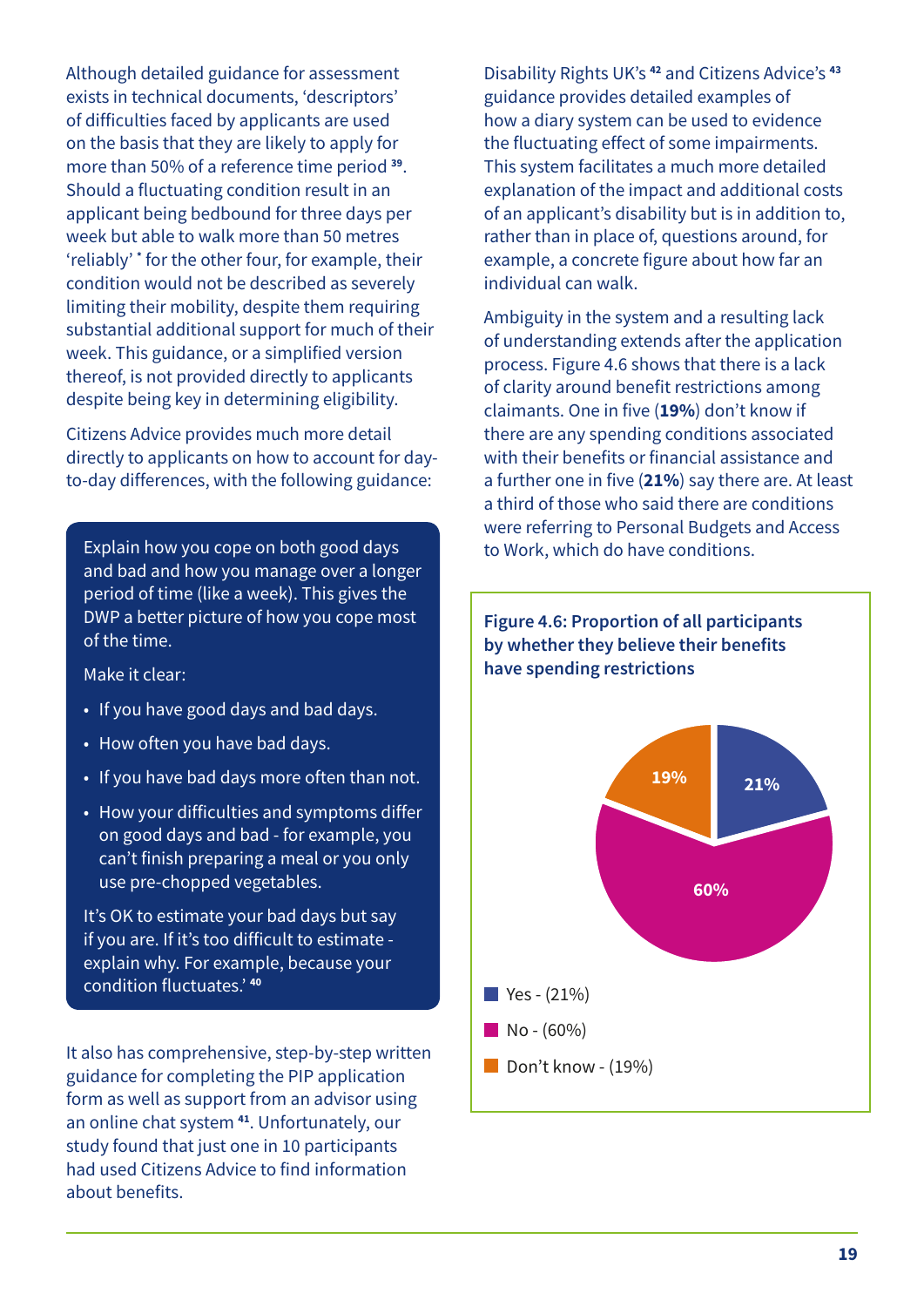<span id="page-19-1"></span><span id="page-19-0"></span>**\*** See [pipinfo.net/issues/reliably](https://pipinfo.net/issues/reliably) : 'To be assessed as able to carry out an activity to the level described in a descriptor, a claimant must satisfy the descriptor "reliably", that is: safely, to an acceptable standard, repeatedly and in reasonable time.'

A similar result emerges when discounting benefits and financial assistance that do have conditions attached (Access to Work grants, Disabled Facilities Grants, Personal Budget and Personal Health Budget) and limiting it to participants in receipt of DLA, PIP or ESA, which are unrestricted. One in five (**22%**) still didn't know if there were spending conditions and one in eight (**13.3%**) believed there are (figure 4.7).

**Figure 4.7: Proportion of participants in receipt of unrestricted benefits by** 

# 5.0 Fear of benefit removal and its impact on activity

Age UK states that there are no spending restrictions for either component of PIP **[44](#page-42-17)** or DLA **[45](#page-42-18)**, despite their award being based on needing additional assistance in these two areas. However, this information is not easily available from an online central government source. For example, there is no clear reference

to restrictions on the official Gov.uk PIP **[46](#page-42-19)** or DLA **[47](#page-42-20)** webpages. Instead, there is reference to eligibility based on requiring help with daily

This ambiguity, combined with the labels for each component, has clearly instilled in some that there are greater restrictions on some disabled people's benefits than exist. One participant with dwarfism or restricted growth said that 'DLA Care and mobility, so it has to be spent on mobility (a car in my case) and my care needs' while a respondent with cerebral palsy felt that 'PIP money is for mobility needs

and getting around.' Others believed that the mobility component had to be spent on Motability or another form of transport, and, similarly, a few believed that the care / daily living component could only be spent on

life, care or mobility.

personal care.

Day-to-day activities that come naturally to non-disabled people can pose significant challenges to disabled people. Most participants in the qualitative portion of the study felt that a structured daily routine, with stretching and a balance between being active and getting enough rest, is crucial. The pain and discomfort experienced by participants had a substantial effect on their definition of what constitutes 'activity'. Those experiencing lower comparable pain levels might describe participation in organised sport as activity, while for those with much higher levels, essential tasks such as getting dressed, making food, shopping and attending appointments might be both the most relevant form of activity and what they most believe activity to be, as shown in figure 5.1.

**whether they believe their benefits have spending restrictions 22% 13% 65%**



Don't know - (22%)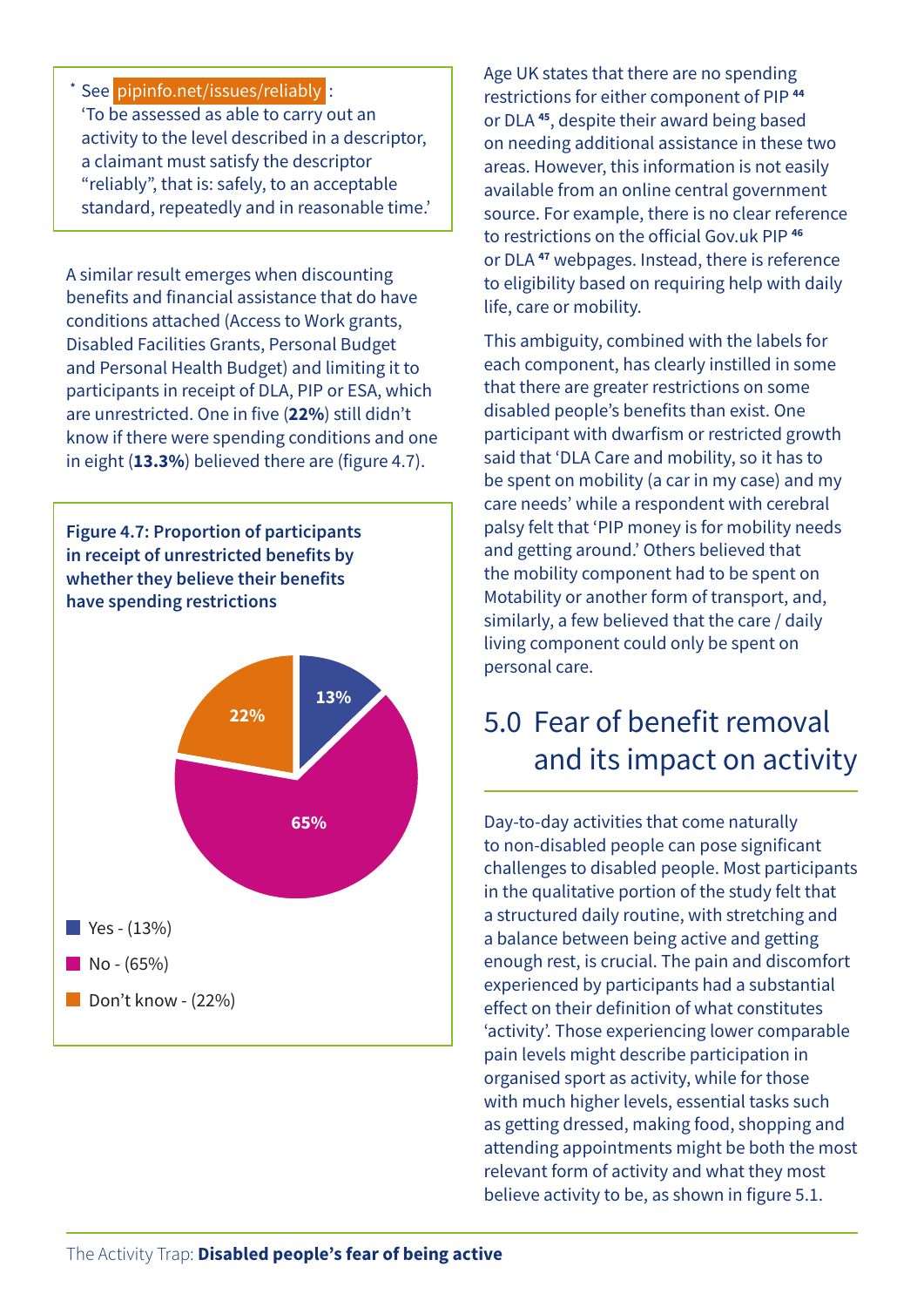#### **Figure 5.1: Definition of 'activity' based on participants' level of pain and discomfort**



Respondents felt that benefits supported daily life in three core ways:

- 1. Independence: being able to pay household bills, treatment, special equipment and medications.
- 2. Security: being able to have a social life and getting from A to B (e.g. travel to appointments).
- 3. Staying active: paying for leisure activities, gym membership and maintaining a social life.

In terms of 'independence', it's clear that many have to use their benefits for basic needs utilities, treatments and medications. This has the potential to detract from their ability to pursue additional rehabilitation and physical activity services that may reduce the impact of their impairments. For instance, one respondent - who is an electric wheelchair / power chair user - stated that 'as far as I know I'm able to spend any benefits in a way I decide, usually this is helping to pay household bills etc. before I can think of luxuries that would actually benefit me!'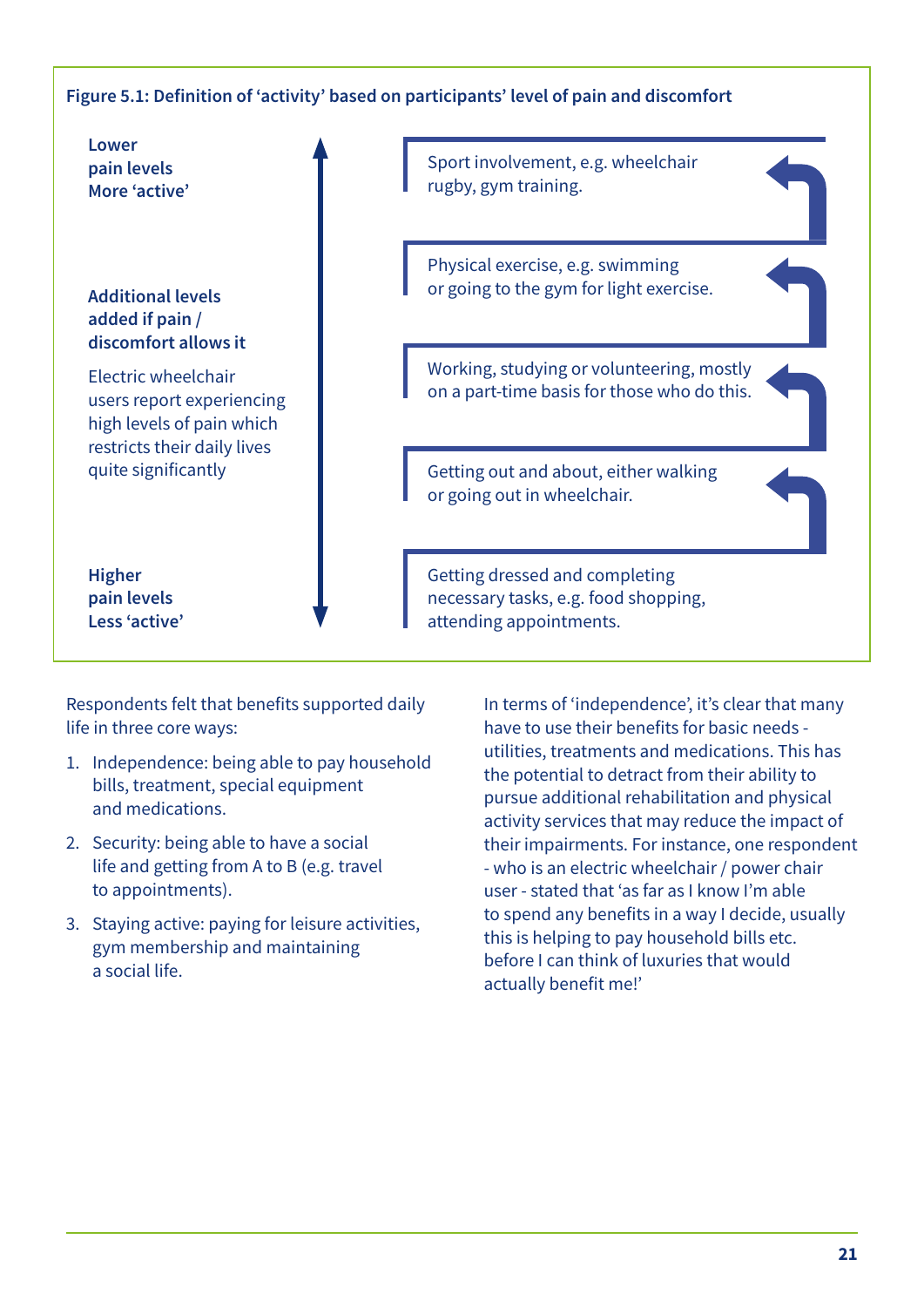A respondent with upper and lower limb impairment reinforced this:

"They can give you independence and the chance to occasionally when I am feeling up to it be able to go the cinema or for a small day outing. It also enables me to know I can get all the therapy, physio and treatments I need and that I have the money that will allow me to be able to travel to all appointments, also a feeling of security with daily life and the cost of household bills, extra costs for equipment and the help of getting medications. Most of my financial support ends up on paying my bills, and travel costs to get to my appointments."

Surfing the internet (**63%**) was the leisure activity currently enjoyed by the highest proportion of participants. However, this was closely followed by visiting friends and family (**61%**), visiting outdoor spaces (**60%**) and eating out (**59%**). Playing sport was still enjoyed by half (**49%**) of participants with other exercise or physical activity (**33%**) and visiting a gym or leisure centre (**30%**) enjoyed by approximately a third (figure 5.2).



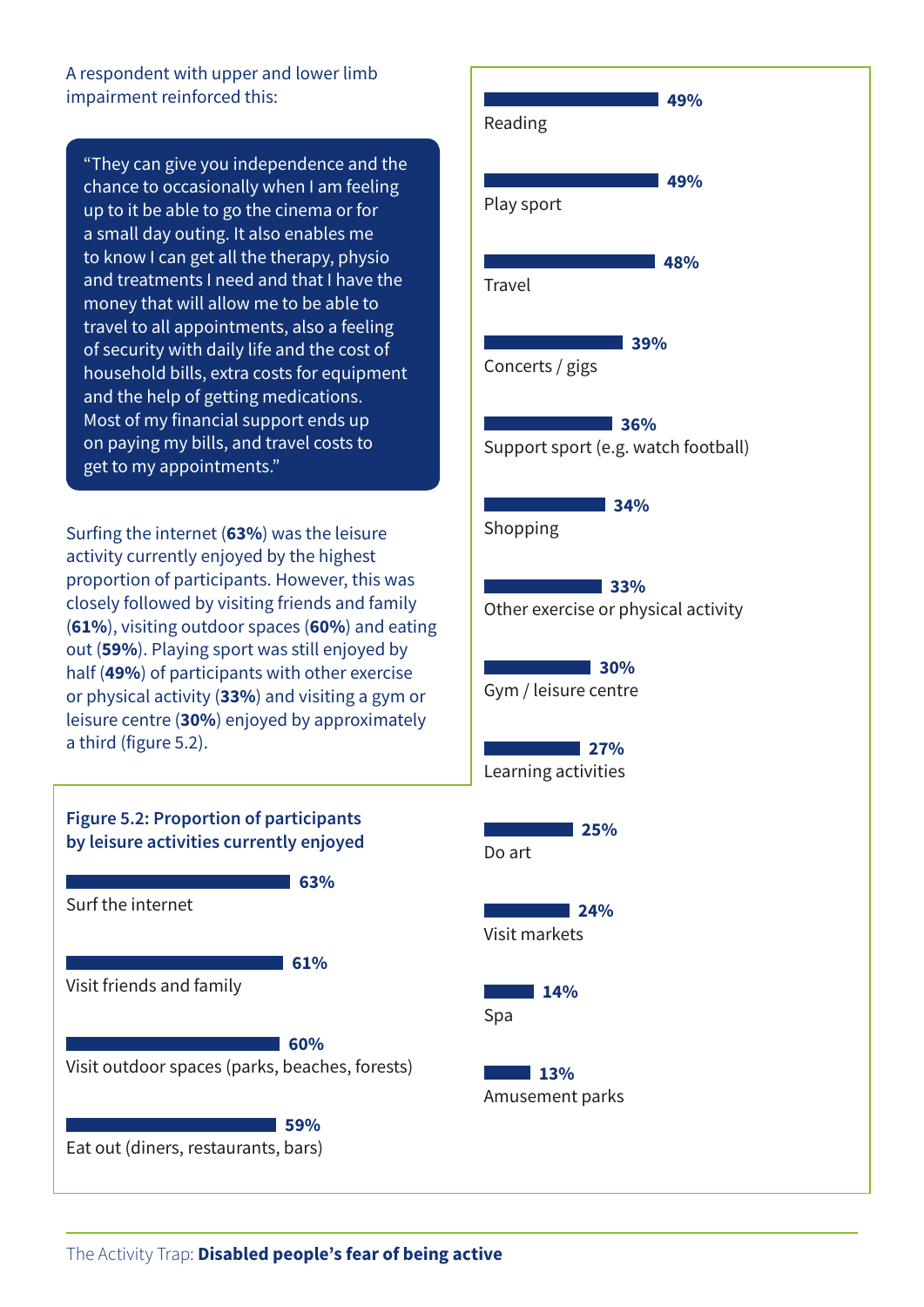Figure 5.3 shows that participants were most likely to want to do more in terms of playing sport (**54%**), ahead of travelling (**53%**) and visiting outdoor spaces (**51%**), with taking part in other exercise or physical activity (**38%**) and visiting the gym or leisure centre (**34%**) in fourth and fifth places.



| 16%<br><b>Contract Contract</b><br>Do art  |
|--------------------------------------------|
| 14%<br>Amusement parks                     |
| $\blacksquare$ 12%<br>Shopping             |
| $\blacksquare$ 11%<br>Visit markets        |
| $\blacksquare$ 11%<br>Spa                  |
| 10%<br><b>Contract Contract</b><br>Reading |
| 6%<br>Surf the internet                    |

This suggests a strong belief among disabled people participating in the study that being active is desirable. Indeed, while **70%** agreed that they enjoy being physically active, an even greater proportion, **84%**, agreed that it is important to be physically active.

One participant with dwarfism or restricted growth said that being physically active 'means I am in charge of my health - it means I am not reliant on doctors (whose opinions are not really relevant to me) and I am keeping fit. It means I see people regularly who don't question my ability.'

More than two thirds (**69%**) of participants take part in exercise or physical activity for at least 30 minutes twice per month. Almost four in five (**79%**) of these would like to do more physical activity, while more than nine in 10 (**91%**) of those currently less active would like to do more, as shown in Figure 5.4.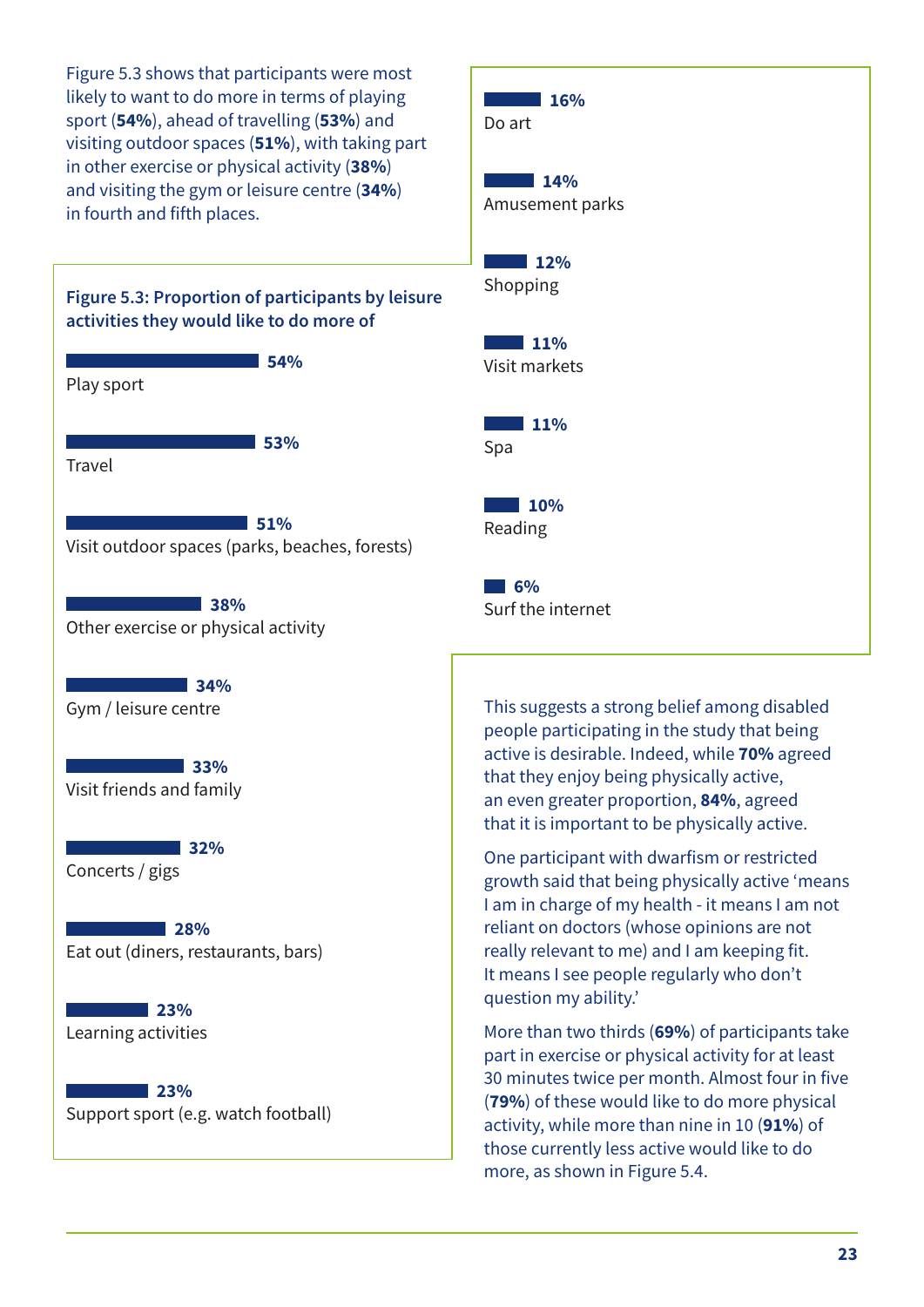

Figure 5.5, shows the proportion of participants who would like to be more physically active by the extent to which they are limited by their illness, health problem or impairment. Those who felt more limited were more likely to want to do more physical activity, including nine in 10 (**90%**) of those most limited compared with just over a third (**36%**) of those not at all limited.



When asked to choose from a list of barriers preventing them from participating in sport and physical activity in general, figure 5.6 shows that their impairment is the biggest barrier for disabled people. Not enough opportunities (**51%**) or inadequate facilities in their area (**49%**) are the next most prevalent barriers.

Finances and benefits weigh heavily, with **40%** unable to participate due to insufficient funds and a further quarter (**25%**) fearful of losing their benefits or financial assistance.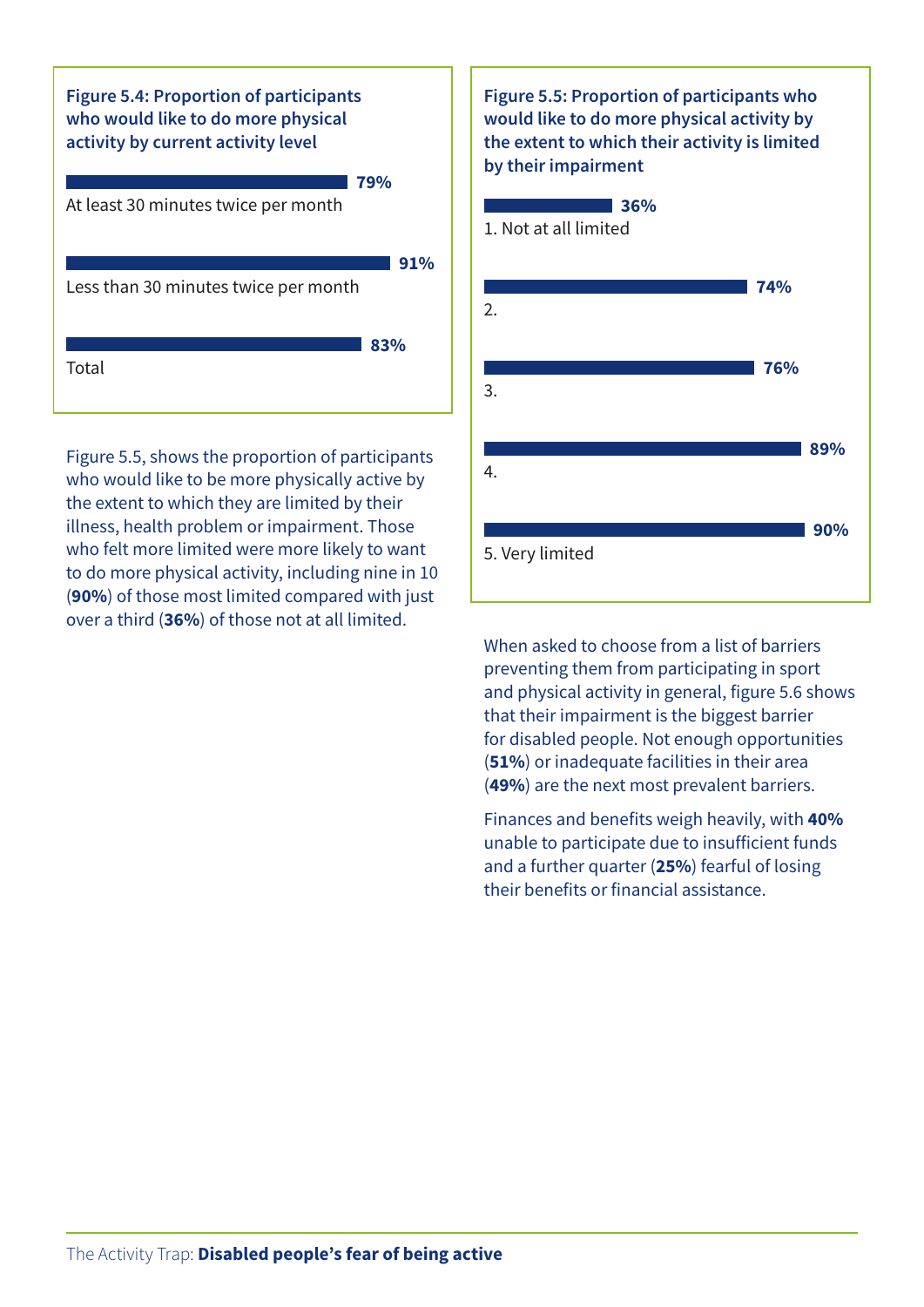#### **Figure 5.6: Proportion of participants by factors preventing participation in sport or other physical activity**

**51%**

Impairment or condition

**49%**

Not enough opportunities / inadequate facilities in my area

#### **40%**

Less income / too expensive / can't afford to

**27%** Poor / deteriorating health

#### **26%**

Need for a lot of support or have had a lack of support when taking part

#### **25%**

Fear of losing benefits or financial assistance

# **24%**

Unaware of any sporting opportunities I could take part in

#### **23%**

Lack of support in preparing for or travelling to sport or physical activity

**23%**

Getting older

#### **17%**

I don't feel confident to take part or make contact with a group or facility

#### **17%**

Don't have a lot of information about how / when to take part

**16%** The weather

#### **14%**

Recent injury / illness / operation / medical reason

**13%** Less free time / lack of time for other reasons

#### **13%**

Lack of time due to work commitments / work longer hours / longer commuting

**11%** General lack of interest / motivation

**10%** Other (please specify)

#### **8%**

A course, class or club finished / not available anymore

#### **8%**

Looking after child or baby / having a family / family commitments

#### **5%**

I have been told that due to my condition I cannot play sport or exercise

**4%** Prefer to spend time doing other activities

### **4%**

Loss of job (redundancy) / loss of income / loss of home

#### **3%**

Don't have a dog anymore to enjoy exercise with

 $1%$ Left school / not at school anymore

**0%** Pregnancy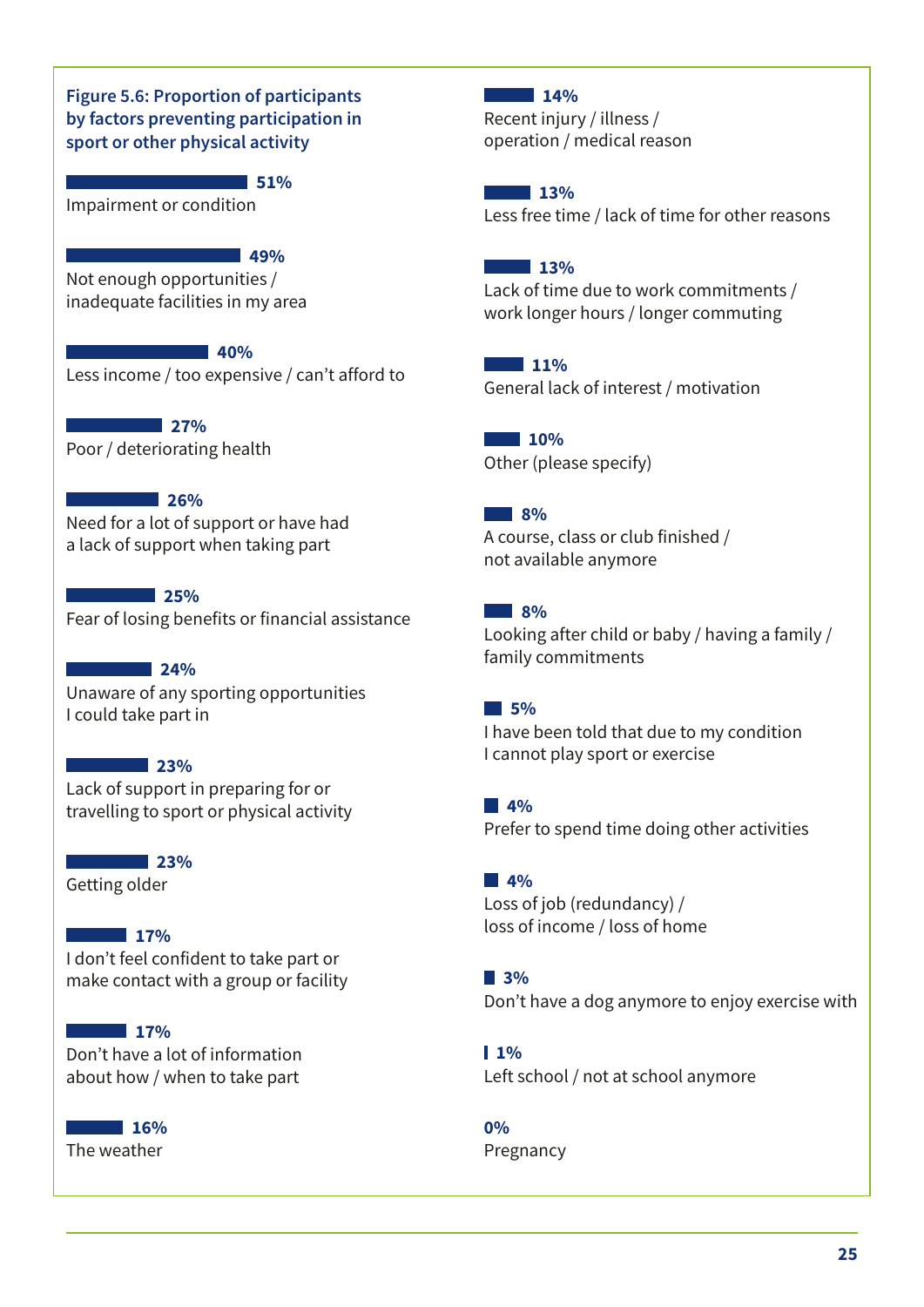When asked what prevents them from trying to be **more** active, figure 5.7 shows a lack of confidence around the practicalities of taking part and fears of not being capable (**63%**) or being supported by others (**57%**) were the biggest barriers. Concerns about the impact of benefits are twice as high among participants when considering being more active than when thinking about participating in general. Almost half (**47%**) of participants feared losing their benefits or financial assistance by trying to be **more** active while a similar proportion (**48%**) feared being seen as too independent for someone with a disability.

**Figure 5.7: Proportion of participants who are prevented from trying to be more active by each fear**

Fear of not being capable of taking part **63%**

**57%** Fear of not being supported by others

#### **48%**

Fear of being seen as 'too independent' for someone with a disability

#### **47%**

Fear of losing benefits or financial assistance

**33%**

Another fear

Figure 5.8 shows that almost two thirds (**65%**) felt they relied on their benefits to be active to a significant extent, with electric wheelchair / power chair users even more likely (**80%**) to say this. Those who said they were more reliant were also more fearful of losing them.

#### **Figure 5.8: Proportion of participants by how reliant they are on benefits or financial assistance to be active**



This fear of sanctioning and removal of benefits and a reliance on them to be active is significant as Public Health England's strategy of 'getting every adult active every day' states that 'low physical activity is one of the top 10 causes of disease and disability in England' **[48](#page-42-21)**. It also highlights that:

Disabled people are half as likely as non-disabled people to be active. Only 1 in 4 people with learning difficulties take part in physical activity each month compared to over half of those without a disability.

The CMO physical activity guidelines can be applied to disabled adults, and should be adjusted for each individual, based on that person's exercise capacity and any special health or risk issues.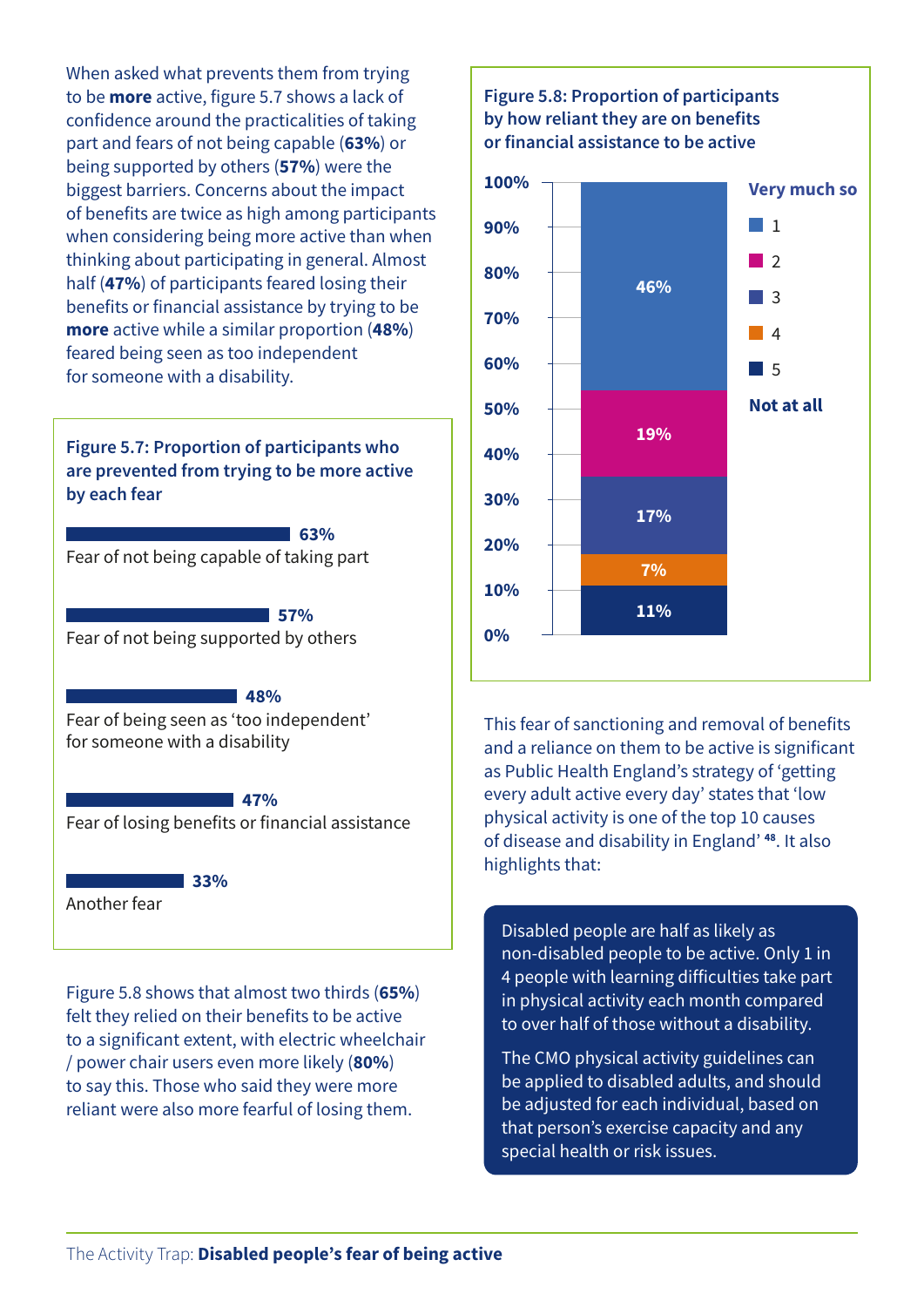The fear of benefits being sanctioned or removed is by no means unfounded. More than a third (**34%**) of participants had experience of their benefits, or those of someone they know, being sanctioned or removed as a result of being physically active, either by being reported by someone else or through self-reporting during an assessment / reassessment (figure 5.9). This indicates a substantial driver of fear among participants.  $\blacksquare$  'I'm always afraid of doing too much as

**Figure 5.9: Proportion of respondents who had experience of their benefits or financial assistance or those of someone they know being sanctioned or removed as a result of being physically active**



The qualitative stage confirmed and unpicked these fears, with participants concerned by:

- The reputation of government agencies including the Department for Work and Pensions.
- The reputation of PIP being stricter than DLA.
- Stories in the press about people losing benefits.

• Difficult experiences with the application process.

• Personal experiences of support being withheld.

A participant who is a manual wheelchair user said:

it could have a negative impact on my disability benefits entitlement. This is partly from the forms, but also because I had a friend who tried doing a little more than I do now, to try and help with her pain management, and they took away half her benefits and told her she was capable of going to work as she was capable of doing so much exercise - despite her having regular fits etc.! She was told that to stand any chance of getting them back she'd have to give up all but one class and maintain that level for six months. You'd think we'd be encouraged to reduce pain using nonmedication routes, but apparently not!'

While another who is an electric wheelchair / power chair user related their experience of losing benefits:

'I lost my benefits for 4 years because I was given the wrong information on the phone. It took years to sort out but I eventually got it back - I had to go to court and it was like all the evidence I had given suddenly came to light - even though I had been sending it to them for 4 years. The problem was that I phoned to ask if I tried a job to see if I could manage it and they said that I could and if it failed I would get my benefits back as they were. They were wrong. So I just lost everything. (I had been advised not to try getting work but I hated being on benefits and was really trying hard).'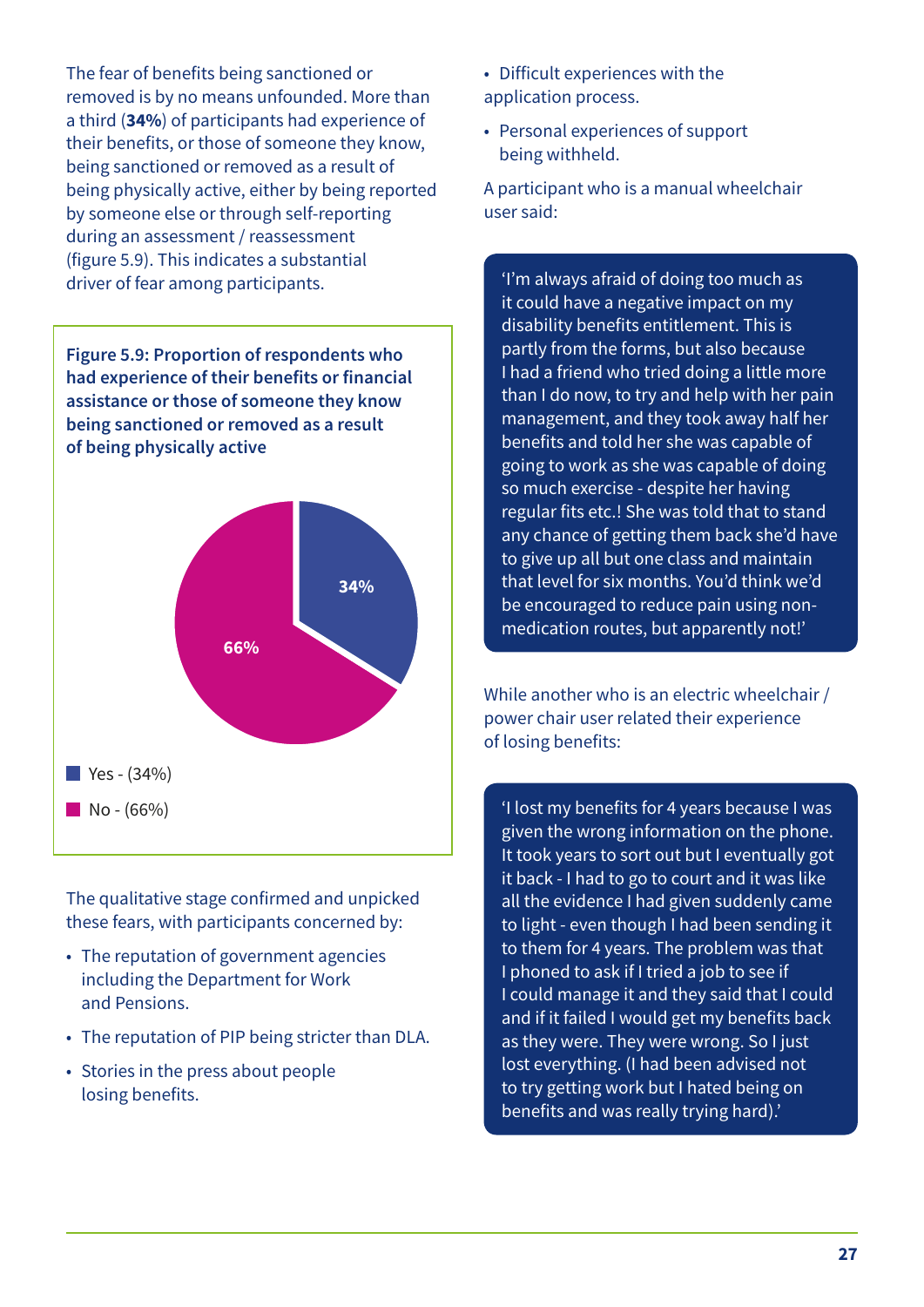Potential solutions were indicated by the fact that more than half (**55%**) of participants felt that they would likely try to be more active if their benefits or financial assistance were unconditional; that is, they couldn't be taken away (figure 5.10).

**Figure 5.10: Proportion of participants by their likelihood of trying to be more active if benefits and financial assistance were unconditional**



A participant with upper and lower limb impairment:

'I have a lot of concerns when it comes to benefits and the constant fear of them being taken away or worry of being reassessed. It then impacts my life and any involvement in sport and physical activity which is none at the moment due to the concerns I have and not wanting my benefits to taken off me, as DWP are not known for being understanding or nice and will try and find any reason to remove someone's disability benefits.

I would also like to see change in the attitudes of the assessors but everyone within DWP who deals with disability benefits and for them to be more understanding and to see that disabled people can still do things if it is adapted and we have good days as well as bad days, and for them not to feel the need to find anything to put against someone on benefits just so they can take disability benefits. I know this would encourage me to get involved more if I felt like they understood that we are still people and should still be able to have lives, as there are things that we of course want to be able to do just like everyone else, even if that means having to adjust or adapt the way we exercise.'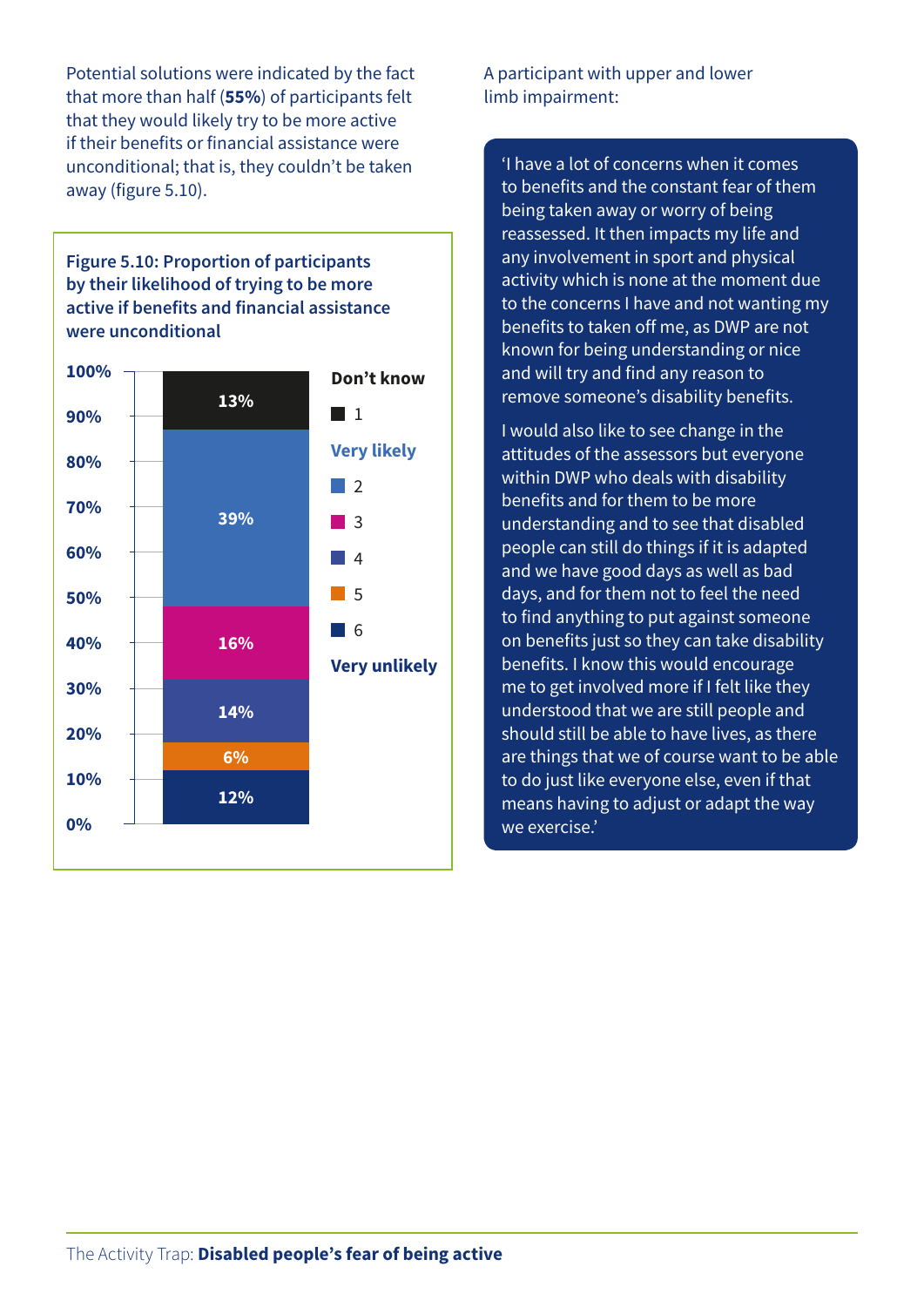<span id="page-28-0"></span>In the qualitative stage of the study, participants cited paid-for exercise, travel, specialist equipment (e.g. wheelchair maintenance) and a social life as aspects of their lives that they wouldn't be able to afford without support. They expected that their conditions would worsen due to a lack of physical activity and that they would become more housebound and reclusive as a result. Most also expected that they would experience more pain and difficulty.

Where possible, the removal of reassessment for those in receipt of ESA should be extended to those receiving PIP. For those with conditions that are lifelong, reassessment, except when initiated by the applicant or their supporters due to deterioration, seems both unnecessary and has a counterproductive effect of deterring recipients from engaging in physical activity that may help to manage the impact of their impairments.

# 6.0 Case studies **[\\*](#page-28-1)**

The following case studies of individual participants in the qualitative stage of the study help to illustrate the challenges faced by disabled people in their day-to-day lives, their engagement with the benefits system and their efforts to remain physically active.

## **6.1 Case study one:**

# 21-year-old participant with dwarfism or restricted growth working regularly

#### **Challenges in applying for Disability Living Allowance (DLA)**

I have not received any communication from the DWP for some time. The last time I had to apply for DLA was when I was 16 and this was mostly done by my parents.

I can remember the form being very complicated with lots of different sections to fill in it looked very boring and not very inspiring.

I started off by completing an application form I then had a response saying that I could not receive any support. I then had to ask for a medical assessment as I don't think I was able to clearly give all the information on the form. It was after this that I was found to be eligible for support.

Overall the process was very stressful it would have been good if I could just have easily given all the information I needed on the application form so I could have been clear and not have required the stress of a doctor's visit.

I think it was hard to describe exactly how my disability affected me physically. The form wanted my day to day life but made it hard to talk about good days and bad days. This made it hard to clearly describe what I am like when I am at my worst. This made me worried when I was told in my original decision notice I was not eligible for support. I was angry as I knew I was not able to give the full picture in the original application. I was annoyed at first about having to attend the medical assessment but then in the end I was happy that it gave me the opportunity to fully describe all of my issues.

The only issues I have had is making myself clear and being able to express myself fully on the form. The only time I could get my full story across is when I was able to see a doctor.

I would like to have a form which was colourful and looked interesting to complete. I want it to make it easy to give all the information that I can.

<span id="page-28-1"></span>**\*** Quotations come from answers to a number of questions and have been proofread, abridged and had minor edits made to them where needed to aid readability.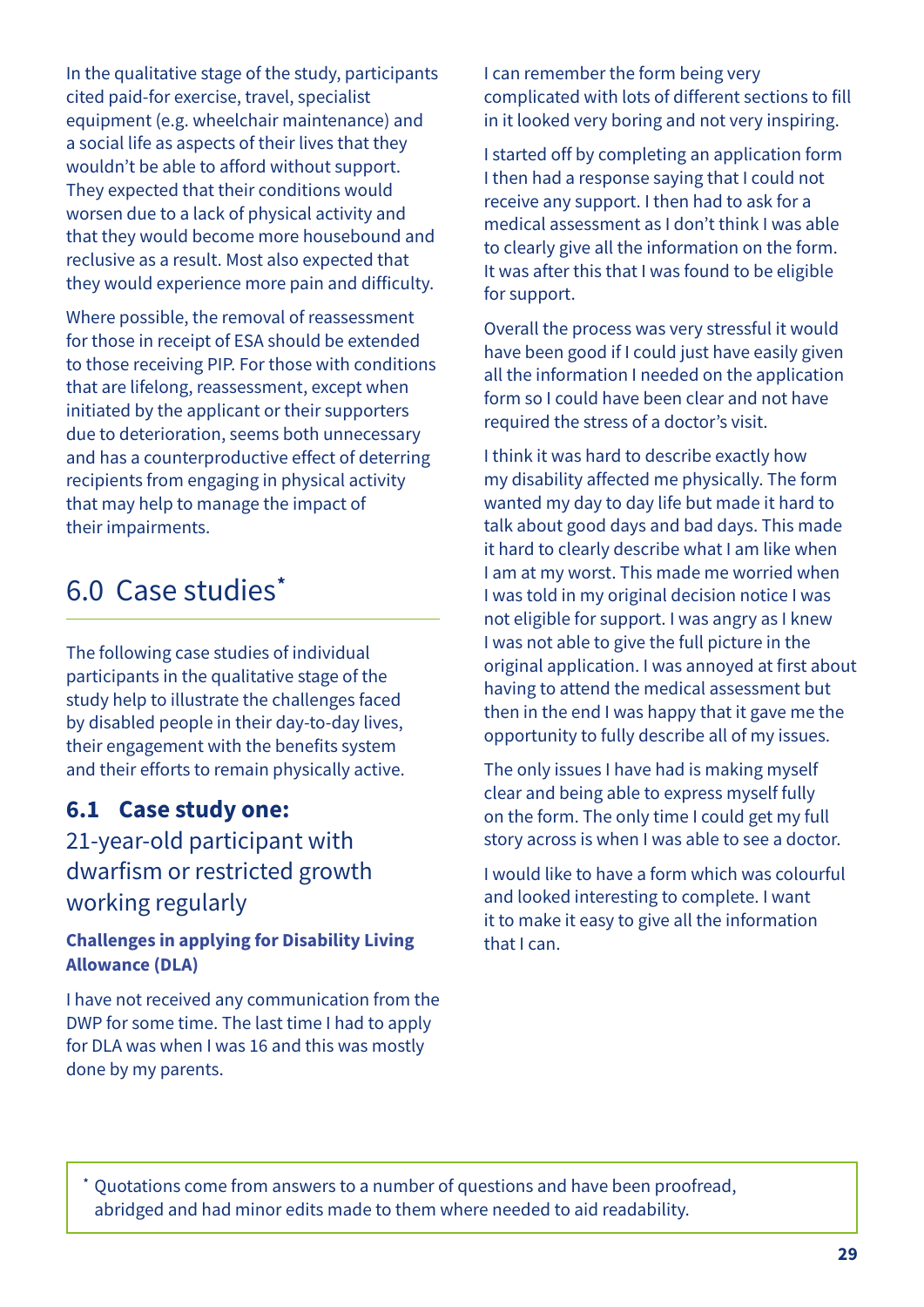#### **What benefits provide and what would happen in a world without benefits**

The main disability benefit I receive is my Motability car without this I would be very stuck. The fact that I have access to an adapted car makes sure I am able to keep a regular commitment to my job. If I wasn't able to drive on some days, I would have to take those days off sick. This would obviously have serious consequences. I also receive some money to help towards my care, I try to save this money and put it towards buying things which I need to help me live an independent life. Without this support I would think that I would require extra help from either friends or family.

Without [the car] I think I would find it very hard to live a normal life. I require several adaptations to be made and I don't think I would be able to afford to have these on top of the cost of the car. Not only would I may not be able to get to work some days I would also find it hard to get to my local swimming pool. If I was not able to take part in swimming it would be most likely that my physical condition would get worse. This would then lead to a downwards spiral especially if I wasn't able to get to work either this would then most likely begin to have an effect on my mental health.

#### **Physical activity and its expected impact on entitlement to disability benefits**

I like to take part in swimming, this is sometimes three times a week but I try to always go at least twice a week. I find it hard to take part in other physical activity as it puts a lot of strain on my joints and this eventually leads to pain.

I like taking part in sport as I feel that it keeps me healthy and stops my condition from getting worse. It also allows me to keep social as I have a good group of friends which I like to talk to at the swimming pool. There isn't really anything which would discourage me from taking part in sport apart from the fact that I maybe tired at the end of a long day. In this case I find it more important to stay at home and have a good rest otherwise I am unlikely to be able to survive the next day. I would also be less likely to do physical activity if I thought I was going to get bullied where ever I was going to or have people make fun of me.

I would be scared in taking part in lots of physical activity as I feel it would have a negative effect on my health. I would also be concerned that if I was seen to be taking part in lots of physical activity even if I was pushing myself to my upper limit that I may be seen by some to not be eligible to claim any benefits. This obviously doesn't mean that I am in that condition all the time and in the most likely situation if I had push myself to the limit I would probably find that I was in a very bad way the next day.

#### **What physical activity means to them**

I like being involved in sport as it gives me a sense of belonging to something as I have my friends at the swimming pool. It gives me motivation and it is something to look forward to at the end of the day. An active lifestyle is important to me as I feel that it keeps me fit and healthy. I would like to have more of an active lifestyle although I would have to balance this with making sure I can still do all of my other day to day activities.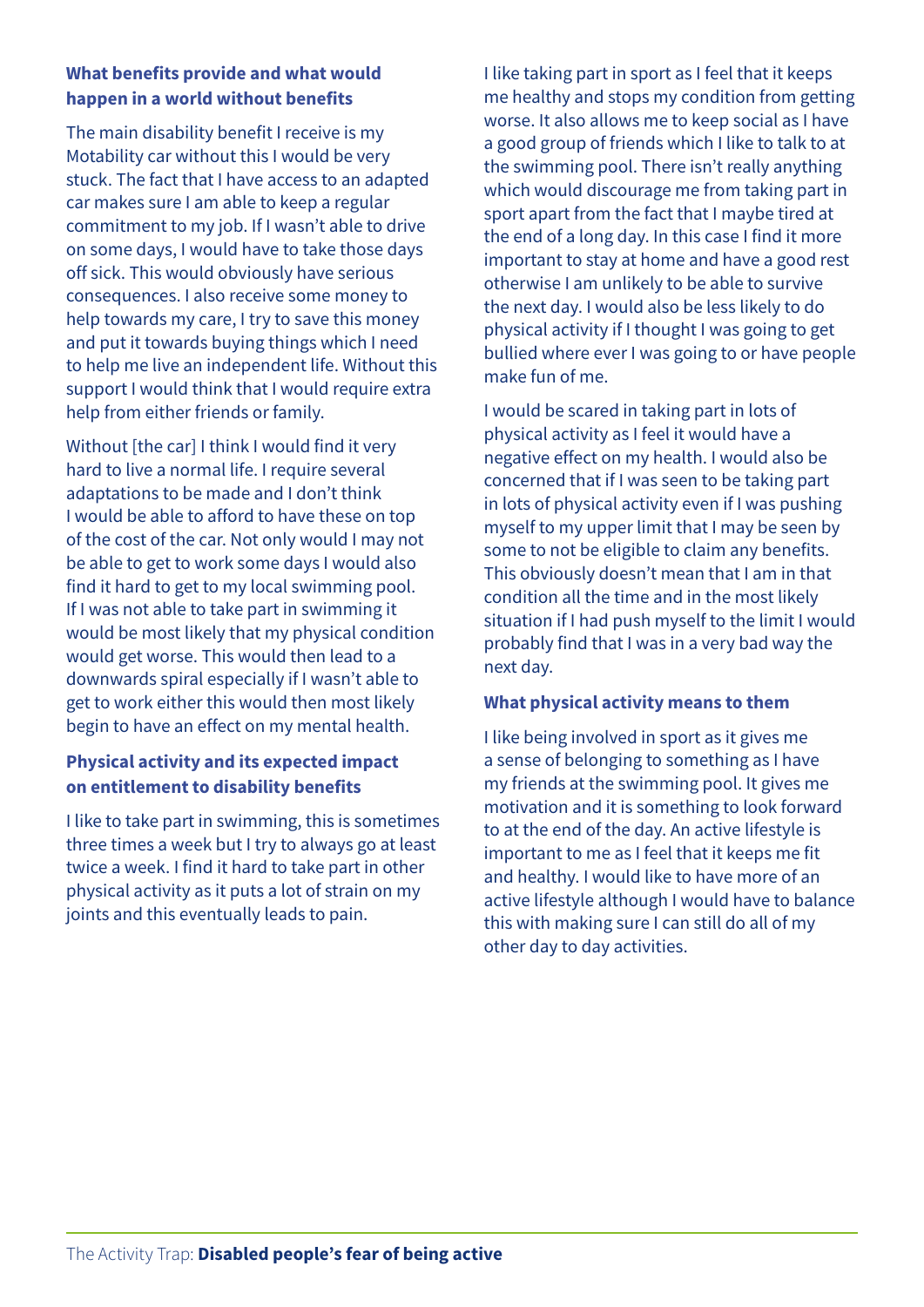# <span id="page-30-0"></span>**6.2 Case study two:**

45-year-old participant who is an electric wheelchair / power chair user working part time

#### **Challenges in applying for Personal Independence Payment (PIP) and Employment and Support Allowance (ESA)**

I made sure I could answer as fully as possible - but I had to ask for a reassessment for PIP because they didn't take into account my mental health, even when they did they actually made it seem like I had lied and completely discounted some aspects.

The form causes such stress and I had to spend several days thinking about my answers to ensure I gave a full picture. I also made sure I filled it in on or near a bad day because when I feel well I tend to underestimate the effect my illness has.

It is very difficult and stressful. Focussing on the bad days is the opposite of what is good for my mental well-being and the forms make me feel depressed.

I also think that the [small] amount of people who succeed after a reassessment is an outrage. They don't seem to be trying to make people's lives easier and it is a punitive exercise.

It would be great if they sent a summary or a copy of the form... it's so long that it's difficult to copy... I always do because I feel I need to because they forget things you've put. I think I mean the questions are just such broad questions. It would be easier if they were tick boxes such as: Can you use the hob? Yes / varies. Can you press a button? Yes / no / varies. The question about walking starts at 50 metres. I can't walk 50 metres but I can walk a bit. I feel like they are trying to trick people here into ticking the 50 metre box. I think the ability to complete it online would help. Or if they could send it so you can type the answers in.

[In the PIP form] they could say - how far can you walk - or have more choices i.e. 5m or less, 10m or less - etc.

If you can walk 50 metres they will probably say you aren't disabled, so why are they putting that as the first option. It's complicated because they have to cover so many different abilities / disabilities. It would be nice if they could ascertain the type of disability and then send a more appropriate form. I'm sure that would be achievable.

It is so difficult because you don't quite know what they are looking for. That is why there are lots of crossings out.

It would be great if it could be completed online - writing is difficult for me. I would like the forms to be shorter.

#### **How benefits affect participation in physical activity**

I get very tired and find sitting for long periods painful so after I do Flyball at the weekends it takes me a couple of days to recover, which means I then have to catch up with work and don't get a chance to exercise. I really need to exercise because I have arthritis, I'm overweight and have a big risk of diabetes. I have been advised to give up Flyball to focus on my health.

I am lucky that at one pool in Harrow I can swim for free and I get dial a ride but I do sometimes need to get a taxi - so benefits help to pay for that. Also for the wheelchair that allows me to go out. I do save for gym membership but I have been so unwell lately that I haven't been able to go - I'm still hopeful that I will in the near future. I think having a regular massage would help me but that is out of my reach even with benefits.

I lost my benefits for 4 years because I was given the wrong information on the phone. It took years to sort out but I eventually got it back - I had to go to court and it was like all the evidence I had given suddenly came to light even though I had been sending it to them for 4 years. The problem was that I phoned to ask if I tried a job to see if I could manage it and they said that I could and if it failed I would get my benefits back as they were. They were wrong. So I just lost everything. (I had been advised not to try getting work but I hated being on benefits and was really trying hard).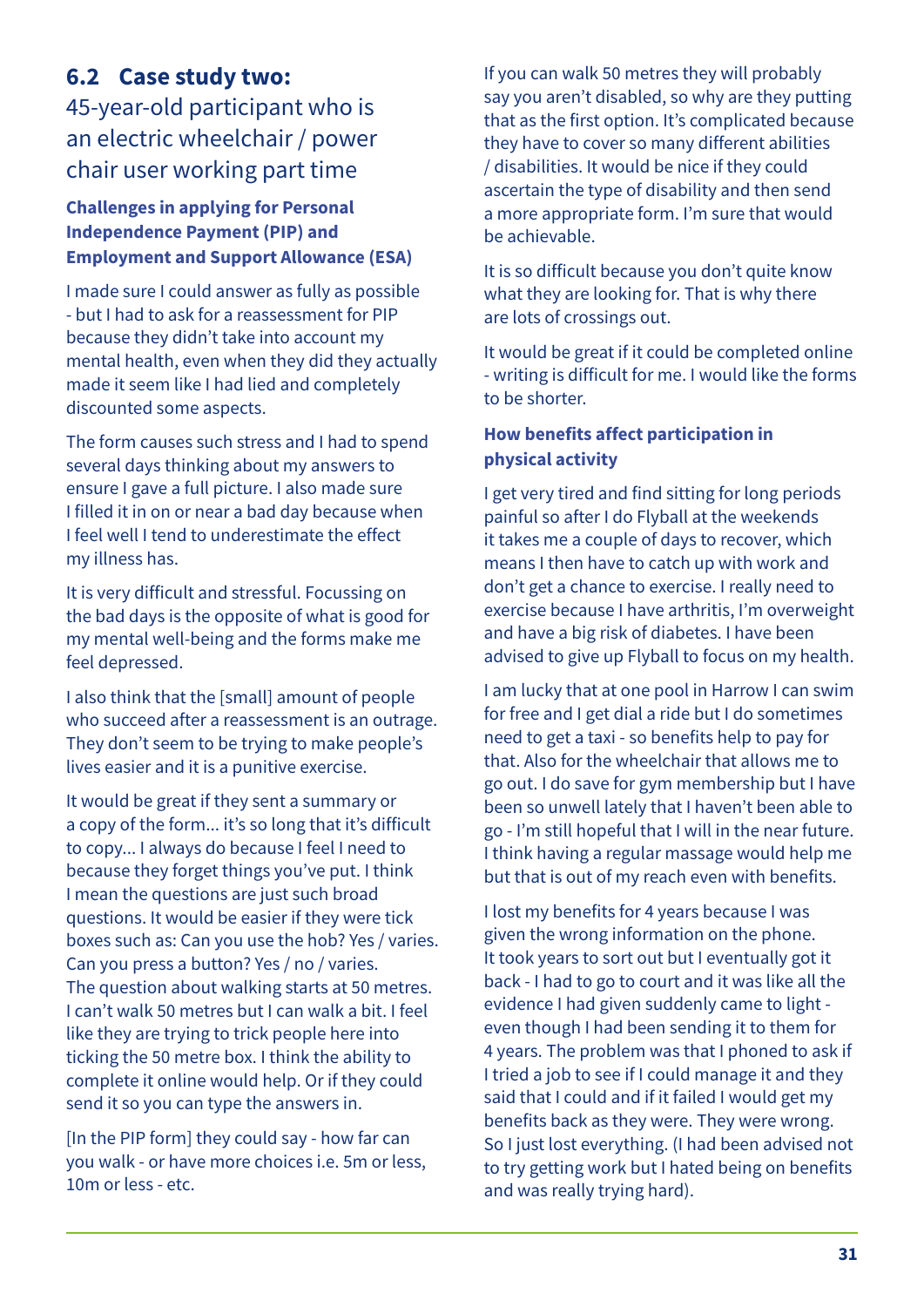I had to appeal my PIP because they completely discounted my mental health difficulties, the person who visited my house said I had no problems despite me telling in detail what they were. The assessor clearly had no idea about my condition and didn't even bother to look it up.

#### **What benefits provide and what would happen in a world without benefits**

I have been able to get a cleaner every other week and I was able to buy a more comfortable wheelchair (than the NHS one which didn't really enable me to go out anymore). The wheelchair has given me a life, I am able to go out and join in with activities and before I wasn't able to go out at all because walking was too much for me. In fact, I walk more now I use a wheelchair than I did before. I use my benefits to help me buy things I need for using the wheelchair - like gloves because my hands don't grip well.

[Without benefits] I think I would still be sitting in the corner hoping to feel better and not actually being able to have a life which involves other people. I have been able to travel independently and visit my children because of my wheelchair. I am able to attend events with my husband and dogs and even help the team out by sorting out the dog training. That level of contribution would not happen if I didn't have a wheelchair. I also really need a cleaner because my husband works full time and we struggle to keep up with the housework and have a life outside of the home, which we really need.

I wouldn't be able to travel to the leisure centre because I couldn't afford a taxi and in the long run, I wouldn't even be able to afford an appropriate wheelchair so would barely go out at all. This would mean I couldn't visit my children as well. I would be very miserable again because I would just be sitting in my house.

#### **Physical activity and its expected impact on entitlement to disability benefits**

I think [physical activity] would help my weight, help my joints and help me feel well mentally. I really like sport. I used to run and weight train and I since becoming disabled I learned to swim so that I can still exercise as it doesn't cause pain. The only thing that discourages me is difficulty getting dressed after swimming and if I am in a lot of pain to start with it makes it even more difficult. I also get tired so it's hard to commit to a membership because my illness makes it impossible.

I try to do some seated exercise and gentle yoga at home - it depends how tired or achy I am. I also try to swim but it has been about 3 months since I was able to go. I would like to go back to weight training but I need to start very gently so at the moment I just rejoice at what I can manage.

I would hope that [more physical activity] wouldn't [affect entitlement to benefits] because it is so important to my health. I am prediabetic so exercise would be so good for me but I do worry that 'they' would rather I went to work than exercised even if it gives me even more health problems.

#### **What physical activity means to them**

I find exercise helps me feel better. It lifts my mood and swimming can be really mindful. I also love the feeling of moving my body in the water because it's not as painful. I try to walk in the water too to try and keep my mobility as good as possible. I also would really like to be slimmer, that would also help my mood. If I only focussed on exercise at the moment, I wouldn't be able to do the 4 hours of work a week I do and it's a really difficult choice because I also need to feel valued.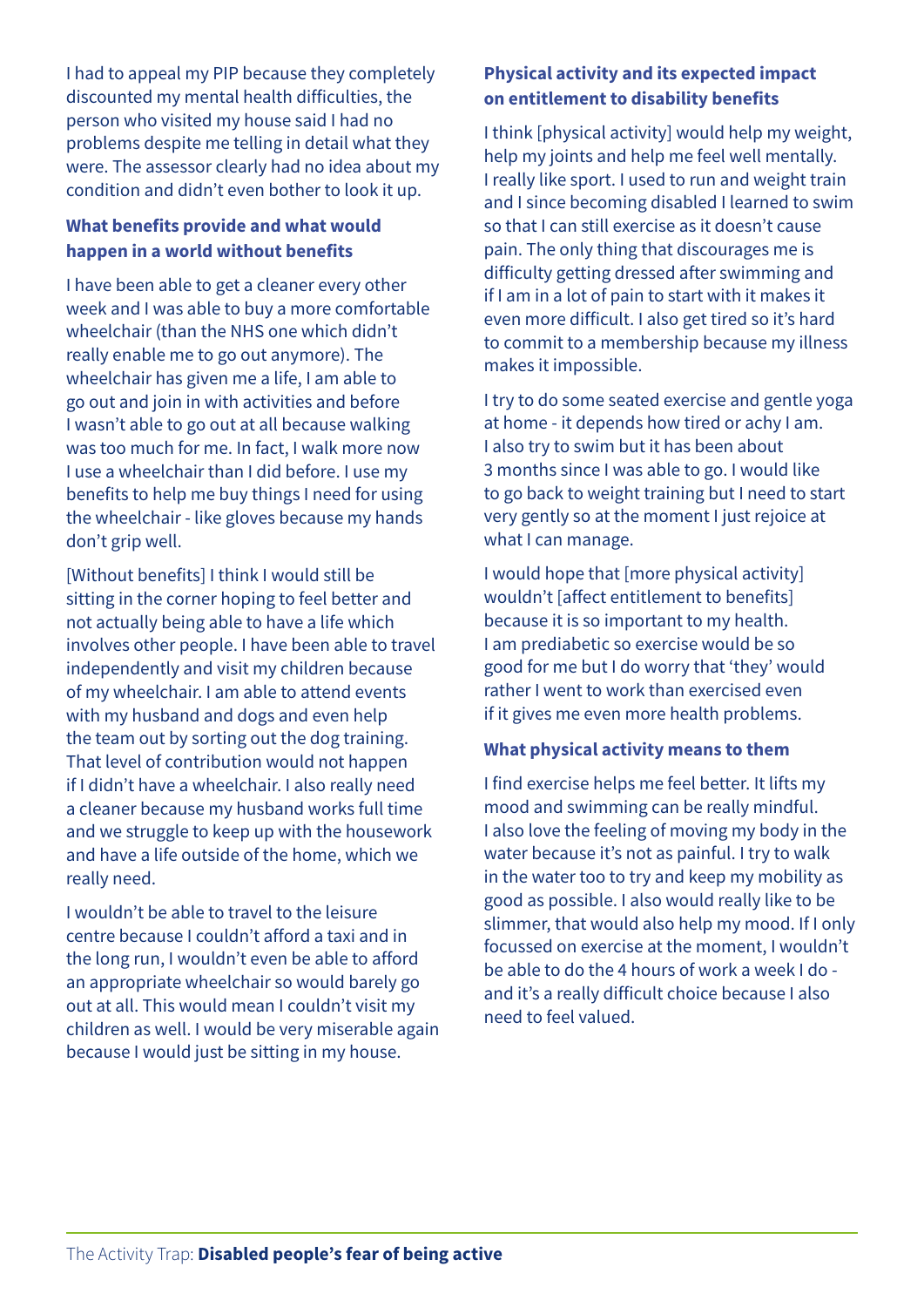# <span id="page-32-0"></span>**6.3 Case study three:** 18 to 24-year-old participant with dwarfism or restricted growth working full time

#### **Challenges in applying for benefits**

When I applied for PIP 3 years ago, I was worried that I would not receive what I needed to become independent. I had heard from people transferring to PIP that it was a lot tougher than the old DLA. I wasn't very mobile at the time due to back issues. However, I would have like to have done some sport e.g. swimming to help the pain, but I felt restricted in case I didn't get my benefits.

Took a very long time to get the assessment appointment. Then a further delay in getting the decision. Got local MP involved to speed up. Then delay in waiting for the car. Reducing mobility and independence.

#### **What benefits provide and what would happen in a world without benefits**

My benefits provide me with an adapted car which without I would not be able to afford myself. This gives me independence, not having to rely on others to get around. I am able to travel around with my wheelchair and participate in normal day to day activities. My care benefits are then used to fund the cost of fuel to get me around, any specialist equipment or resources that I need.

Without benefits I would not be able to leave the house. I cannot go out and use public transport. I would not be able to transport my wheelchair around.

I would probably feel less restricted in the different physical activities that I take part in. E.g. become more involved in other sports offered at Dwarf Sports Association games.

#### **Physical activity and its expected impact on entitlement to disability benefits**

Physical activity shows people that I'm not letting my disability affect what I can do. It has built my confidence and self-esteem and allows me to just think of me when I'm in the pool and no one else.

I am reluctant to take part in more physical activity as I worry it will affect my entitlement to my benefit. Therefore, I feel restricted in what sports I can take part in.

[Benefits restrict] the amount of physical activity that I do, I am probably capable of doing more, but don't like doing too much in case my benefits get taken away.

#### **What physical activity means to them**

I love sport, particularly swimming. It's the one thing that has always been a strength of mine. I love being in the water and competing gives me a real thrill. I would like to be involved in more day to day sports but am sometimes restricted due to pains and mobility issues.

# **6.4 Case study four:**

45 to 54-year-old participant who is an electric wheelchair / power chair user studying part time

#### **Challenges in applying for Personal Independence Payment (PIP)**

I looked online to see if it seemed that I meet the criteria then I rang for an application form. They sent it to me. I didn't have problems finding medical letters as I keep it all together already. It was embarrassing asking my doctor and my physiotherapist to give me letters as well though as I felt not 'bad enough' to be asking for the benefit. I filled in the form over a few days as it made me miserable to do. I then got lower rate PIP so asked for a mandatory reconsideration as it seemed I met the higher criteria which I then got awarded. I was very happy to get the final letter through the post and as it included some backdated money I was able to buy an electric wheelchair second hand.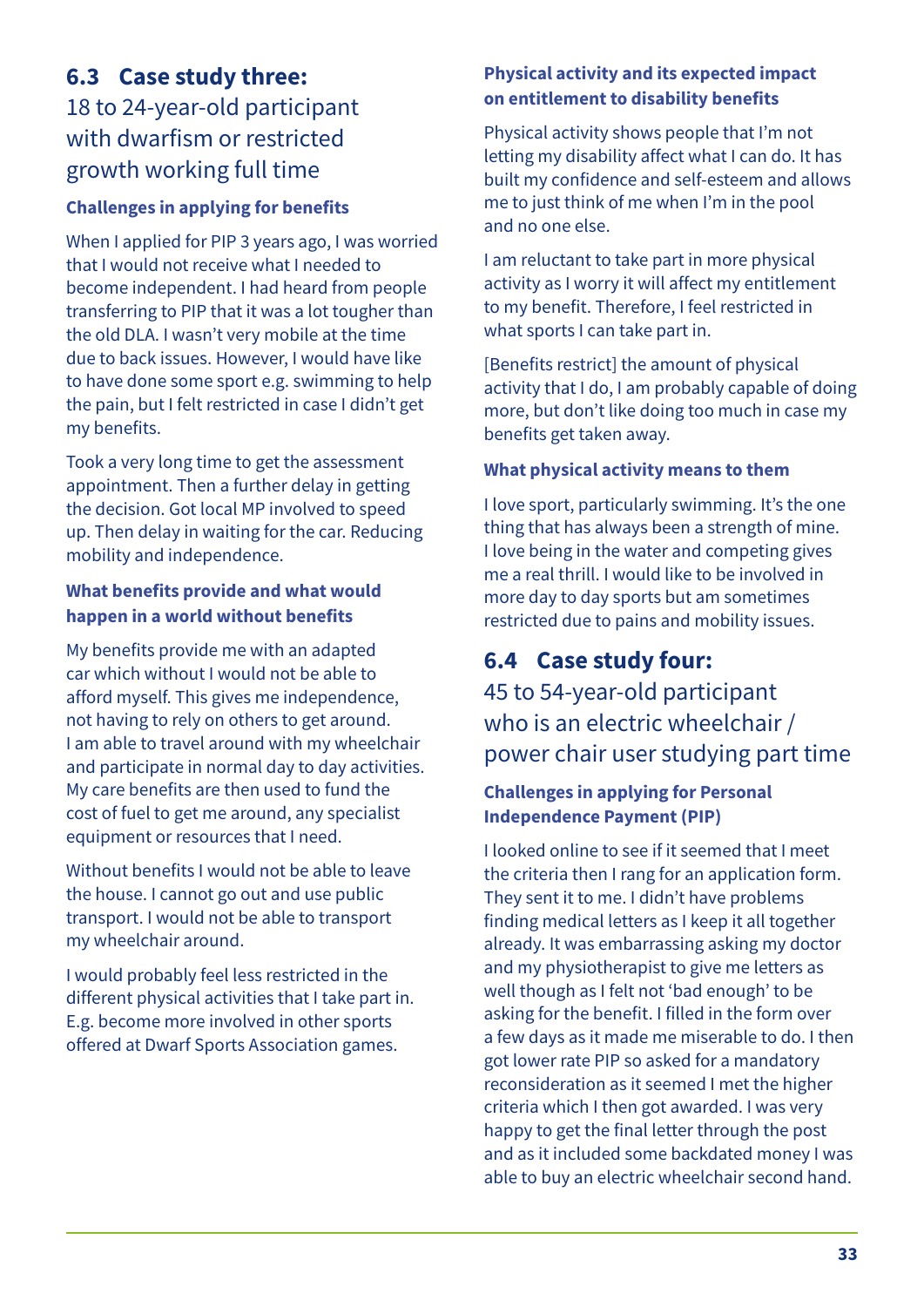<span id="page-33-0"></span>The form was very long winded and detailed. I found it quite depressing to complete it as I had to explain all the things I couldn't do.

I understand why they want so much information but I would have found it less depressing to tick boxes instead of describe my problems.

The forms are so laborious. They take a very long time and are depressing to have to explain all my difficulties of everything I do. On a day to day basis I just get on with things the best I can, but having to write down all the difficulties I have makes me think about them more and makes me sad. The face-to-face assessments are stressful as well although I've always found the assessors very nice and friendly to me.

I was concerned I might not get any benefits I have applied for (PIP, ESA and blue badge) as I wasn't sure I would meet the criteria fully enough. This did not affect any activities but was stressful.

#### **What benefits provide and what would happen in a world without benefits**

I use my enhanced part of mobility PIP for a van which I am waiting for at the moment. It will really help me get out easier, including being able to go for walks (wheeling) as I can't get my electric wheelchair in the car. I also had to give up work due to my condition so ESA really helps make ends meet. I had to buy an electric wheelchair through eBay as I don't meet the criteria for an electric chair even though I can't walk or self-propel due to my condition (EDS). I bought crutches (lighter than the NHS ones I was given) and splints and a TENS machine with my PIP.

[Without benefits] I would be stuck using a manual wheelchair that I got from the NHS which would further damage my neck, shoulders and hands. I would not be able to drive as I couldn't pay for the adaptations I need. I would not be able to buy splints I need (the NHS has given me some but not more when they wear out).

If I did not have PIP I would not have a Motability vehicle so it would be very hard to go out. I could not have bought my electric wheelchair so would have further wrecked my hands, shoulder and neck using the manual chair so needing more surgery than I have already had (and costing the NHS more) and caused more pain and disability. If I did not get ESA I would also not have been able to buy lighter crutches or splints so causing more damage to my body.

#### **What physical activity means to them**

More swimming would be beneficial to my pain levels and strength and fatigue. But I have to be careful not to overdo it too. I would like to be fitter. I miss going for walks in the countryside, and I hate the fatigue which stops me from doing things.

# **6.5 Case study five:**

35 to 44-year-old participant who is a manual wheelchair user not working

#### **Challenges in applying for Disability Living Allowance (DLA) and Employment and Support Allowance (ESA)**

The initial form for applying for Disability Benefits (both DLA and ESA) was given to me when I was still a patient in the spinal injuries unit.

I found the questions on the forms confusing, especially as many seemed to ask the same things, and you had to answer some and not others. I was very lucky as we had a visitor come in to the spinal unit from the local CAB who helped fill in the forms if we needed it, and they gave us advice (including the advice that you should always answer as your very very worst day if you wanted to get anything!), then told us to keep a copy of our forms before sending them off, so we could refer to them when filling in any later copies of the same forms.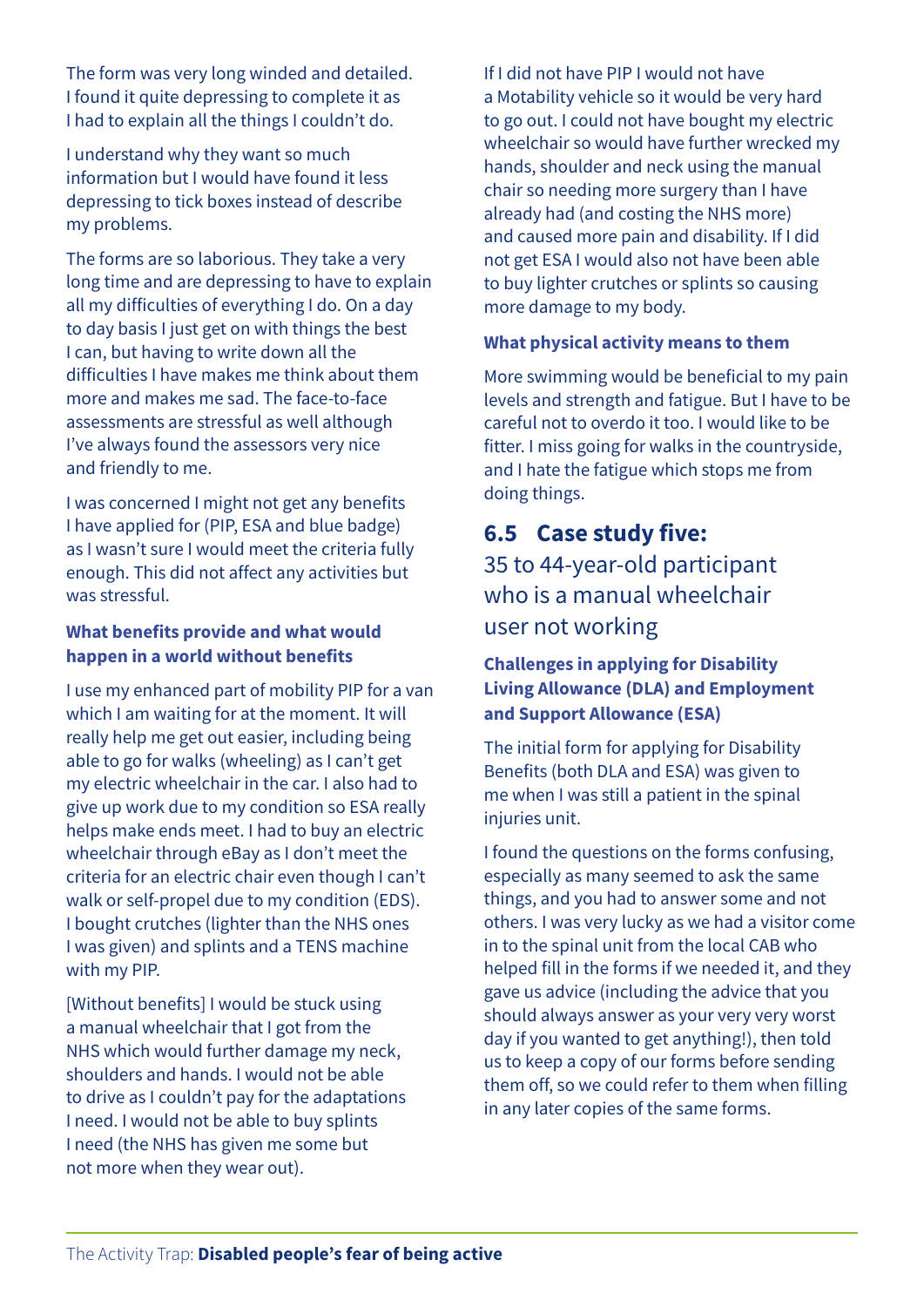This all helped immensely, as I don't think I would be managed to do these forms alone especially as I have a brain injury as well as a physical injury, which can make it tricky for me to understand what's being asked of me and I'd highly recommend getting help from the CAB the first time you have to fill in these forms and keeping a copy for later referrals!

Always have to fill in forms for your very very worst day, or you don't get appropriate money. However, this then leaves you more vulnerable to being called a benefits cheat. Swings and roundabouts!! The forms aren't very clear sometimes, and as a hard of hearing person with no access to a textphone I've found it very difficult to get hold of anyone at the benefits office for help. However, I've found the CAB very helpful, and have always kept copies of the forms so I know what to write next time!!

[To improve the forms] use proper English, not form English, and don't keep asking the same questions over and over again as its very confusing for people, especially people with brain injuries or lower comprehension!

Also, have a clear mention in the cover letter that the CAB can help fill in the forms.

#### **What benefits provide and what would happen in a world without benefits**

My benefits are mostly used to pay my bills, as I have no other source of income. What little is left over does go into savings for rare trips out though. My tennis classes are paid for by benefits money - £5 per week. But most importantly, my benefits give me my Motability car, which I would be lost without. This is how I get out and about, and without it I would be stranded home all the time.

Without my benefits, my daily routine would be like on my worst day - get out of bed, get on sofa, go back to bed. However, because I use benefits money to pay for my housing I'd be homeless, and because I have no other source of income, I'd literally have no money. People can say that I could attempt to work, but I know I wouldn't last long, even part-time, so I'd still be in the same position. Thank goodness for benefits, even if they make us jump (or roll!) through hoops for them!

If I didn't have benefits, I wouldn't be able to be involved in any activities as I wouldn't have any money to pay for them, or a car to travel there. The only thing I'd be able to do is exercise at home.

#### **Physical activity and its expected impact on entitlement to disability benefits**

I definitely notice a benefit to the physical activity I take part in - it makes me feel better mentally, and also helps with stretching and exercising the muscles that get stiff and sore from wheeling myself around all the time.

When I don't go to activity sessions I notice a decline in my mental health and more physical stress too. There are three main things that discourage me getting involved in things:

- Fears that benefits might find out and decide I no longer need assistance, so I lose money.
- The cost and accessibility of sessions.
- Body image problems, especially if the rest of the group are all slim, able-bodied gym bunnies!

I currently do wheelchair tennis once a week, which I really enjoy. When I can manage it I also go to an accessible dance and exercise class once a week too. I would like to be able to use the gym but the local one isn't accessible, and I can't afford any of the other local classes either. I'm also really conscious about not doing too much activity outside my house in case the benefits people decide I'm too able-bodied and take my money away!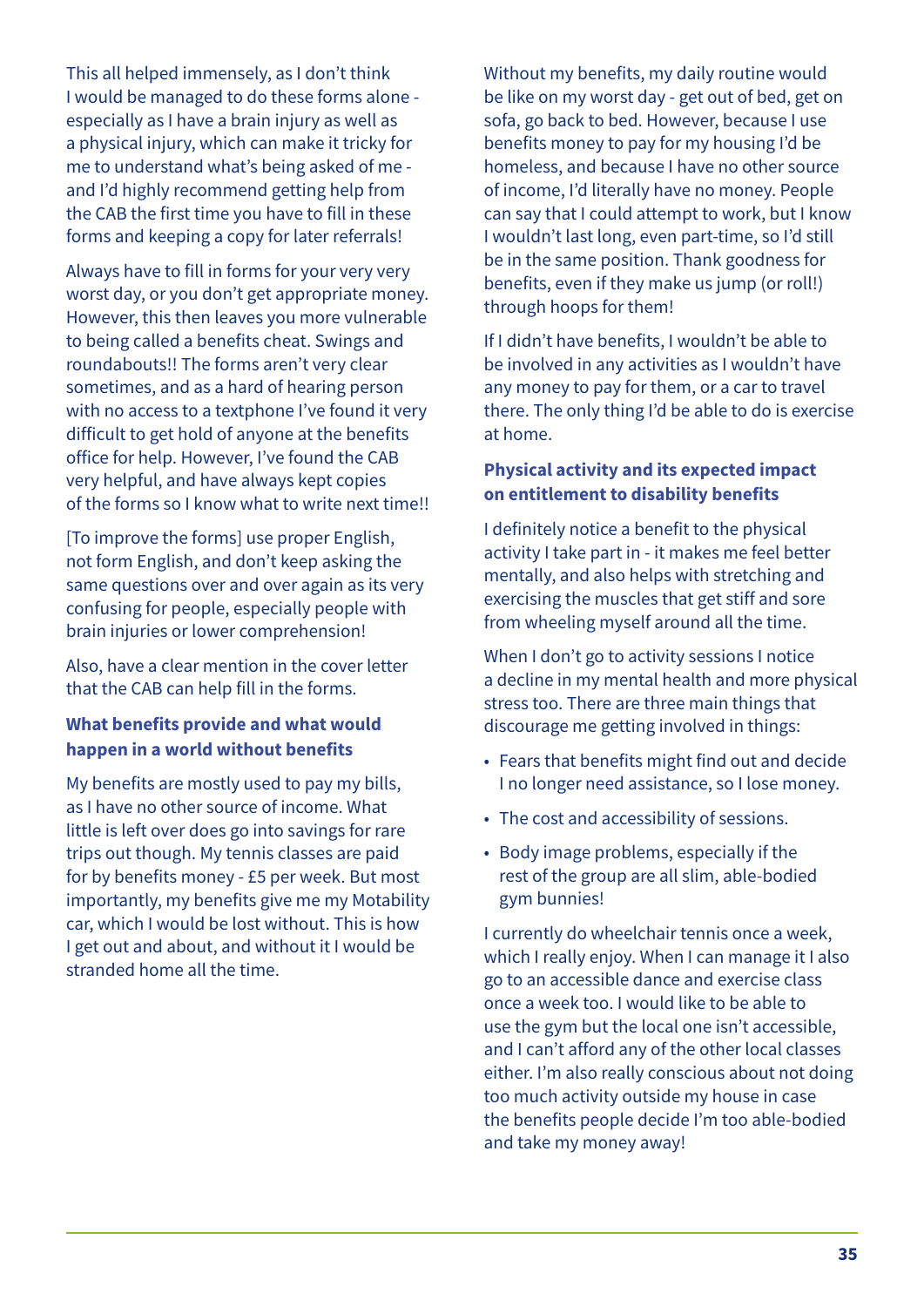<span id="page-35-0"></span>I'm always afraid of doing too much as it could have a negative impact on my disability benefits entitlement. This is partly from the forms, but also because I had a friend who tried doing a little more than I do now, to try and help with her pain management, and they took away half her benefits and told her she was capable of going to work as she was capable of doing so much exercise - despite her having regular fits etc.! She was told that to stand any chance of getting them back she'd have to give up all but one class and maintain that level for six months. You'd think we'd be encouraged to reduce pain using non-medication routes, but apparently not!

#### **Perceived restrictions on benefit spending or activity**

In literal terms, [the only restriction is] that my mobility payment goes to pay for my car. However, it's very clear that if you do more than you put on your forms and are caught, then you'll lose it all - which can be a problem when you have to fill in the forms for your very very worst day to get any money at all!!

#### **What physical activity means to them**

For me, taking part in sport and exercise isn't about winning competitions, it's about getting some confidence and fitness back, and improving my mental health. It's about socialisation - something I don't get anywhere else - and working toward achieving something, even if that's just being able to hit a backhand successfully, or remembering a dance routine, then celebrating that success with my friends. All of that is something really important, and not something I'm getting elsewhere, and to lose it would be bad for my health, both mental and physical. Having the choice to have a more active lifestyle would mean the chance to increase those benefits - a wider circle of friends, more fitness, more mental health benefits, more goals to achieve - but on my terms. If I want to do it, I can. If I don't, I don't have to. But removing the barrier to it would mean a great deal.

# **6.6 Case study six:** 35 to 44-year-old participant who is an electric wheelchair / power chair user studying part time

#### **Challenges in applying for Employment and Support Allowance (ESA)**

The form takes so long to write and is emotionally exhausting. It is fairly clear in terms of language. It's invasive but I guess it has to be. It's a complete waste of time. My condition is genetic and will only get worse. Filling them in is depressing and soul destroying, especially when it comes to the mental health section.

There should be a form for people with incurable conditions so that you can tell them if there have been any changes (positive and negative) and what they are. Perhaps a signature from your GP to verify the information would help. This would take a lot of stress away from people with permanent conditions.

I was extremely relieved that I wasn't asked to attend a face to face meeting. I think this was because I sent reams of medical evidence.

My main difficulty is anxiety. For both ESA and PIP, I dread letters appearing. I often have to get other people to open them or I put them to the bottom of a huge pile and forget about them. That doesn't usually end well. My anxiety is borne of the frequent horror stories in the press and social media of people being denied benefits and dying a few weeks later.

I hate the idea of filling the forms in. It's never as bad as I think it will be but it's so depressing. The focus has to be on all the things you can't do. If I was designing the forms, I'd add a section about something you can do. I always put something like that in the 'any other info' box. I'm not just a list of things I can't do. I'm really good at drawing on a good day. I generally don't have to have face-to-face interviews for benefits as I send so much medical evidence the envelope barely closes.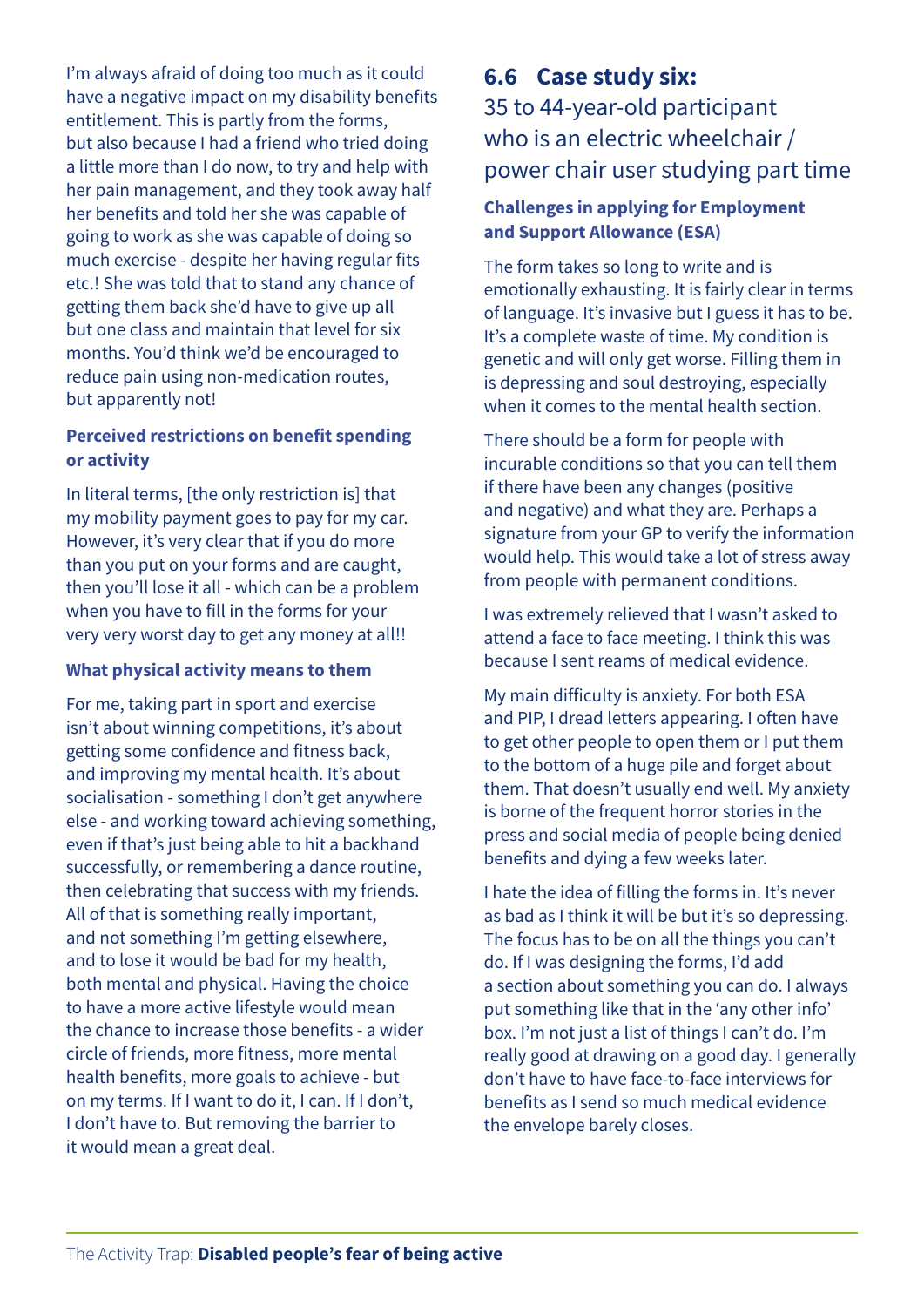My most recent DLA to PIP transfer necessitated a visit from ATOS (or similar). I was terrified. I thought they'd try and trip me up. I hadn't taken a copy of the form so there was a chance I'd estimate how many days a week I could do something and get it slightly wrong. The person who came was nice but I kept thinking it was an act. She was there for 2 hours by which time I was exhausted and couldn't think straight. Fortunately, she recognised this. She used to be a physio specialising in chronic conditions and pain. I made a point of asking what she did so I knew how technical to get, medically speaking. An Occupational Therapist wasn't going to necessarily understand a CT scan. I got a positive outcome about a week later, although I was told it may take 6 weeks.

I've never had any concerns about my entitlement, legally. I have been concerned about the competence of the person assessing the form, since it was privatised. I've been worried I'd end up having to appeal etc. because there isn't a box to tick if you can't walk at all, for example.

I have a drive-from-wheelchair car from Motability but can't use it much as I won't drive on certain medications. When my kids were younger and I was fitter I used it daily. I've had it for 9 years. I'll lose it in March and won't get another grant as they changed their rules for drive from wheelchair drivers. (You have to be working or volunteering for 16 hours a week - I'm not well enough to do that. I spend quite a lot of time in hospital.

There's not much money left for leisure activities at the moment. If benefit levels were higher, I would be more likely to get involved.

The demonisation of disabled people in the media has led to a situation in which many are afraid to participate in sport because they are worried about getting reported for fraud, even if it really isn't. I also read about the Paralympian who lost her PIP despite having severe Cerebral Palsy. I think these stories prey on the minds of disabled people.

I'm about to lose my mobility car due to a change in the rules about 'drive from wheelchair' vehicles. This will severely limit my ability to participate in everything. I tried to take Motability to court over the change in rules but it was unsuccessful.

I know someone who is in trouble with ESA for not reporting being in part time education (a 4 hours a week taught masters).

#### **What benefits provide and what would happen in a world without benefits**

I have no other source of income, so benefits allow me to stay in my own home, eat, keep my animals, and enjoy a few hobbies. They pay for my Internet which is so important. They pay for my vehicle through Motability and diesel. They pay for coffee and cake when I meet friends. They pay for my mortgage minus the £80 a month paid for by the DWP. If I hadn't owned my home when I became too unwell to work, I'd be a lot better off. Most of my rent would be paid. There isn't much left after mortgage payment and the extra money involved in home ownership (building insurance, maintenance etc.). I'm still grateful for what I get though. I know others who have had to go through appeals etc. I used to have to contribute to the Independent Living Fund payment I received to pay my personal assistants but I don't have that outlay since it was closed. That is one bill I miss paying. Benefits mean I can have some ready meals in the freezer in case a PA phones in sick.

[Without benefits] as I have no other source of income, I guess I'd be made to sell my house and rent something many miles away because rents are ridiculous where I live. I'd lose friends, support and my medical team from having to move away. There would be no money for anything beyond the absolute basics of living. My health would, no doubt, suffer. I provide things like splints and other small pieces of equipment (e.g. transfer boards) out of my benefit money. When I ran out of money from selling my house, I'd be homeless and destitute. It doesn't bear thinking about.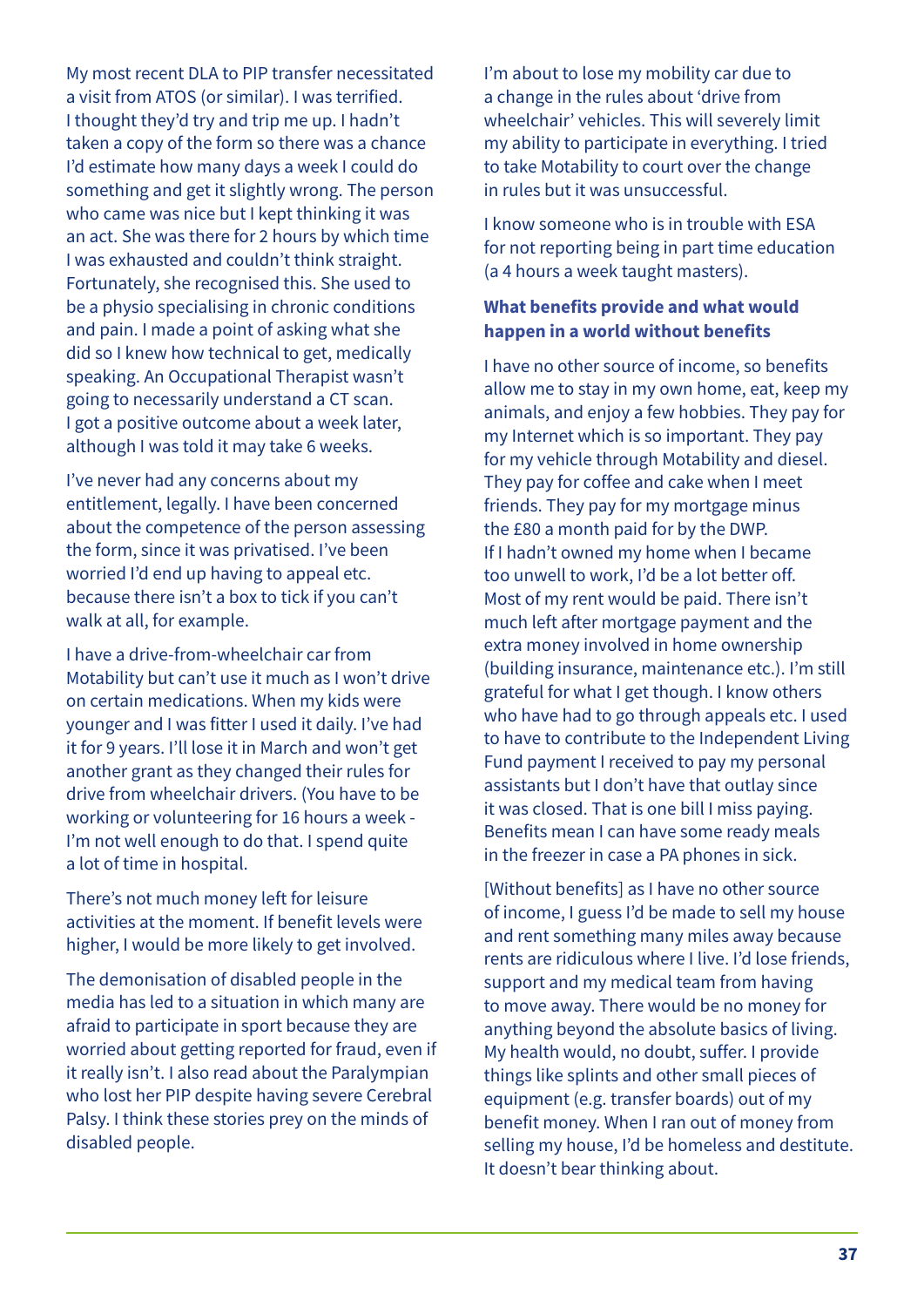<span id="page-37-0"></span>Physical activity would become an unaffordable luxury if benefits were no longer available. My nutrition would suffer if food needed to be cheap and unhealthy. My level of hygiene would suffer if care was reduced, making my participation in physical activity much less likely.

#### **Physical activity and its expected impact on entitlement to disability benefits**

When I was in better health, I used to co-run a boccia club. It was successful and I benefited from the exercise and social side. Soon after, I did a taster for wheelchair tennis at a multisport session and was asked to join a club. I was really bad at it but I loved it. I genuinely dreamt of hitting perfect shots. I had injuries from playing but mostly the effect on my physical health was positive. These days I'd be a bit scared of doing too much. I could probably manage boccia but would be in a lot of pain afterwards. I need to use extra oxygen when I move so my O2 requirements from a canister would go up. I would struggle financially to get involved in sport again.

I don't currently do any physical activity apart from bed-based physio exercises. The most physically demanding thing I do is holding and entertaining my 5-month old granddaughter for half an hour. I find that exhausting! My arms don't work afterwards. I'd love to be able to play wheelchair tennis again but I think that's never going to happen. I'd love to be able to swim. I need to find a pool that's warm enough and doesn't mind someone walking up and down next to the pool with an oxygen canister. I'd have to start really slowly - 10 minutes in the pool. I guess a bit of apathy stops me looking into it too much.

I don't think my participation in sport would affect my benefit entitlement personally. I think I'd still be classed as having high needs of care if I swam with oxygen and flotation aids, for example.

I have a friend with multiple sclerosis who won't mention any trips to the gym on Facebook in case she loses her PIP. I understand her fears completely. There are media reports of the DWP catching out fraudsters by looking at their social media. It makes legitimate benefit recipients afraid to own up to having a good say and doing stuff. This is especially true of people who only talk about their good days on social media and not the 2 days in bed with unbearable pain after they've done the activity.

#### **What physical activity means to them**

I'd love to participate in sport again. I really miss it. I slept better because I was tired for the right reasons. I enjoyed being with friends. I'm sure doing something would improve my health a little bit.

## **6.7 Case study seven:**

45 to 54-year-old participant who is a lower limb amputee and manual wheelchair user, working and studying part time

As reported in the national press **[49](#page-42-22)**, due to ineffective communication between the NHS and a Local Authority and a disagreement about how much funding each should provide, this participant had to fight for more than 14 months for their personal budget to include necessary care elements as well as a budget for physical exercise to ease their pain.

**Challenges in applying for a Personal Budget (funded jointly by the NHS and Local Authority)**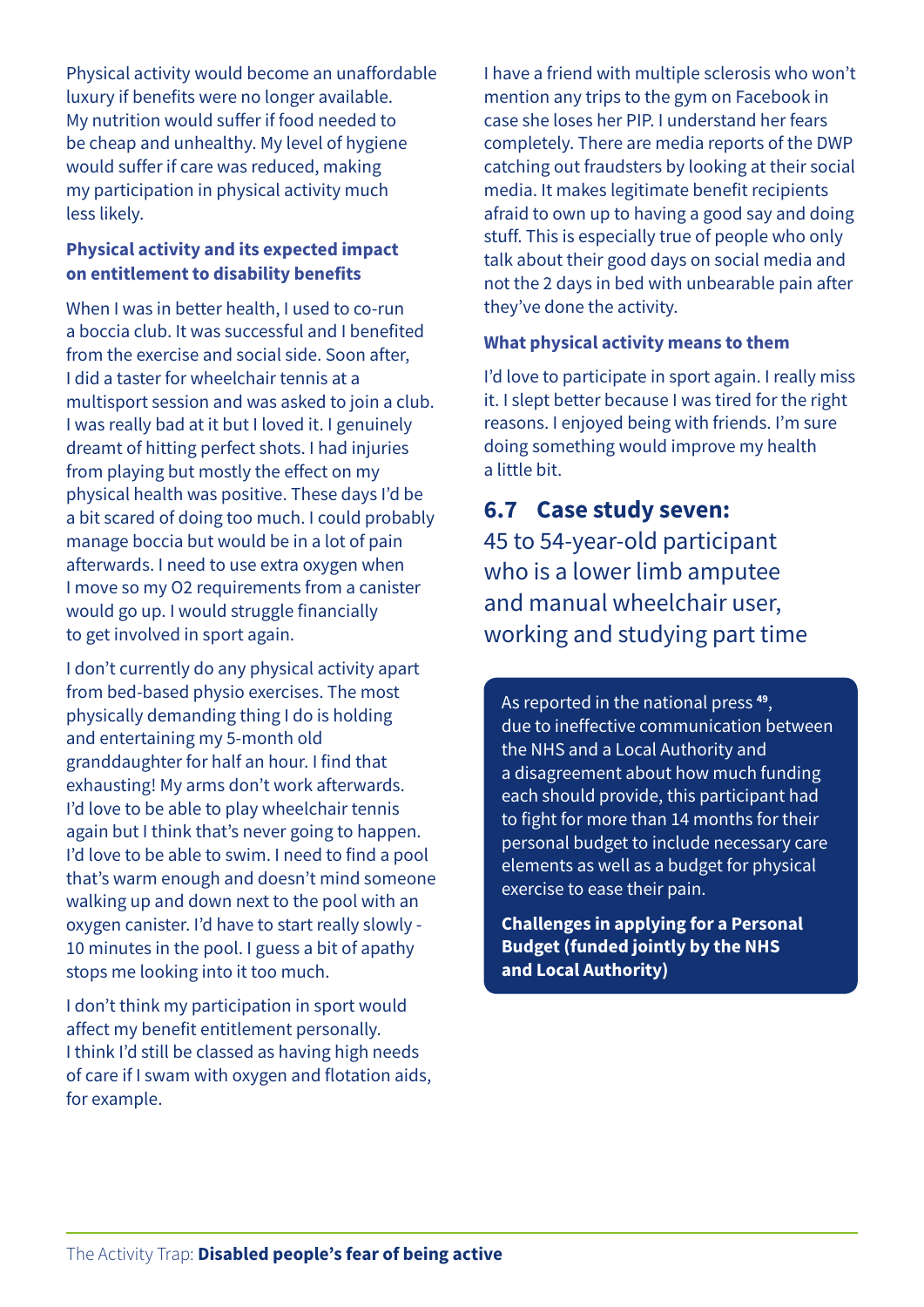I am waiting for a review of my personal budget, which is meant to take place in August. I don't know why it hasn't been done sooner as the budget started in November and reviews are meant to be yearly but I never got a review last year. I'm not complaining, it's just another example of incompetent council social workers / useless adult social care system.

I'm also in the midst of trying to sort out my council tax support. I've been trying to sort this out since about January this year. I keep sending them info they ask for (proof of income etc.) and they keep working it out wrong and sending me council tax bills for money I don't owe. Again, their incompetence is ridiculous. I have even worked it out for them and sent them all the stuff and now I don't even get a reply from them.

[The council and NHS] initially refused to fund gym / swimming membership of £300 / year. I had to threaten them again with complaints and continually harass them into giving it to me, even though both ombudsmen stated that gym membership was common in personal budgets. It is now in my budget... My concern is that I know the system and am able to argue my case, others are not...

The ombudsmen (health and local government - I had to work with two) gave various recommendations in their full report regarding delays in the process, better communication, better working together between the organisations, etc. I agree with their recommendations.

Impact in general was worsening of health (emotional and physical), couldn't get out of the house easily, care was lousy with private carers (I was sleeping downstairs on a borrowed hospital bed using an OT provided commode for the first 9 months, for example!), my savings were all used up with forking out money for numerous different care related things, so things like getting out swimming were the bottom of the list, when I was struggling with other more basic stuff.

Then when the personal budget was finally agreed they still dug their heels in over things like the swimming / gym membership and me being able to adapt my garden so I could get to things and so it wasn't so dangerous. I persisted and finally got agreement on both these things. I got about £700 for one off payment to adapt garden and £300 / year ongoing for swimming. Their thinking is all about short term stuff, there's no acknowledgement that actually if I was to swim / exercise regularly then my health (emotional and physical) would be improved, I would be using less of other services, saving them money in the long run... the Care Act is meant to include preventative stuff but they don't implement this properly.

[In relation to disability benefits like DLA, PIP and ESA] the forms are long, biased towards physical health conditions as oppose to mental health, support for help in filling them in is dwindling...

#### **What benefits provide and what would happen in a world without benefits**

It's really hard to itemise what pays for what exactly as all the money I get goes into a pot (apart from my personal budget) and I don't really allocate what gets used for what. However, some would be used for travel (I don't have a car nor any family who can give me lifts to places) and some goes on things like additional costs that my disability costs me, such as clothes, or deliveries, or additional costs associated with my wheelchair, or things that I used to be able to do but can't now (DIY, shopping, gardening / household related things etc).

As I said previously, it is hard to itemise what pays for what. However, it is clear that I wouldn't be able to lead the life I do now, in the sense that non-essential things I do wouldn't get done, so I guess my physical activity of swimming wouldn't get done, I wouldn't get out and about as much, wouldn't go away on holiday, etc... just the sort of things that are usual and that everyone takes for granted really...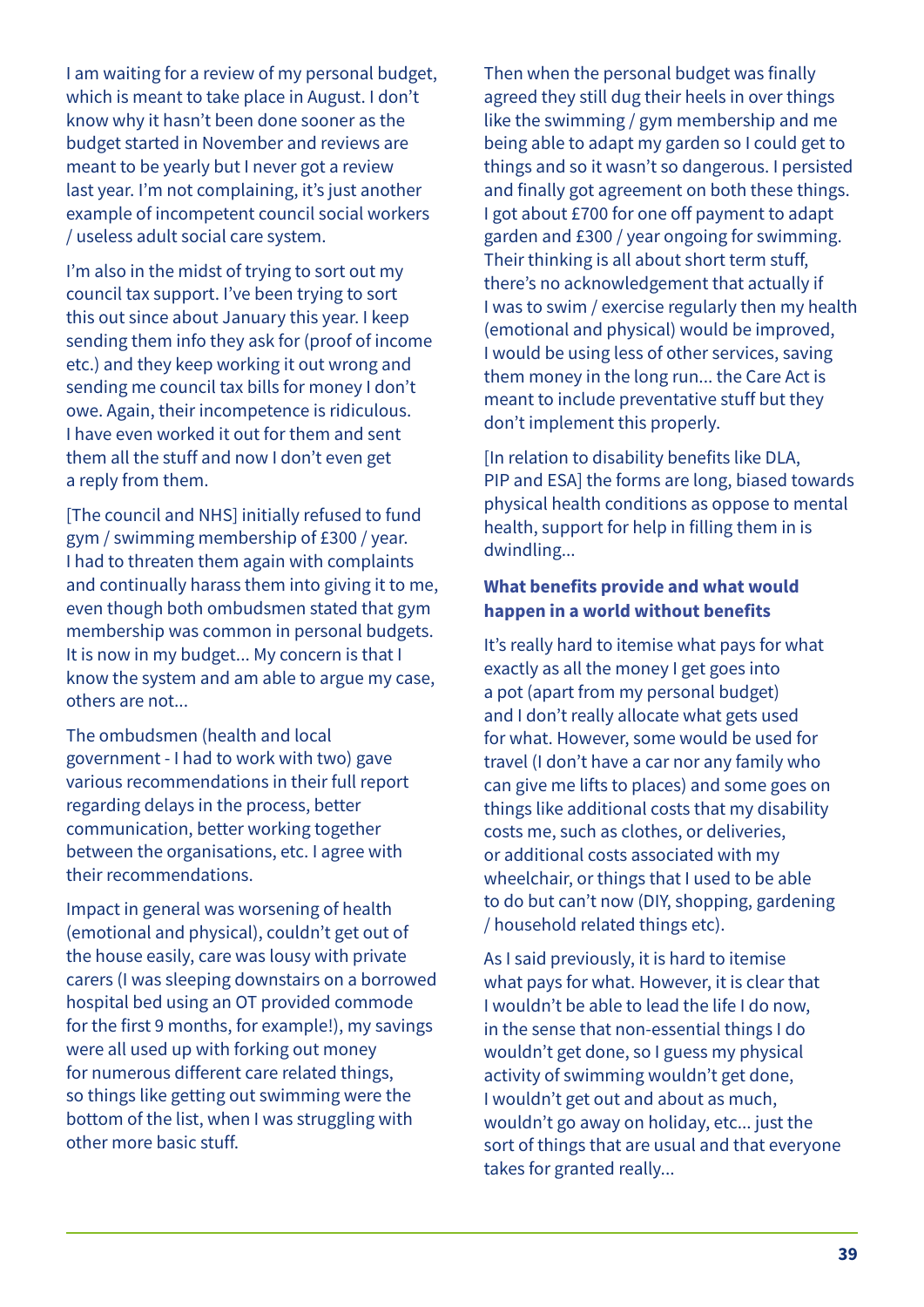<span id="page-39-0"></span>It would have an impact across the board for me, including in physical activity. Things like physical activity would be near the bottom of the list in priorities - have to pay the bills first, feed myself, etc., so those would get priority over leisure / physical activities.

#### **Physical activity and its expected impact on entitlement to disability benefits**

There are particular advantages for me - I'm a wheelchair user, so it's hard to get enough physical activity. Also I'm a bilateral above knee amputee (BAKA) so that makes it even harder. Things that discourage me are the cost and hassle of travelling to get to where I need to go, any cost of special equipment I may need, lack of local facilities. The fact that I would undoubtedly be the only person there who is a BAKA - I get used to the stares etc. but I'm quite competitive so it's nice to get an even competition with others also!

I swim three or four times a week. I'd like to do sitting volleyball also and approached my local club regarding this. They set up a sitting volleyball season, which was great, but it's hard for me to get to and held early evening, not a good time for me. I went a couple of times but couldn't manage it much after...

#### **What does sport and physical activity mean to them**

I use exercise to keep fit, build up muscles, maintain weight... it would be hard for me to do more, I'm already pretty busy as it is (work, student, etc.). I'd like to do sitting volleyball also but it would take it out on me physically (I'm over 50!) and I guess it would make me tired / too much in pain to get my other stuff done that I need to do. The fact I live by myself, have no family support, little other support, etc. makes it harder to do much more...

# 7.0 Conclusion and recommendations

This study has identified a significant degree of fear among disabled people in receipt of disability benefits and other forms of financial assistance. This fear centres around the ambiguity in eligibility conditions for, in particular, Personal Independence Payment and Disability Living Allowance as well as personal experience and knowledge of sanctioning and removal of such support due to attempting to remain physically active.

This is, in part, due to insufficient guidance in the application processes and an apparent disconnect between advice offered by those providing information and decision makers. There also seems to be inconsistency in decision making between those administering benefits, who appear focused on the bureaucratic process, and appeals tribunals that seem to have the capacity to take into account personal circumstances in a more bespoke manner.

For those in receipt of benefits, ambiguity remains a problem in terms of what level of physical activity is acceptable and what might lead to removal of support. The '20 metre rule', which has a substantial impact on whether applicants receive an enhanced rate of the mobility component of PIP - which is necessary for access to the Motability Scheme appears to have placed recipients in a Catch-22 situation. Those who are unable to maintain independence without the enhanced rate the equivalent of which they would have received if they couldn't walk more than 50 metres under DLA - are subject to a strong disincentive to attempt to improve their mobility. Ability to walk a certain distance, particularly less than the established 50-metre mark, is not an effective measure of the costs faced by applicants **[50](#page-42-23)**.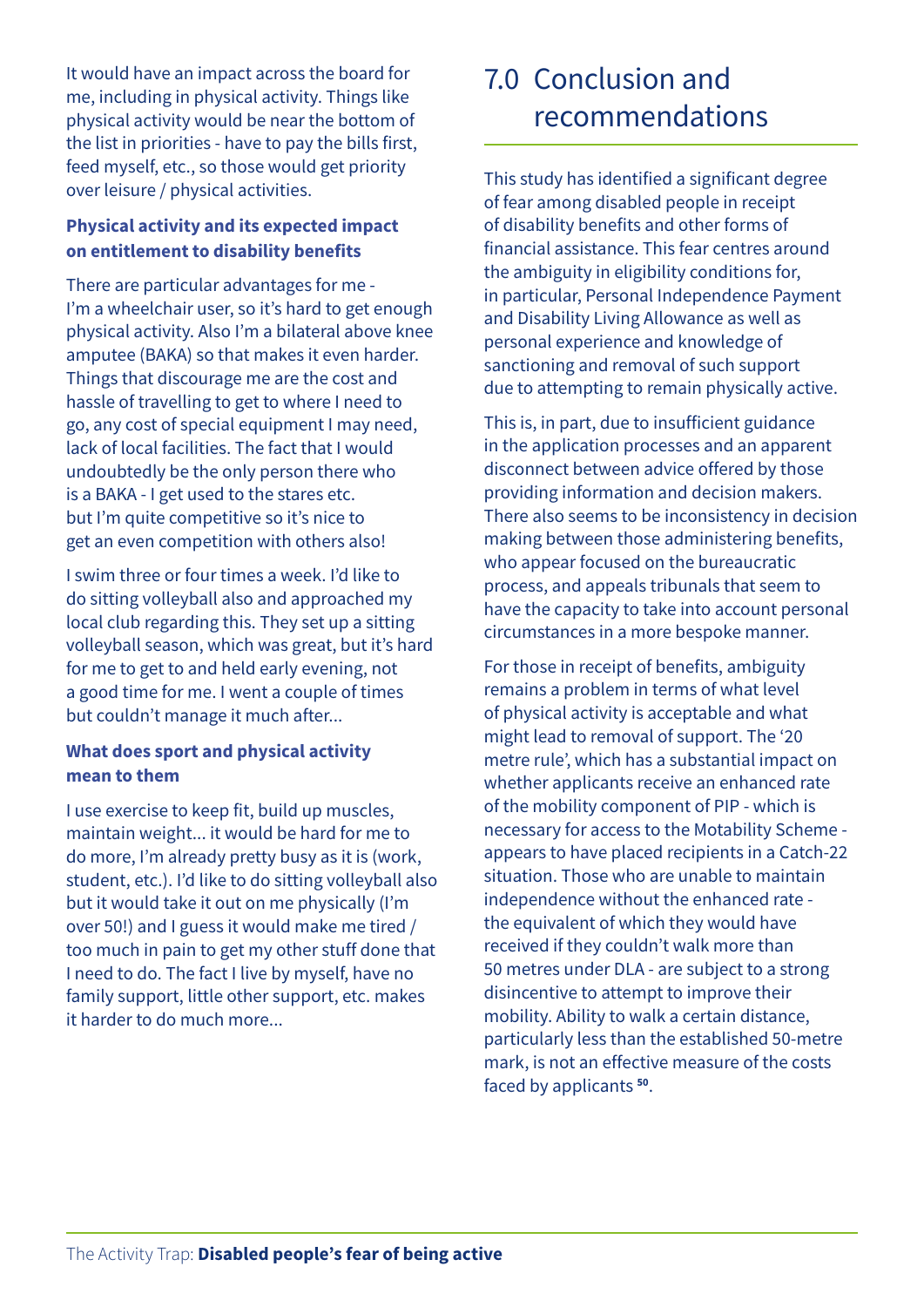# <span id="page-40-0"></span>**7.1 Recommendations and discussion points**

Four key recommendations and four significant discussion points emerged from the study to address some of the fears, ambiguity and difficulty involved in being physically active when receiving benefits and financial assistance, especially with regard to PIP. Activity Alliance and DSAuk are working with expert partners, including Disability Rights UK, to move forward those discussion points that focus on a range of improvements to the benefits system itself.

Activity Alliance will work collaboratively to:

- 1. Drive stronger alignment between public health agencies, the NHS, DCMS, DWP and local government. This should aim to foster a social welfare system that encourages disabled people and people with long-term health conditions to be active without fear of losing benefits and financial assistance.
- 2. Produce advice and guidance on being physically active and how it relates to benefits assessments. Ensure that disabled people are signposted to information that already exists from expert sources such as Citizens Advice and Disability Rights UK.
- 3. Increase positive media stories about disabled people being active and the positive impact it has on their lives to help relieve the fear factor.
- 4. Provide clarity about how benefits and other forms of government and NHS financial assistance can be used to support access to sport and physical activity.

Work with expert partners including Disability Rights UK and Government should aim to discuss the following points:

- 5. How to ensure that guidance from official agencies is accurate, recorded and binding.
- 6. How to make application forms more accessible. This should include ensuring that applicants can answer in a way that fully reflects their experience and providing clear guidance on the level of detail expected, such as by using the diary system advocated by Citizens Advice **[51](#page-42-24)** and Disability Rights UK **[52](#page-42-25)**.
- 7. How to support the assessment process to help assessors to take into account individuals' conditions and the impact they have on day-to-day living, including social and financial barriers, in a more bespoke manner. This should cover debate of the '20-metre rule' that determines eligibility in PIP for enhanced-rate mobility component and ensure that mental health, especially as related to a person's physical health, is given equal importance.
- 8. Whether PIP reassessment for those with conditions that will not improve can be removed except when initiated by the applicant.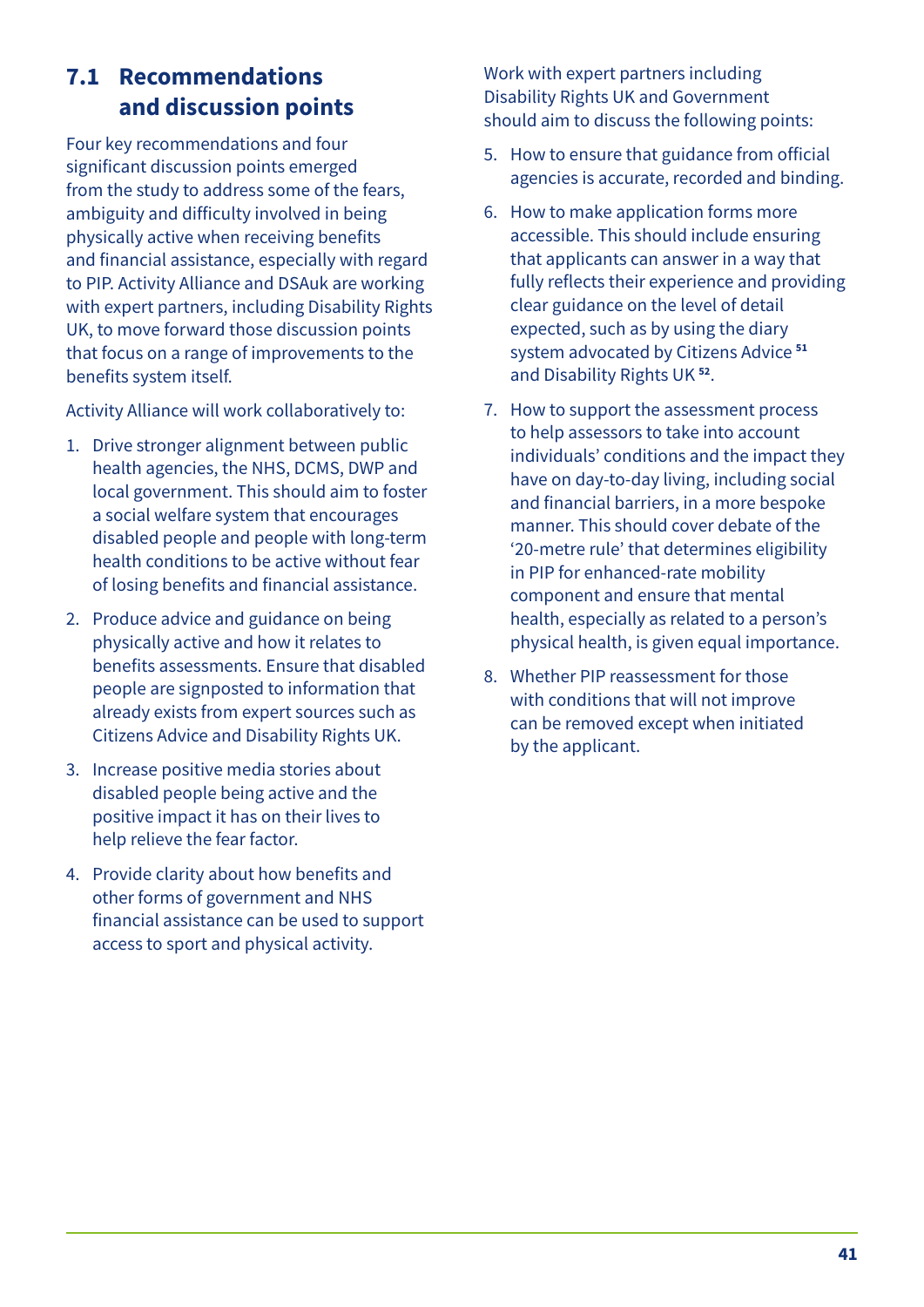# <span id="page-41-0"></span>8.0 Notes

- 1. Sport England, Active Lives Adult Survey: November 16 / 17 Report (2018), 8, https://bit.ly/2FqJwJT.
- <span id="page-41-1"></span>2. Citizens Advice, 'Getting evidence to support your PIP claim', accessed 30 April, 2018, https://bit.ly/2jgM58J.
- <span id="page-41-2"></span>3. Disability Rights UK, Personal Independence Payment: A guide to making a claim (London: Disability Rights UK, 2017), 36-40, https://goo.gl/uBNdZn.
- <span id="page-41-3"></span>4. Department for Work and Pensions, Family Resources Survey: financial year 2016/17, Disability Data Tables (2018), Table 4.4, https://bit.ly/2u7K8E1.
- <span id="page-41-4"></span>5. Department for Work and Pensions and Department for Health, Work, health and disability green paper: data pack, Tables: work, health and disability green paper data pack (2016), Table 4c, https://goo.gl/99ZJ6i.
- <span id="page-41-5"></span>6. Sport England, Active Lives Adult Survey: November 16 / 17 Report, 8.
- <span id="page-41-6"></span>7. Sport England, Active Lives Survey Online Tool: May 16 / 17, https://bit.ly/2HHWAfU. Calculated from percentage of inactive disabled and non-disabled people who are doing nothing.
- <span id="page-41-7"></span>8. Sport England, Mapping Disability: the facts (2016), 14, https://goo.gl/Wjfs65.
- <span id="page-41-8"></span>9. Sport England, Active Lives Adult Survey: November 16 / 17 Report, 8.
- <span id="page-41-9"></span>10. English Federation of Disability Sport, Disabled People's Lifestyle Survey (2013), 16, https://goo.gl/hoZpfV.
- <span id="page-41-10"></span>11. Disability Rights UK, Half of DLA claimants lose their higher mobility rate support on moving to PIP (2017), https://goo.gl/7tb6pB.
- <span id="page-41-11"></span>12. Motability Operations, Annual Report and Accounts 2017, 3, https://bit.ly/2I4PlCf.
- <span id="page-41-12"></span>13. Motability Operations, Annual Report and Accounts 2016, 2, https://bit.ly/2HCtcMl.
- <span id="page-41-13"></span>14. Public Health England, Health matters: getting every adult active every day (2016), https://goo.gl/ez1do9.
- <span id="page-41-14"></span>15. Public Health England, Physical inactivity: economic costs to NHS clinical commissioning groups (2016), https://goo.gl/YBLavN.
- <span id="page-41-15"></span>16. Office for National Statistics. Internet access - households and individuals, 2017 (2017), Table 13, https://goo.gl/dTpVgA.
- <span id="page-41-16"></span>17. House of Commons Library, ESA and PIP reassessments (2017), 1, https://goo.gl/u99DpJ.
- <span id="page-41-17"></span>18. House of Commons Library, ESA and PIP reassessments, 1.
- <span id="page-41-18"></span>19. Department for Work and Pensions and Department for Health, Work, health and disability green paper: data pack, Tables: work, health and disability green paper data pack, Table 4c.
- <span id="page-41-19"></span>20. Disability Rights UK, Half of DLA claimants lose their higher mobility rate support on moving to PIP.
- <span id="page-41-20"></span>21. Motability Operations, Annual Report and Accounts 2017, 3.
- <span id="page-41-21"></span>22. Motability Operations, Annual Report and Accounts 2016, 2.
- <span id="page-41-24"></span>23. Department for Work and Pensions, 'DLA Cases in Payment, Mobility Award Type', Stat-Xplore, accessed 30 April, 2018, https://bit.ly/2pRssFk.
- <span id="page-41-25"></span>24. Department for Work and Pensions, 'PIP Cases in Payment, Mobility Award Status', Stat-Xplore, accessed 30 April, 2018, https:// bit.ly/2pRssFk.
- <span id="page-41-22"></span>25. Disability Benefits Consortium, DBC Briefing: The PIP 20 Metre Rule (n.d), 1, https://www. parkinsons.org.uk/sites/default/files/dbc\_ pip20mrulebriefing.pdf.
- <span id="page-41-23"></span>26. Department for Work and Pensions, The Government's response to the consultation on the PIP assessment Moving around activity (2013), 5-7, https://goo.gl/MK6g4C.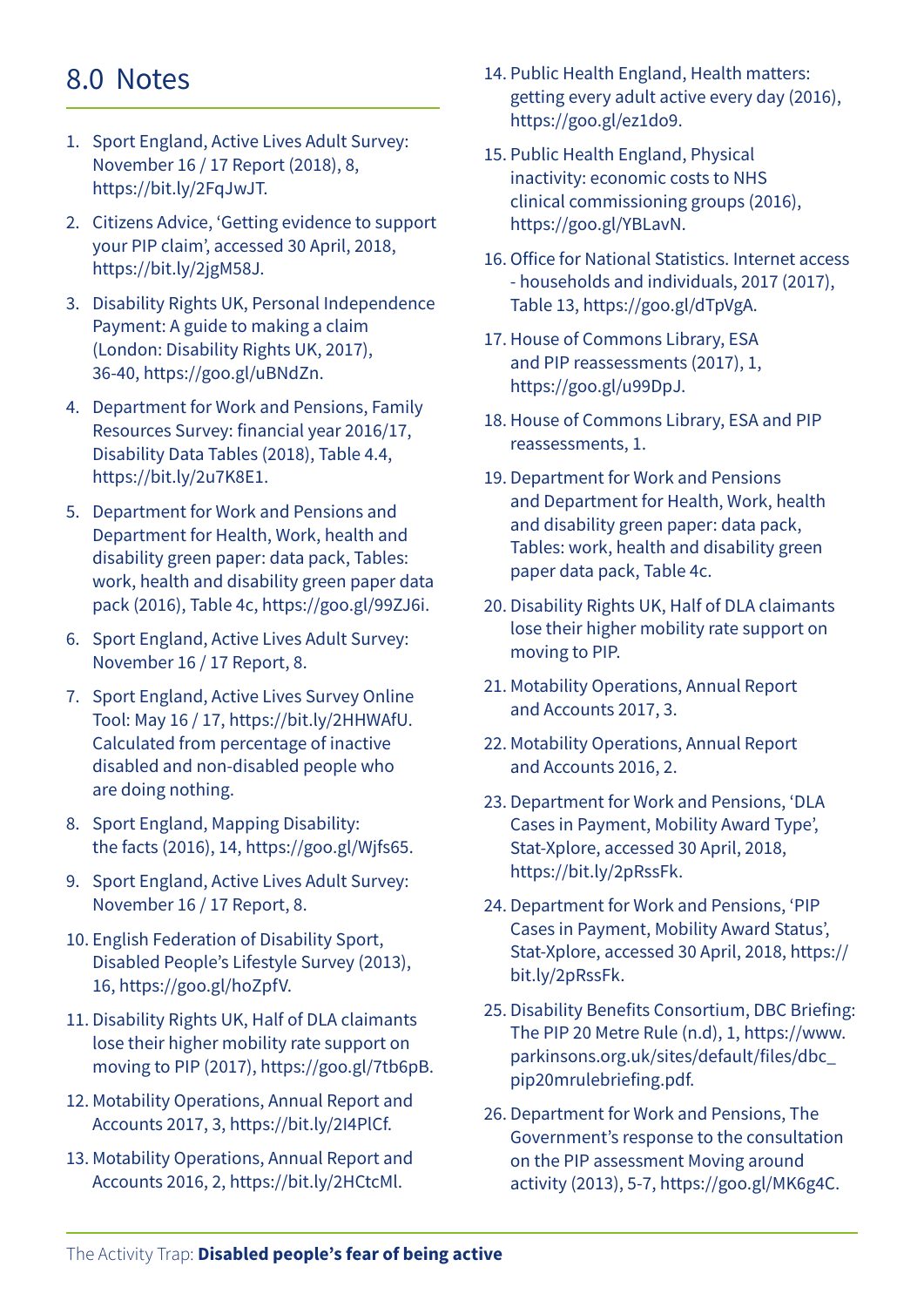- <span id="page-42-1"></span>27. Department for Work and Pensions, The Government's response to the consultation on the PIP assessment Moving around activity, 7.
- <span id="page-42-2"></span>28. Department for Work and Pensions, The Government's response to the consultation on the PIP assessment Moving around activity, 7.
- <span id="page-42-0"></span>29. Department for Work and Pensions, The Government's response to the consultation on the PIP assessment Moving around activity, 7.
- <span id="page-42-3"></span>30. Disability Benefits Consortium, DBC Briefing: The PIP 20 Metre Rule, 2.
- <span id="page-42-4"></span>31. Disability Benefits Consortium, DBC Briefing: The PIP 20 Metre Rule, 3.
- <span id="page-42-5"></span>32. Department for Work and Pensions, Personal Independence Payment: second draft of assessment criteria: An explanatory note to support the second draft of the assessment regulations, 2011, 61, https://goo.gl/7RN84D.
- <span id="page-42-6"></span>33. Department for Work and Pensions, The Government's response to the consultation on the PIP assessment Moving around activity, 6.
- <span id="page-42-11"></span>34. Frances Ryan, 'Paralympics hopeful Carly Tait: "My lifeline is being taken away"', The Guardian, 6 April, 2016, https://goo.gl/oC8THv.
- <span id="page-42-7"></span>35. John Pring, 'Government "has stripped Paralympians of their Motability vehicles"', Disability News Service, 25 August, 2016, https://goo.gl/GyJ7YS.
- <span id="page-42-8"></span>36. Karen Steadman, Victoria Shreeve, and Stephen Bevan, Fluctuating Conditions, Fluctuating Support: Improving Organisational Resilience to Fluctuating Conditions in the Workforce (London: The Work Foundation, 2015), 9-10, http://www. theworkfoundation.com/wp-content/ uploads/2016/11/378\_FCFS\_Final.pdf.
- <span id="page-42-9"></span>37. Department for Work and Pensions, Personal Independence Payment: How your disability affects you - information booklet, 6.
- <span id="page-42-10"></span>38. Department for Work and Pensions, Personal Independence Payment handbook (2017), 21, https://goo.gl/RvSpuJ.
- <span id="page-42-12"></span>39. Department for Work and Pensions, Personal Independence Payment handbook, 21.
- <span id="page-42-16"></span>40. Citizens Advice, 'Help with your PIP review form', accessed 9 October, 2017, https://goo.gl/Px3X1j.
- <span id="page-42-15"></span>41. Citizens Advice, 'Help filling in your PIP claim form', accessed 30 April 2018, https://bit.ly/2gQ8JXF.
- <span id="page-42-13"></span>42. Disability Rights UK, Personal Independence Payment: A guide to making a claim, 36-40.
- <span id="page-42-14"></span>43. Citizens Advice, 'Getting evidence to support your PIP claim'.
- <span id="page-42-17"></span>44. Age UK, Factsheet 87: Personal Independence Payment and Disability Living Allowance, 2017, 4-7, http://www.ageuk.org. uk/Documents/EN-GB/Factsheets/FS87\_ Personal\_independence\_payment\_fcs.pdf.
- <span id="page-42-18"></span>45. Age UK, Factsheet 52: Disability Living Allowance, 2014, 7-8, http://www.ageuk. org.uk/brandpartnerglobal/ gloucestershirevpp/factsheets/disability\_ living\_allowance\_fcs.pdf.
- <span id="page-42-19"></span>46. https://goo.gl/gtmrjb.
- <span id="page-42-20"></span>47. https://goo.gl/YAEnNT.
- <span id="page-42-21"></span>48. Public Health England, Health matters: getting every adult active every day.
- <span id="page-42-22"></span>49. Hannah Fearn, 'Woman left housebound after having legs amputated receives compensation following blunder that led to benefit money being withheld', The Independent, 28 May, 2015, https://goo.gl/kKChbT.
- <span id="page-42-23"></span>50. Disability Benefits Consortium, DBC Briefing: The PIP 20 Metre Rule, 2.
- <span id="page-42-24"></span>51. Citizens Advice, 'Getting evidence to support your PIP claim'.
- <span id="page-42-25"></span>52. Disability Rights UK, Personal Independence Payment: A guide to making a claim, 36-40.